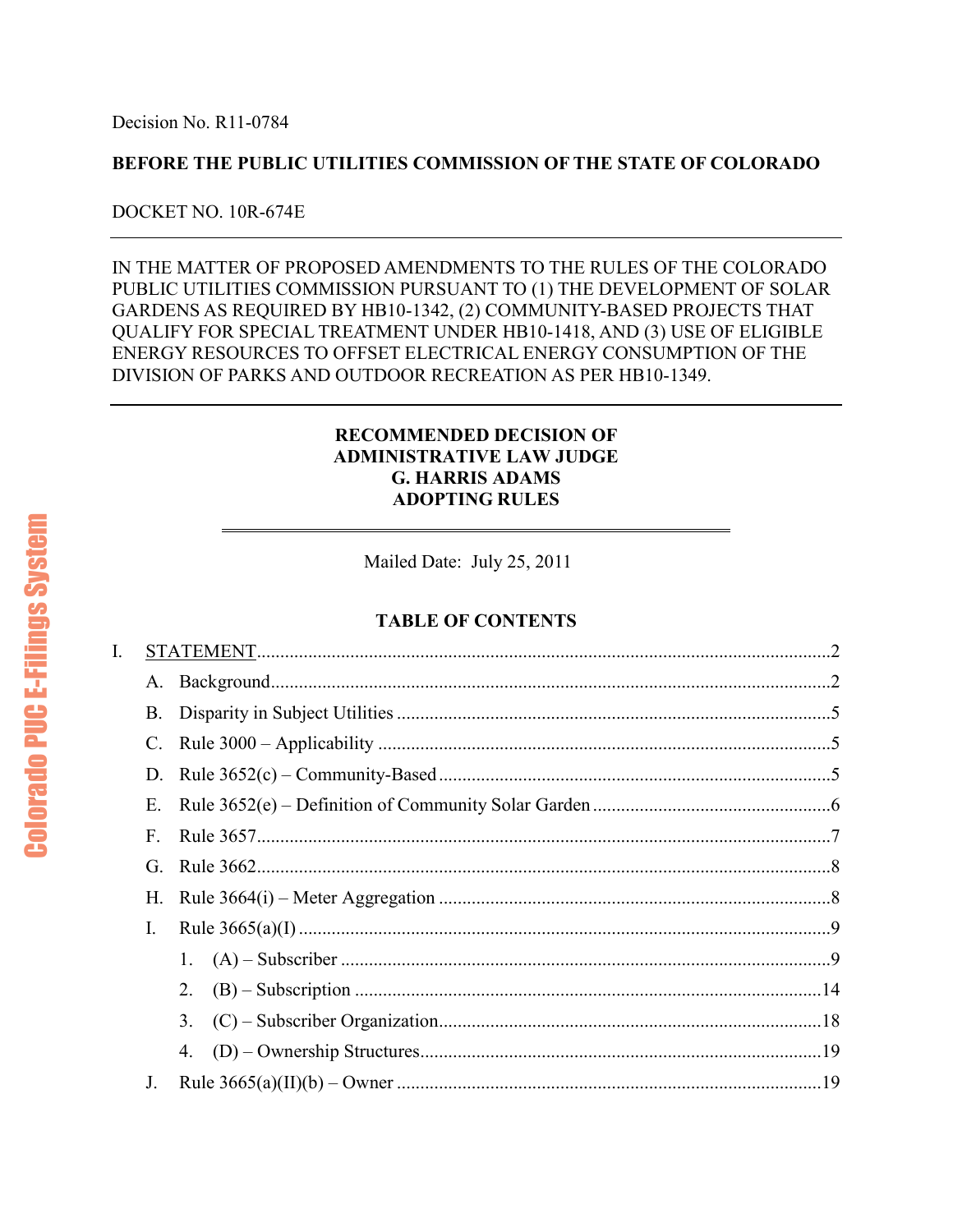|    | K.           |              |  |
|----|--------------|--------------|--|
|    | L.           |              |  |
|    | M.           |              |  |
|    | N.           |              |  |
|    | O.           |              |  |
|    | P.           |              |  |
|    | Q.           |              |  |
|    | R.           |              |  |
|    | S.           |              |  |
|    | T.           |              |  |
|    | U.           |              |  |
|    | V.           |              |  |
|    |              |              |  |
|    | Χ.           |              |  |
|    | Y.           |              |  |
|    | Z.           |              |  |
| Π. |              | <b>ORDER</b> |  |
|    | $\mathsf{A}$ |              |  |
|    |              |              |  |

#### **I. STATEMENT**

## **A. Background**

1. The Commission issued a Notice of Proposed Rulemaking (NOPR) regarding the Renewable Energy Standard (RES) Rules and modifications thereto as required by: (1) House Bill (HB) 10-1342 (Community Solar Gardens (CSGs)); (2) HB 10-1349 (establishing the "Re-Energize Colorado" program in the Division of Parks and Outdoor Recreation in the Department of Natural Resources); and (3) HB 10-1418, which pertains to community-based projects that connect to transmission or distribution facilities owned by cooperative electric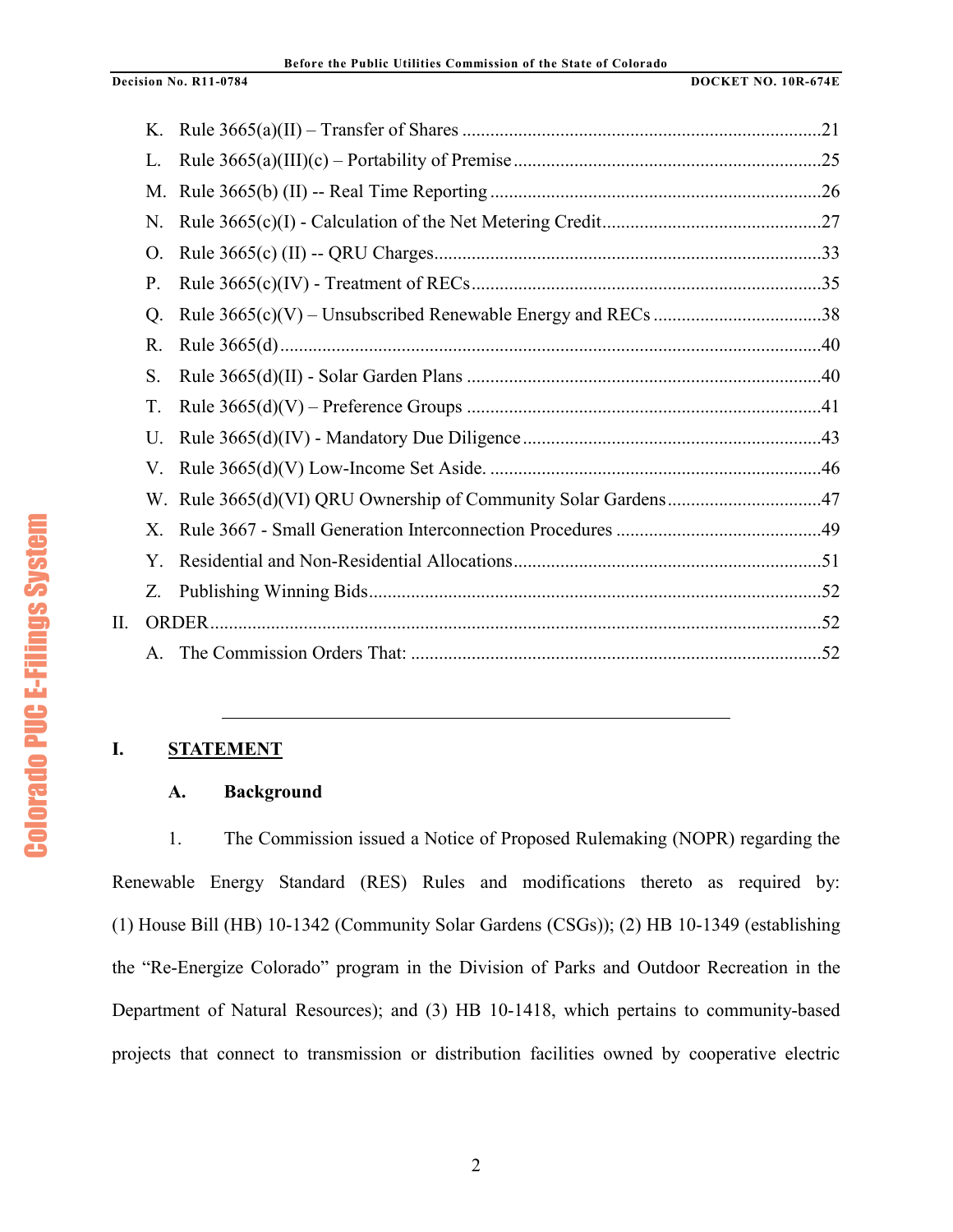associations or municipal utilities. *See* Decision No. C10-1061, mailed September 30, 2010. The NOPR commenced this rulemaking proceeding.

2. In Decision No. C10-1061, the Commission stated that additional time was being taken to develop proposed rules. Once developed, interested persons would have an opportunity to comment upon them, including data, views, or arguments, and to present these orally at hearing unless the Administrative Law Judge (ALJ) deems oral presentations unnecessary.

3. By Decision No. R10-1180-I, mailed November 1, 2010, a series of Commission-sponsored workshops on issues regarding this rulemaking were scheduled.

4. By Decision No. R11-0160-I, draft rules resulting from the workshop process were made available and comment was requested regarding those rules.

5. The basis and purpose of this rulemaking proceeding is to revise the current rules applicable to three separate aspects of the RES affected by HBs 10-1342, 10-1349, and 10-1418. HB 10-1342, codified at § 40-2-127, C.R.S., authorizes the creation of CSGs and requires the Commission to commence a rulemaking to implement that statute by October 1, 2010. HB 10-1349, codified at § 24-33-115, C.R.S., establishes the Re-Energize Colorado program, the goal of which is to utilize eligible energy resources to offset electrical energy consumption of the Division of Parks and Outdoor Recreation, Department of Natural Resources. It further states that the projects envisioned under the Re-Energize Colorado program would meet the definition of "Section 123 Resources" of § 40-2-123(1)(c), C.R.S. HB 10-1418, codified at § 40-2-124, C.R.S., modifies the definition of community based projects and authorizes a special treatment through a Renewable Energy Credit (REC) multiplier for projects that connect to transmission or distribution facilities owned by a cooperative electric association or municipal utility.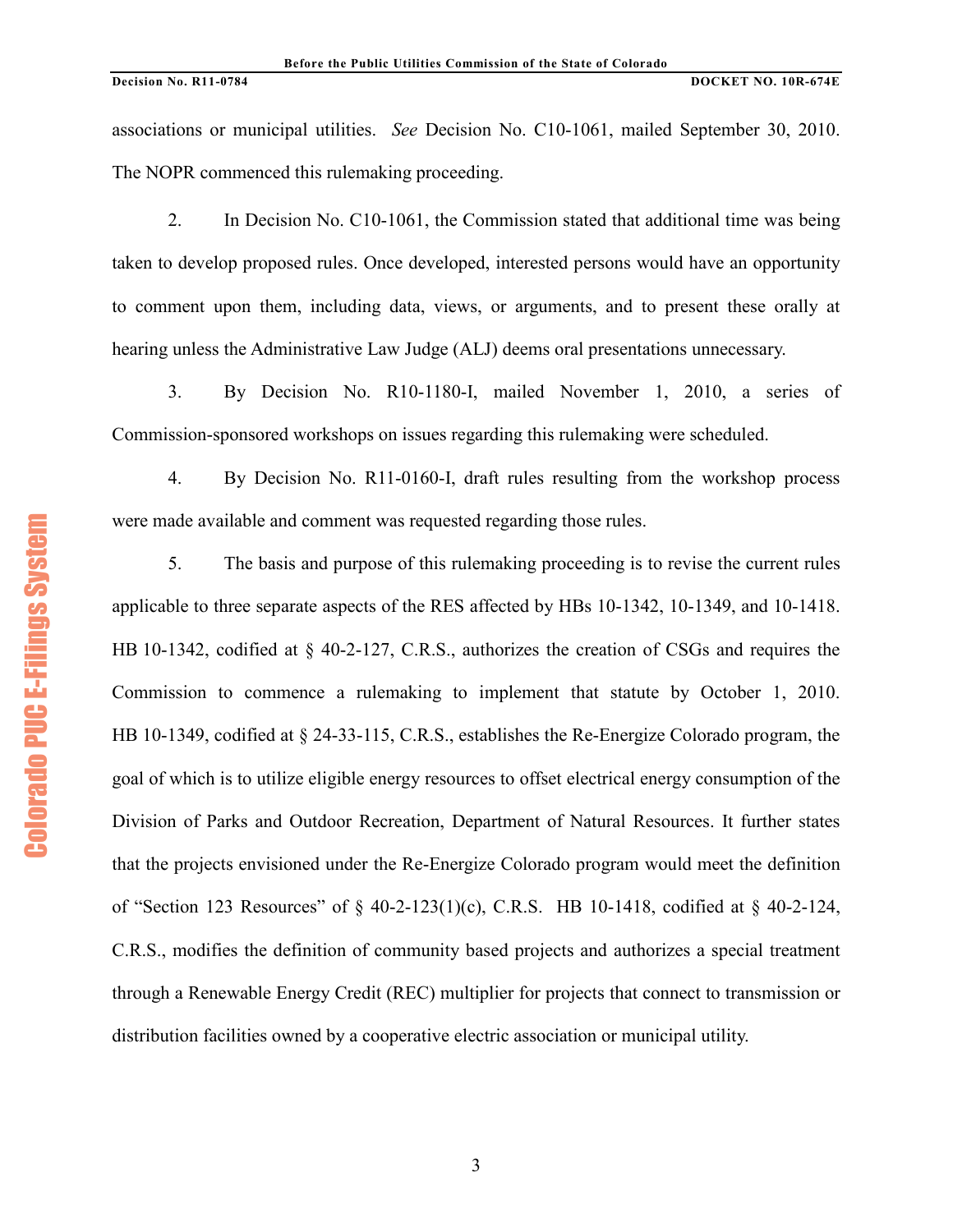6. The City of Boulder; Crest Renewable Energy, LLC; R2E Partners, LLC; Black Hills/Colorado Electric Utility Company, L.P. (Black Hills); Charles Holum for Colorado Harvesting Energy Network (CHEN); Clean Energy Collectives, LLC (CEC); the Colorado Office of Consumer Counsel (OCC); Colorado Rural Electric Association (CREA); Colorado Solar Energy Industries Association (COSEIA); the Governor's Energy Office (GEO); Joseph Wiedman for IREC (IREC); Mesa State College; New Energy Development, LLC (New Energy); Peter Olmsted for Vote Solar Initiative; Public Service Company of Colorado (Public Service); R2E Partners, LLC, Scott Sarbaugh for PrairieStar Development Project (PrairieStar); the Solar Alliance (Alliance); and the Vote Solar Initiative (VSI) filed written comments.

7. Pursuant to Decision Nos. C10-1061 and R11-0044-I, ALJ G. Harris Adams conducted a hearing to accept oral comments on the proposed rules amendments on January 13, 2011 and March 18, 2011. The ALJ announced the March 18, 2011 date at the hearing held on January 13, 2011 and memorialized the same by decision.

8. The ALJ reviewed the record in this proceeding to date, including written and oral comments.

9. Except for stylistic, typographical, and grammatical changes incorporated into the redline version of the rules appended hereto that are recommended for adoption, the ALJ declines to adopt any specific recommendations made by interested parties that are not discussed below or otherwise incorporated into the redlined rules attached.

10. Being fully advised in this matter and consistent with the discussion below, in accordance with § 40-6-109, C.R.S., the ALJ now transmits to the Commission the record and exhibits in this proceeding along with a written recommended decision.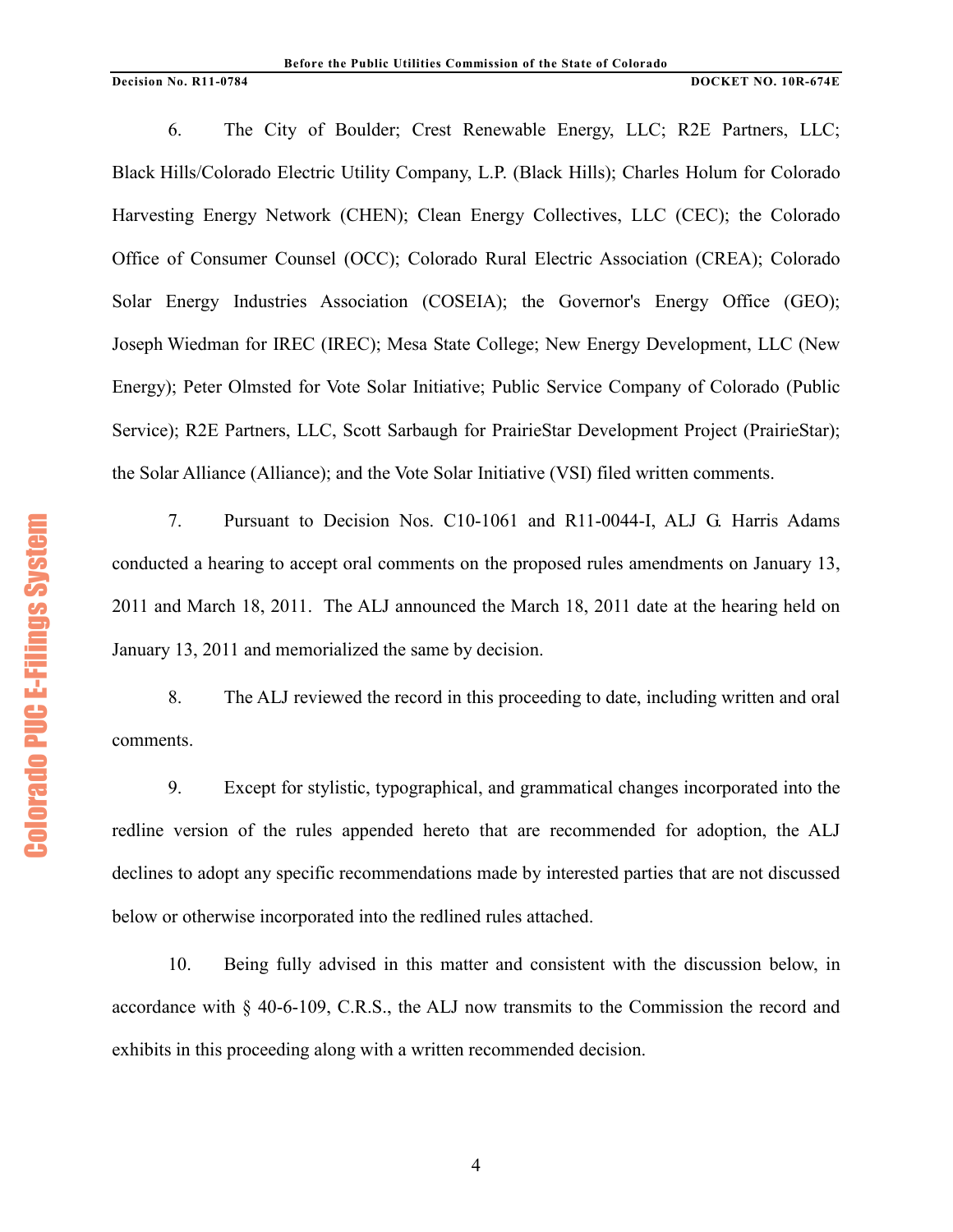# **B. Disparity in Subject Utilities**

11. Black Hills generally requests that the Commission consider the differences between affected utilities implementing rules for CSGs, state park initiatives, and community based projects. It is requested that matters not be hard wired into the rules but, instead, be left to the utility-specific compliance plans.

12. While the undersigned is mindful of the request, it must be balanced against the burden of litigating matters of general applicability in multiple proceedings, including the potential for inconsistent outcomes. This balance is applied in rules recommended for adoption.

# **C. Rule 3000 – Applicability**

13. Commentors propose that the reference to Rule 3665 of the Rules Regulating Electric Utilities, 4 *Code of Colorado Regulations* (CCR) 723-3 in Rule 3000(b)(XII) should be changed to refer to Rule 3667 consistent with the renumbering scheme contained in the Draft Rules. The recommendation will be adopted and reference to prior Rule 3665 will be corrected to 3667.

# **D. Rule 3652(c) – Community-Based**

14. The Alliance contends CSGs should not be defined as community based projects. Rather, applicable criteria should be applied on a project-by-project basis.

15. COSEIA comments that solar gardens should not be counted as community based projects, unless they meet the requirements of  $\S$  40-2-124(1)(c)(VI), C.R.S.

16. IREC agrees with the Alliance that CSGs may or may not qualify as "community-based projects." However, proposed Rule 3652(e), does not propose otherwise.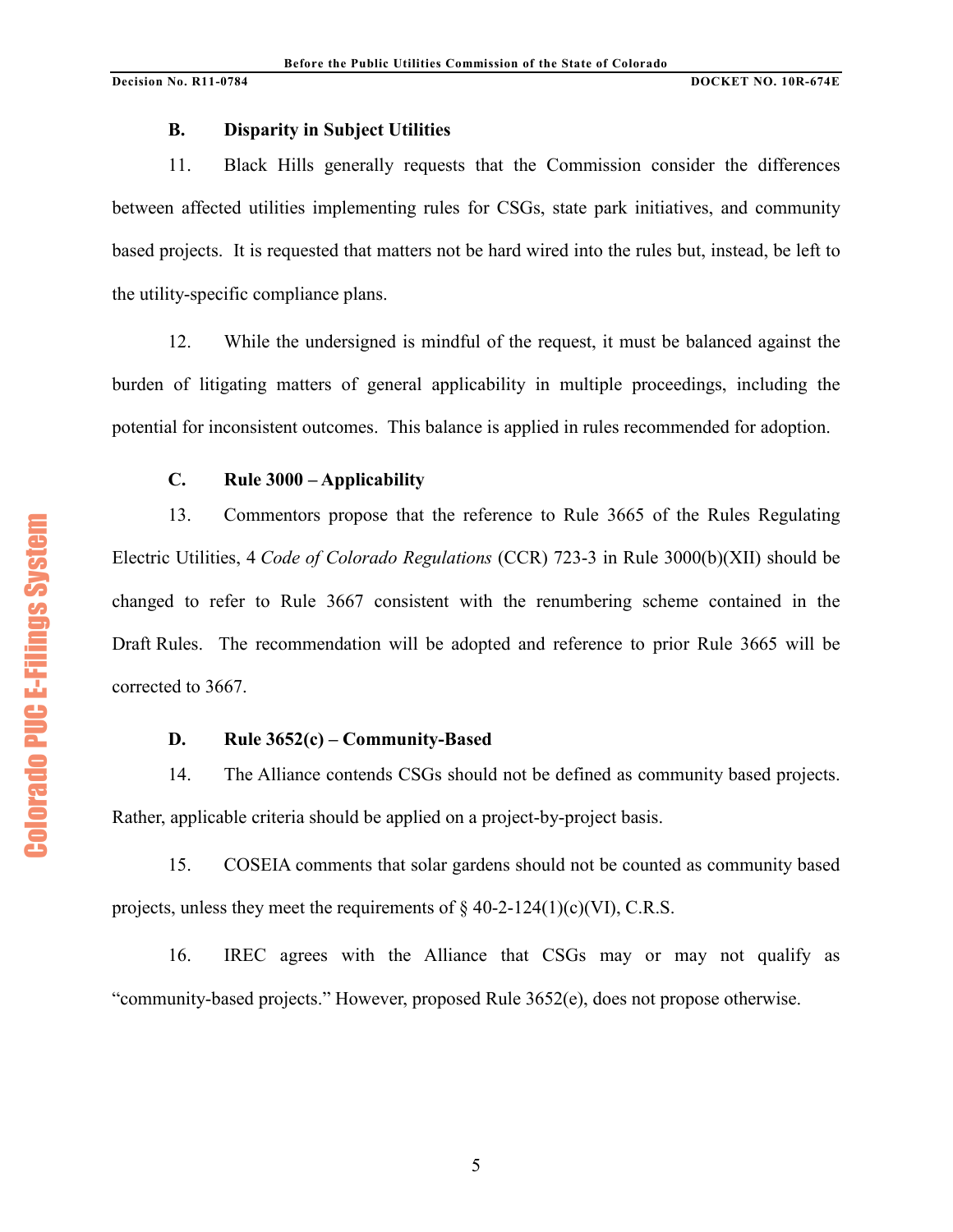17. Public Service comments that the Legislature has defined a community-based project. That definition can be applied to a CSG to determine whether the criteria are met without further definition.

18. The proposed rule will be adopted and the definition will be applied to CSGs based upon applicable facts and circumstances in order to determine whether a given CSG is a community-based project.

## **E. Rule 3652(e) – Definition of Community Solar Garden**

19. IREC suggests removing the concept that renewable energy "belongs" to subscribers as this may not be true for all ownership models. Further, it is suggested that the limitation requiring a minimum number of subscribers should be relocated to the definition of a CSG, rather than the definition of a subscriber. VSI supports this proposal.

20. New Energy also comments on the term "belong," proposing an alternative "is attributed to."

21. Black Hills is concerned that this might be interpreted as allowing a CSG to be located outside the qualifying retail utilities' (QRU) service territory. Black Hills requests that a sentence be added to the end of the definition of CSG providing that, "the output from a community solar garden shall be sold only to the qualifying retail utility serving the geographic area where the community solar garden is located." Black Hills Comments at 3.

22. IREC counters Black Hills comment in recognition that H.B. 10-1342 permits a CSG to be located in the service territory of an adjacent QRU and interconnect with the QRU whose territory contains that CSG's Subscribers. IREC contends this is an appropriate application of the geographic area reference that is more flexible than referencing the same service territory.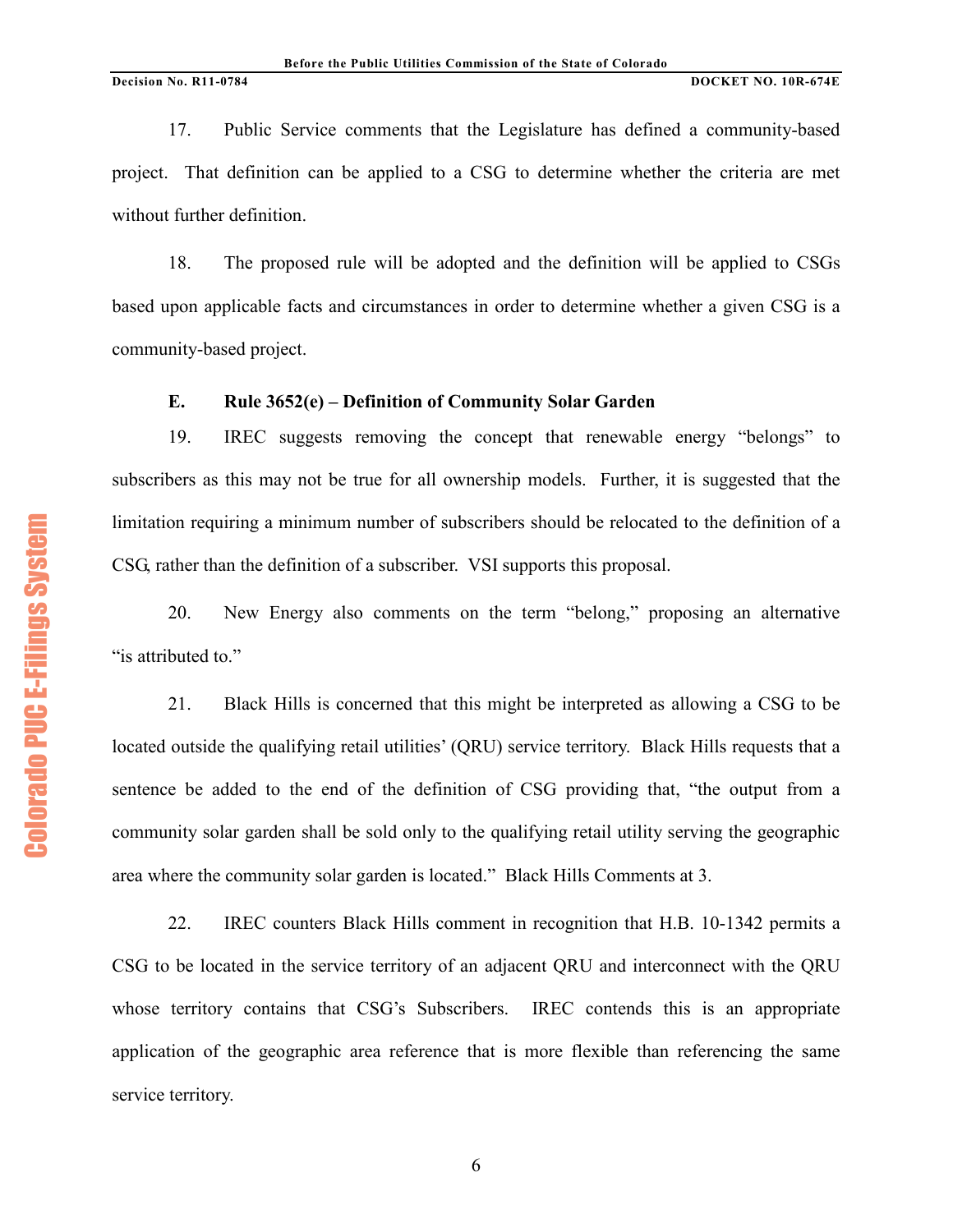23. The OCC proposes a definition as Rule  $3665(a)(I)(A)$ . IREC comments as to the duplication of Rule 3652(e).

24. The statute clearly requires that subscribers own beneficial use of electricity generated by the CSG.  $\S$  42-2-127(2)(b)(I)(A), C.R.S. The provision will be clarified to apply belonging to beneficial use, rather than facility ownership.

25. The undersigned ALJ adopts the interpretation advocated by Black Hills. IREC contends the statute permits a CSG to be located in a different QRU's service territory from the CSG's subscribers. IREC argues the reference to geographic area in  $\frac{1}{2}$  40-2-127(5)(b)(I), C.R.S., is more broad than requiring the same service area. Section 40-2-127(5)(b)(I), C.R.S., defines a geographic area where the CSG is located. This most plainly means the footprint of the facility and to interpret otherwise would set a slippery slope without any logical basis for distinction. Black Hills' clarifying addition to the proposed rule will be adopted.

26. Section 40-2-127(2)(b)(I)(A), C.R.S., deems a CSG to be located on the site of customer facilities. This provision is consistent with the express public policy goal to provide an opportunity for Colorado residents and commercial entities the opportunity to participate in solar generation like opportunities available to homes and businesses. Thus, to the extent permissible, those opportunities should be implemented consistently. The rule shall be adopted to recognize that a proportional subscribed interest shall be deemed the same as an on-site facility.

# **F. Rule 3657**

27. Commentors propose additional program planning detail to assist eligible low-income customers in obtaining and maintaining subscriptions in a CSG. Such provisions are redundant as other rule modifications require applicants address programs submitted to the Commission for approval.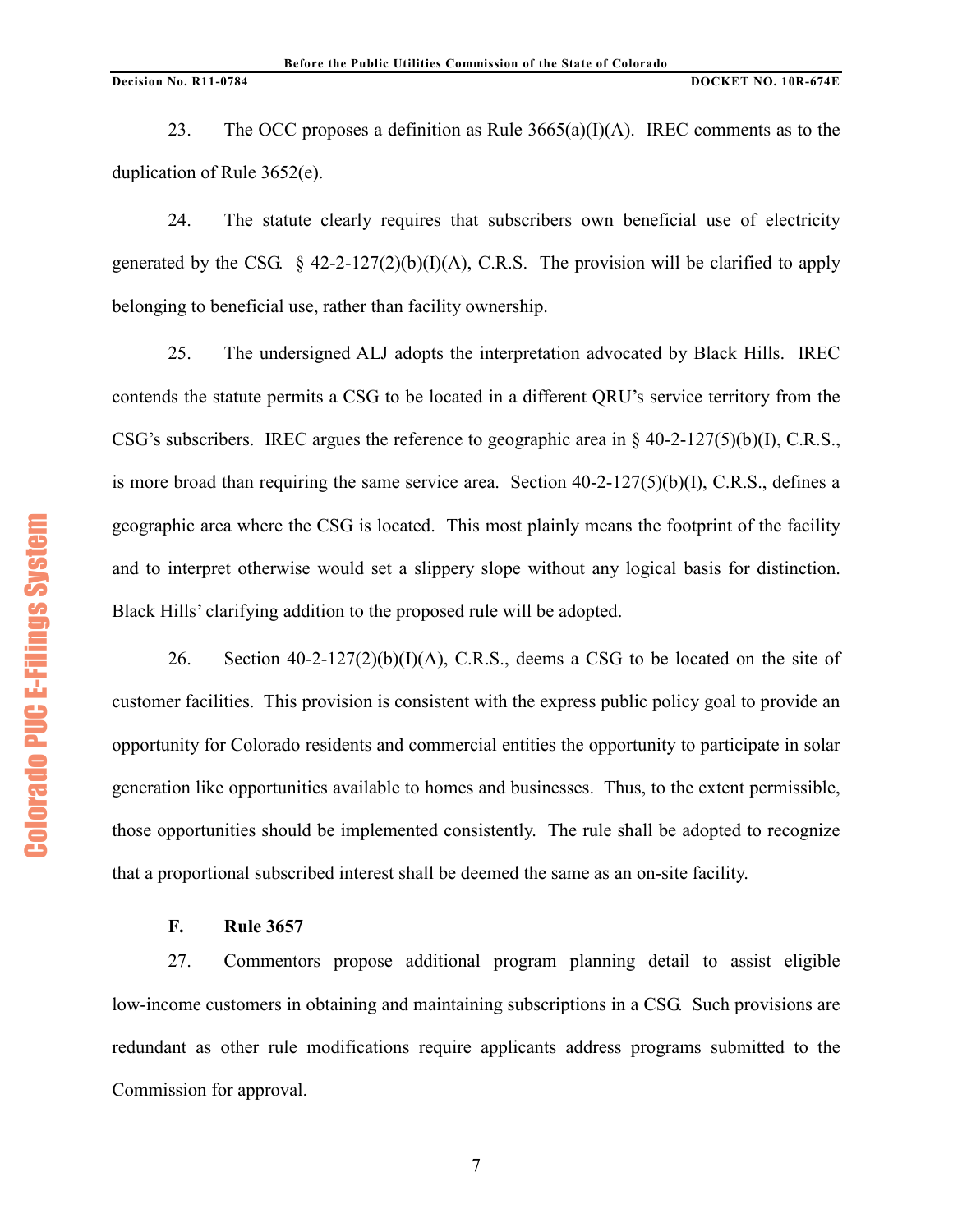28. Black Hills contends that the OCC's proposed rule goes beyond statutory requirements and requests limiting the proposal to the statutory reference.

29. The Commission is to encourage CSG ownership by low-income customers. While a plan to comply may include assistance in obtaining and maintaining subscriptions, a plan need not necessarily do both in each year. Thus, the rule will be adopted with the statutory phase and implementation plans can be addressed when filed.

## **G. Rule 3662**

30. Commentors propose additional disclosure regarding CSGs supporting rates of payment and utilization of available CSG subscriptions. The proposal is reasonable and will provide the Commission with information regarding demand for CSG subscriptions over time and will provide subscribers with information regarding rates of compensation for CSG production.

# **H. Rule 3664(i) – Meter Aggregation**

31. IREC proposes modifications regarding meter aggregation to support the development of CSGs and other community-based projects in that it would accommodate customers, such as schools, that have multiple meters on one property. They propose a new Rule 3664(i).

32. VSI supports the proposal as meter aggregation is already offered voluntarily by utilities in Colorado and is reasonably in line with the intent of HB 10-1342 to broaden the participation in solar electric generation.

33. COSEIA supports IREC's comments. While utilities currently allow and employ meter aggregation, there are no clear rules in place for implementation of meter aggregation.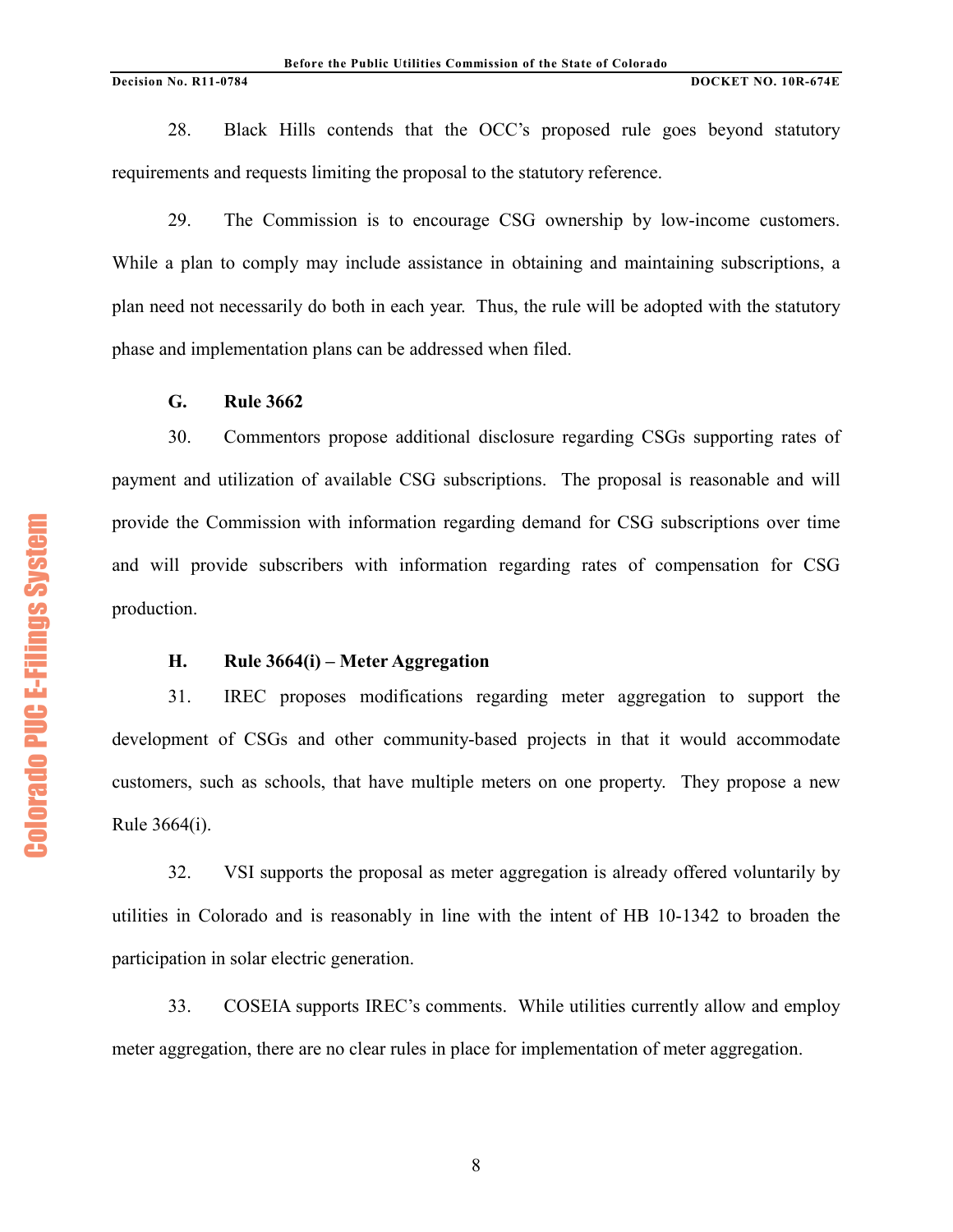34. Public Service finds no statutory support for IREC's proposal and argues the matter is outside the scope of this rulemaking because the language would apply to on-site retail distributed generation.

35. The Commission gave notice that the RES Rules would be modified in this proceeding to implement HB 10-1342, HB 10-1349, and HB 10-1418. This issue arose during the course of the proceeding and all investor owned QRUs are participating in the proceeding and had an opportunity to comment on the matter. The proposed rule modifications permit, but do not require, customers to request modifications regarding meter aggregation. Thus, adoption of the reasonable proposed modifications is appropriate and will be adopted in this proceeding.

# **I. Rule 3665(a)(I)**

36. Some confusion resulted in comments as a result of including some definitions in Rule  $3665(a)(I)$  while others are in Rule 3662. The purpose of Rule 3662 being to provide definitions for terms applied through this section of rules, the definitions discussed herein will be relocated to Rule 3662.

# **1. (A) – Subscriber**

37. IREC proposes modifications to Rule 3665(a) addressing sizing. IREC believes the 40 percent limitation is misplaced and should be added to the definition of "Community Solar Garden Subscriber Organization" in proposed Rule 3665(a)(I)(C).

38. PrairieStar contends there is no statutory basis for the proposed 40 percent limit on the size of a subscriber and it should be eliminated.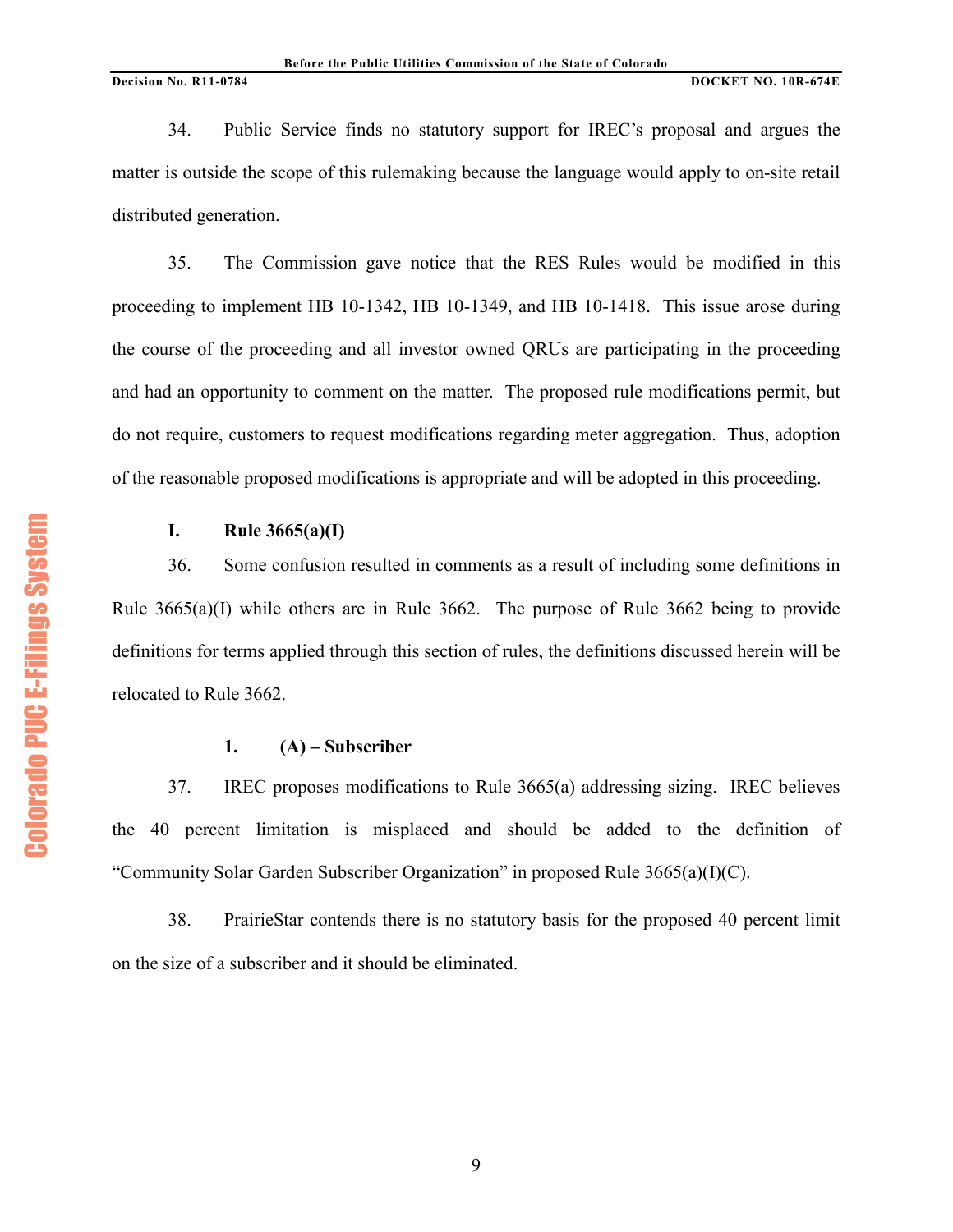39. VSI supports IREC's proposal and contends this subscriber limitation seems misplaced and, as to the intent of HB 10-1342, seems more appropriately applied to the definition of Subscriber Organization (SO). As to limitation on the amount a SO may own in its own name, VSI contends that a 40 percent limitation could potentially overly restrict various ownership arrangements, especially in the case where a CSG is prebuilt with the expectation of soliciting subscribers at a later date.

40. New Energy proposes elimination of the 40 percent subscriber limitation as the concept of an anchor subscriber only advances the interest of the statute and should not be prohibited. It is also noted that anchor subscribers would remain subject to limitations of not more than 120 percent of their load and the requirement for a minimum of 10 subscribers.

41. CEC does not think it matters if the subscription amounts are limited and that ownership may be necessary in order to pass benefits to customers.

42. The OCC proposes adoption of the statutory definition of a CSG in the rules. IREC notes that the proposal duplicates the definition proposed in Rule 3652(e). In reply comments the OCC suggests a temporary waiver of the 40 percent limitation might be waived for a period of time to assist the financing and development of CSGs. For a subscription greater than 40 percent, the OCC proposes considering such excess as unsubscribed.

43. In reply comments, IREC contends that the limit applies to SOs and not individual subscribers. IREC believes that 40 percent is not a reasonable limitation on a SO's share of a CSG and is unduly restricted.

44. Black Hills does not object to IREC's proposed modification to the CSG definition to reflect the minimum number of required subscribers and deemed location.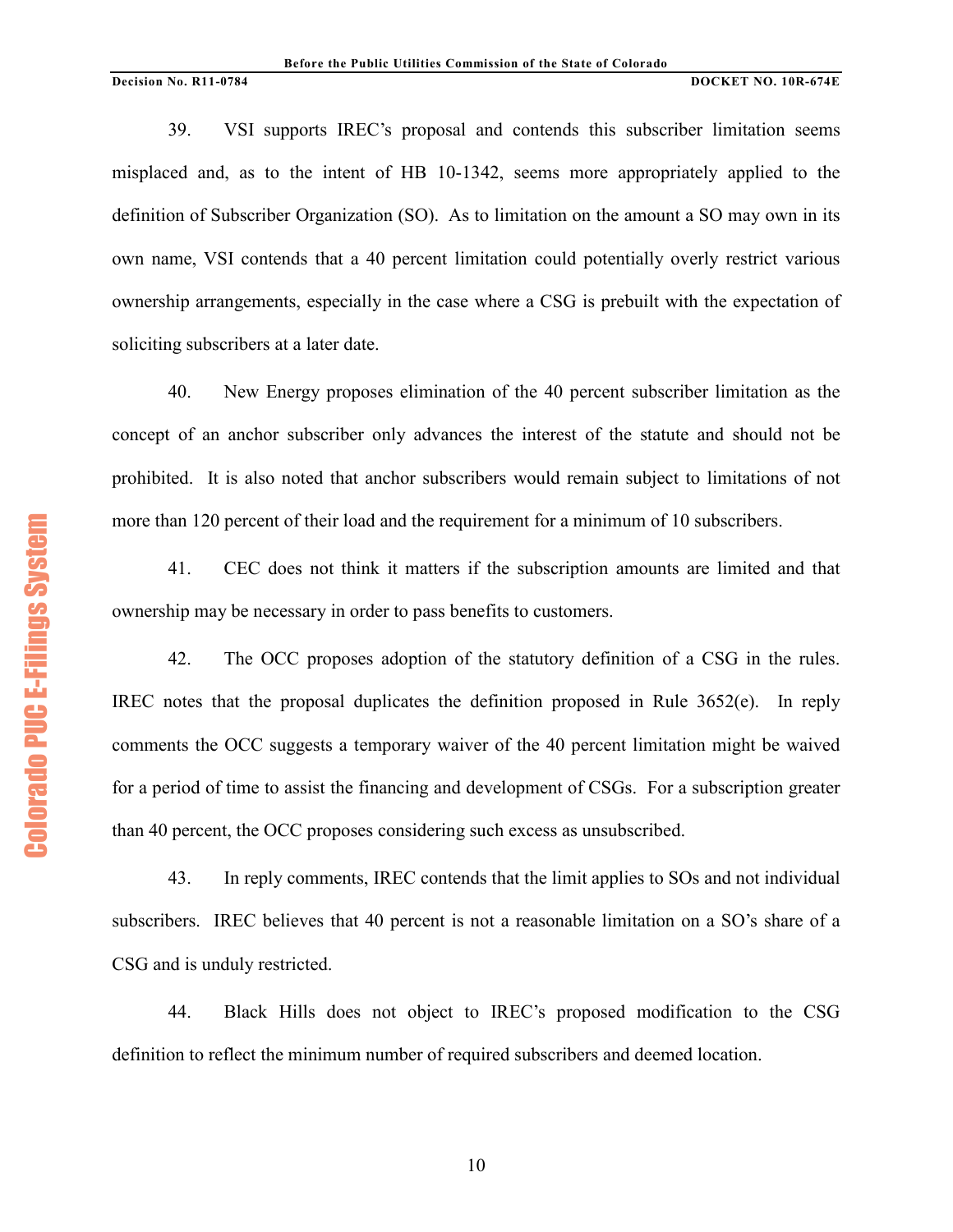45. Substantial comment was submitted regarding the proposed limitation on the maximum subscription size. Some Commentors propose eliminating the 40 percent limitation. They contend that the economic incentives will strongly motivate SOs to maximize subscription levels, rendering the provision unnecessary. Further, it is argued there is no statutory basis for application of the limitation as to Subscribers.

46. There are foundational considerations affecting this proposal. The Commission shall include a rule establishing the maximum amount a subscription organization may own at any time in its own name. This is distinguished from unsubscribed amounts addressed elsewhere.

47. Because a subscription represents beneficial use of the electricity generated, it truly comes to life with generation. Thus, by focusing upon the subscription context, size limitations are of a lesser concern through the development phase. Once the CSG begins commercial operation, the policy application of broadening opportunities for Colorado residents and commercial entities becomes more prominent.

48. The OCC proposes that a temporary waiver of the 40 percent limitation be available for a defined period, 12 or 18 months after the CSG goes online in order to address concerns affecting development potential. While accommodating development, more subscriber participation would also occur through the limitation. By limiting duration of the waiver, the SO would be incented to expand subscribership in order to avoid only being compensated at a lower rate for unsubscribed power.

49. The distinction between the SO holding a subscription in its own name as opposed to being unsubscribed renewable energy and RECs needs clarification.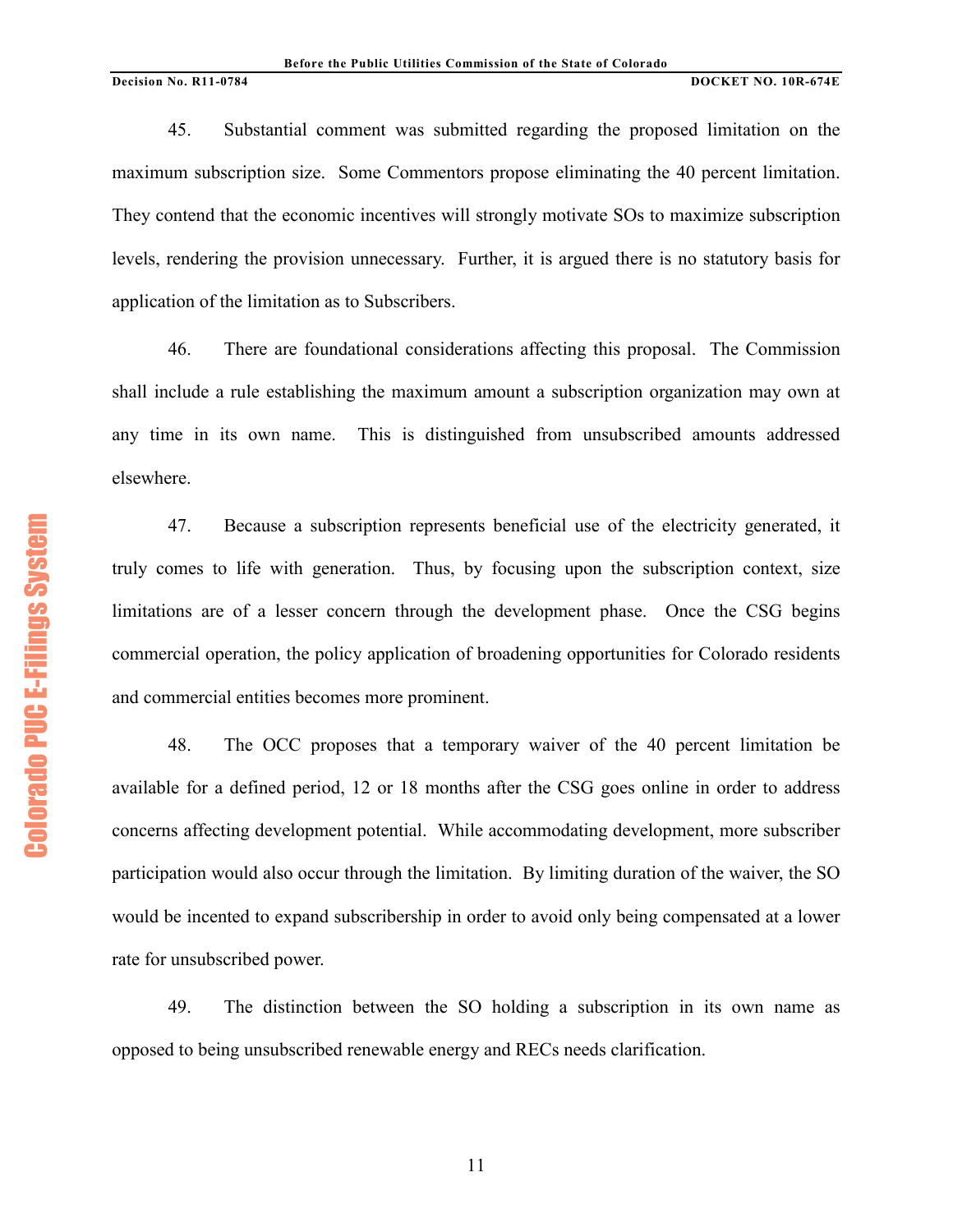50. The undersigned is satisfied by several comments that a SO will have a strong financial incentive to seek subscribers. While the statute guarantees some revenue, there is no comment suggesting that compensation for unsubscribed renewable energy and RECs at the QRU's average hourly incremental cost of electricity will allow a CSG to thrive, or perhaps even survive.

51. In light of this strong financial incentive, it is reasonable that there be no limitation on the amount of subscribed energy and RECs. This is somewhat of a practical necessity during the development and construction of a facility.

52. However, after operations commence, imposition of the limitation is appropriate to expand opportunities. Then, as suggested by the OCC, the limitations have a stronger policy priority. Limiting the size of subscription that may be held by the CSG SO in its own name becomes more important. Not as unsubscribed power, but as a qualifying subscriber, the SO can own a subscription in a CSG in its own name. In order to do so, it must meet all requirements applicable to a subscriber (*e.g.*, 120 percent of load limitation).

53. Clarifying these aspects will also provide assistance in later operations because the manner and amount of payment differs. Holding a subscription in its own name, the SO will be compensated in the same manner as any other subscriber through a bill credit. On the other hand, unsubscribed energy and RECs will be purchased by the QRU, as per statute.

54. The concept behind the OCC's proposal of treating excess subscription amounts as unsubscribed is consistent with this delineation of ownership. However, no subscriber will be permitted to own more than 40 percent of the CSG output. After a waiver for initial operations, subscription amounts would have to be modified into compliance resulting in a transfer or assignment to a new subscriber or the excess becoming unsubscribed.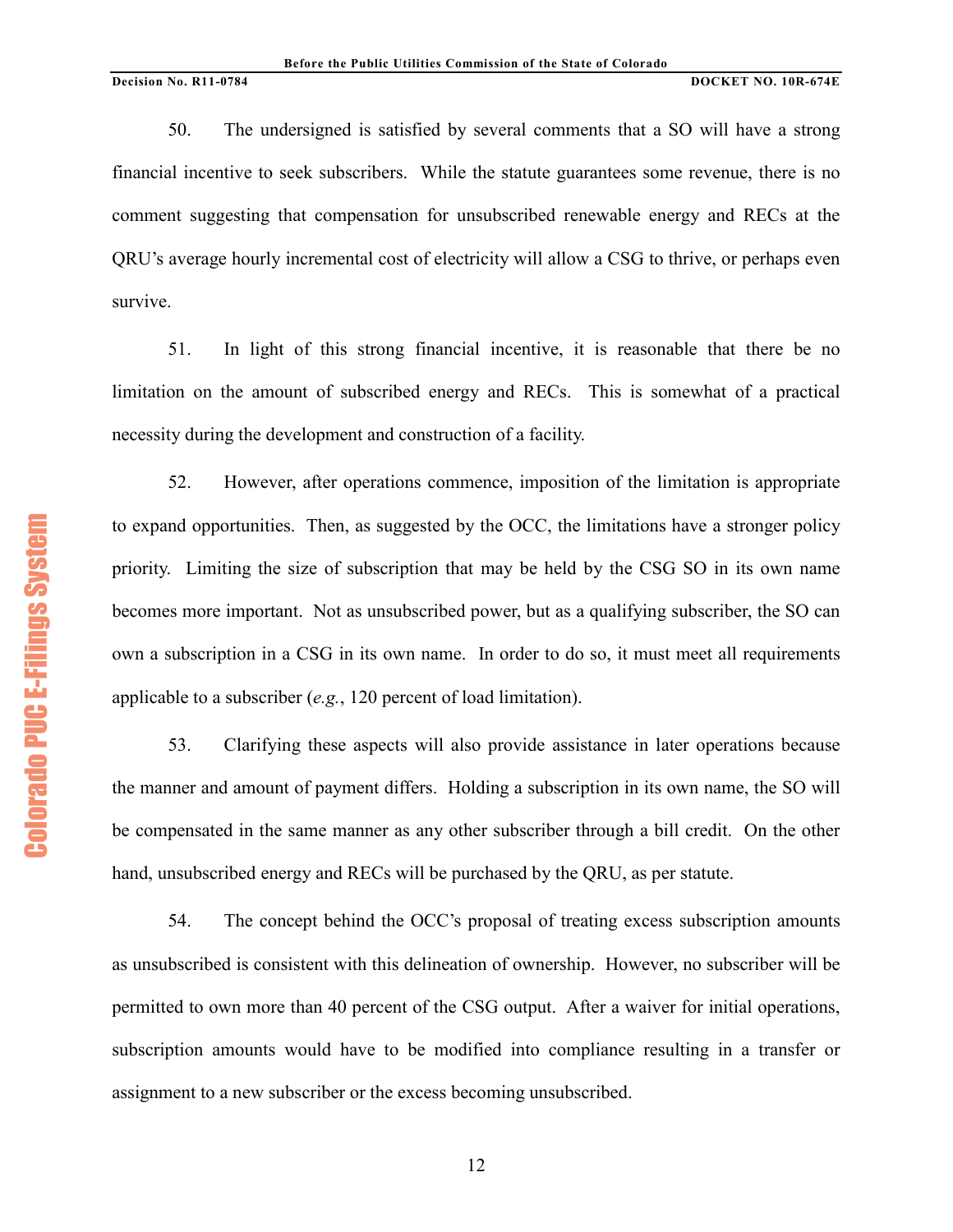55. Similarly, a new facility that is not fully subscribed, or a subscription owned by a subscriber that is no longer eligible, must result in a transfer or assignment to a new subscriber (which may be the name of the SO, if qualified) or the subscribed amounts become unsubscribed.

56. A proposal is made to clarify proposed language of "fully subscribed" by changing it to "assigned to a subscriber." By clarifying that a subscription transferred or assigned to the SO either is no longer subject to an assignment (*e.g.,* unsubscribed) or as a subscription in its own name (subject to qualification), need for the new delineation becomes unnecessary.

57. While the Legislature specifically provided limits upon the SO's subscription level, the statute does not require a rule as to any other subscriber. The original limitation proposed in the rules arose from discussions during workshops of a dominant owner circumventing other Commission processes. However, the purposes underlying HB 10-1342 cannot be restricted for the preservation of other processes.

58. On the other hand, the amount of newly installed CSG generation that QRUs must buy during the first three years is limited to six megawatts. The purpose of HB 10-1342 is also to broaden participation in solar electric generation and to expand opportunities for Colorado residents and commercial entities. By imposing reasonable limitations applicable to all subscribers, the Commission will further these purposes.

59. While Commentors raise concerns, the proposed rule will provide an opportunity to monitor the effect upon the market during the first years of CSGs. The limitation upon CSG subscribers will be retained.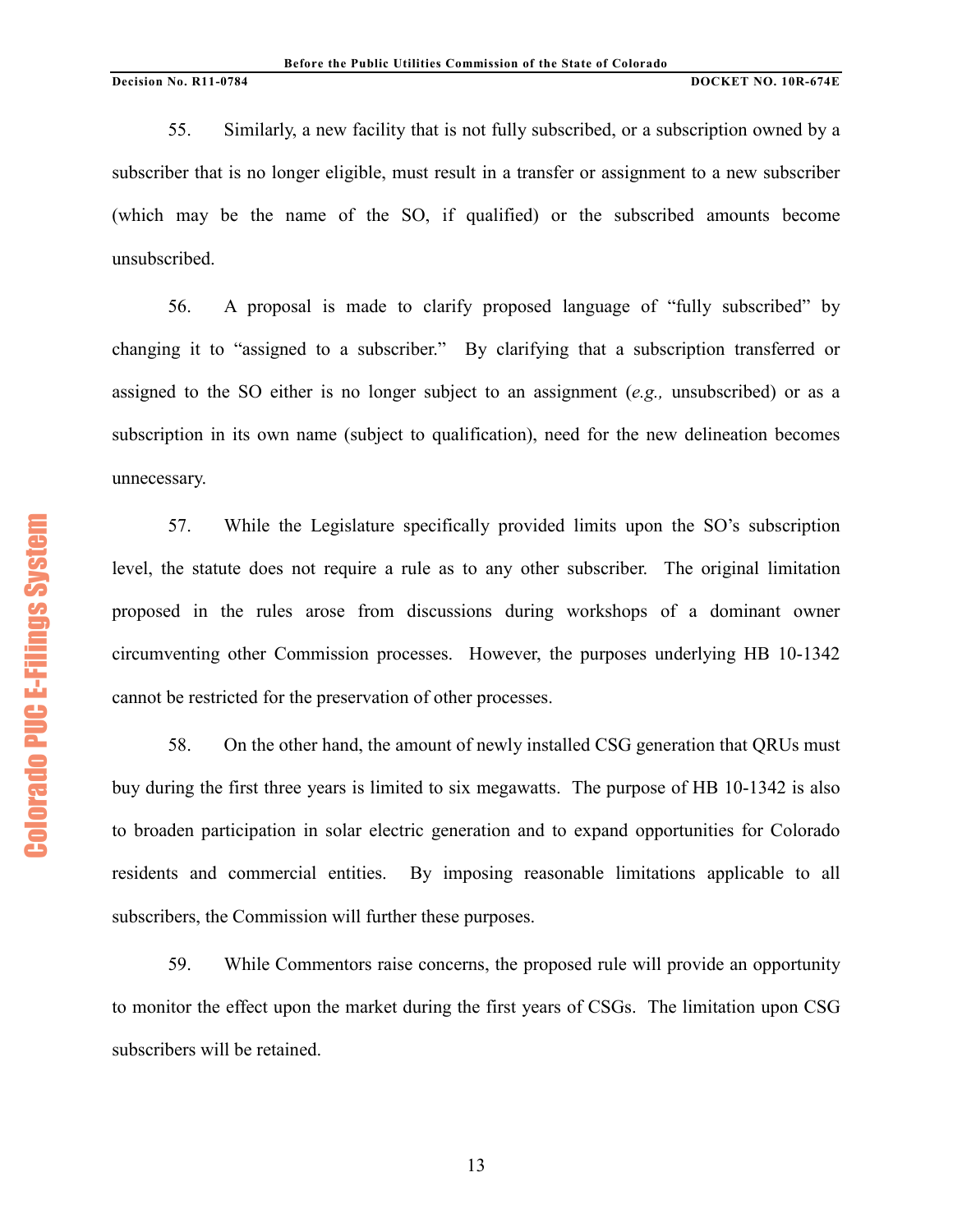60. Notably, the distinction between unsubscribed power and subscriptions in the name of SOs, along with a temporary waiver, will ensure the limitation is not applicable during initial construction and ownership of a CSG prior to full subscription.

61. Applying the limitation across the board also prevents an entity shell game to avoid the limitation. If the limitation were only applicable to SOs, then one need only create a wholly owned or controlled entity in the name of the QRU retail customer to circumvent limitations.

## **2. (B) – Subscription**

62. IREC contends the last sentence in the  $\S$  40-2-127(2)(b)(II), C.R.S., definition of "Subscriber" regarding a subscriber's ability to change his premises from time to time is not currently addressed in the proposed rules and suggests that it be included. This proposal is supported by VSI.

63. New Energy proposes that subscription be defined as "a proportional interest in a solar renewable energy generation facility that is a CSG, which proportional interest is deemed to be located on the property of the subscriber, together with the renewable energy credits associated with or attributable to such facilities under section 40-2-124." New Energy Comments at 3. The proposal is based, in part, upon the statutory deeming as to the location of facilities.

64. Consistent with comments adopted focusing upon beneficial use rather than ownership in the definition of a CSG, corresponding modifications are necessary to the definition of a subscription.

65. New Energy also proposes reference to subscription, as opposed to shares, when referring to a subscription and supports flexibility for developing ownership models.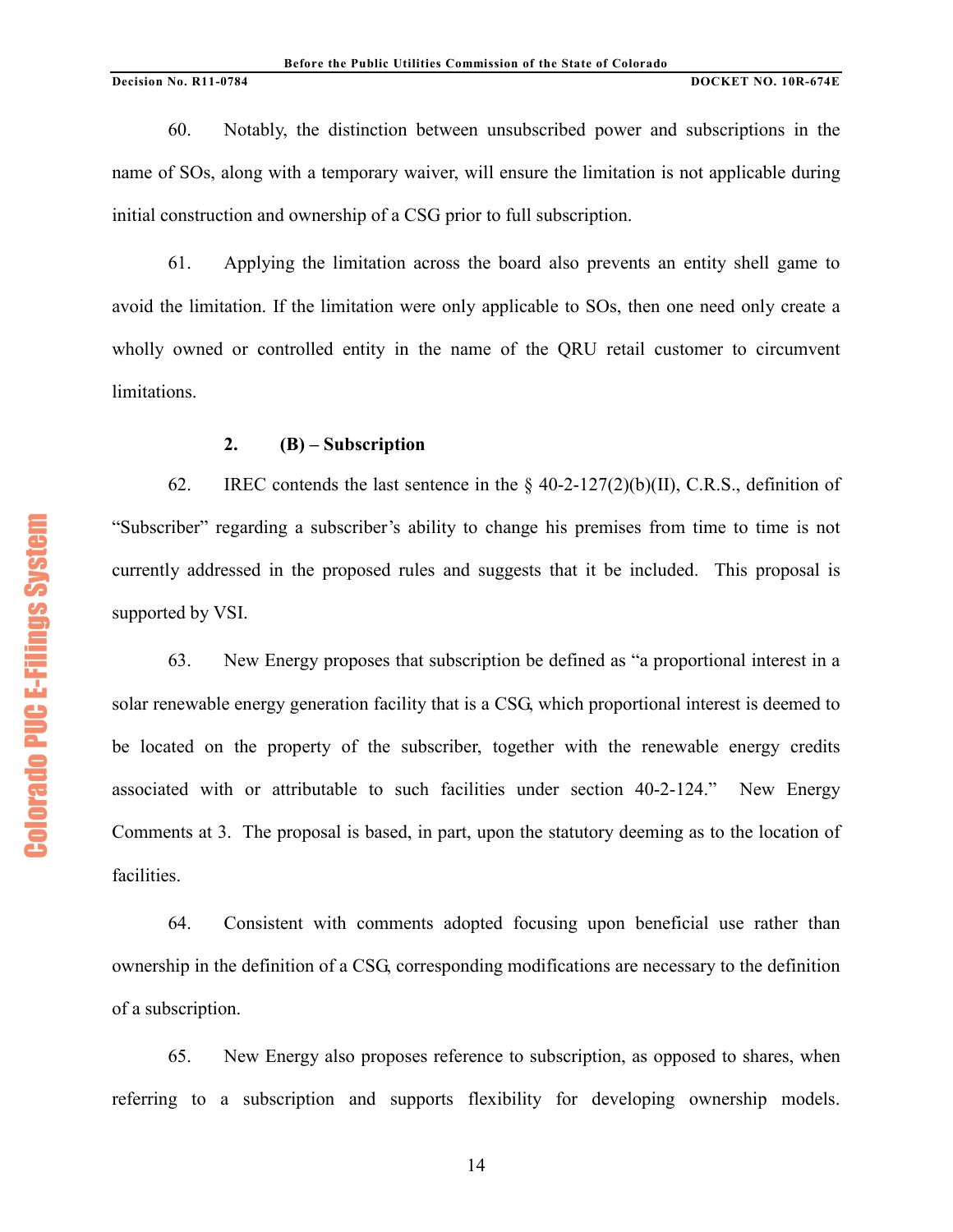Specifically, New Energy contends the definition of a subscription should not inhibit the possibility of a third party owning the facility and leasing back an interest in the production of the garden.

66. PrairieStar proposes modifications to accommodate situations where historical usage is not available and the definition of a subscriber site. PrairieStar also contends the rules should provide for expansion of approved projects and not preclude more than one project on a plot of land.

67. New Energy comments that simple mechanisms should be available for estimated expected load from new construction of residential and non-residential properties, including expansion of existing facilities. Black Hills replies that there is no such simple solution.

68. Several parties suggest that the rules be modified to address estimation of annual consumption when actual usage is not available. It is noteworthy that the 120 percent limitation is currently applied by utilities in other net metering applications and they provide a means to establish annual consumption in administering programs where actual consumption is not known. Insufficient need has been shown to establish a unique application to CSGs that may ultimately differ from other net metering applications. Such matters may continue to be dealt with in QRU programs.

69. IREC also proposes that, in order to most closely replicate on-site situations, the SO, subscriber, and/or third-party CSG owner should be responsible for ensuring that subscriptions are appropriately sized.

70. Black Hills does not believe a QRU should be required to annually and jointly verify with the CSG owner that each subscriber's share of the CSG conforms to the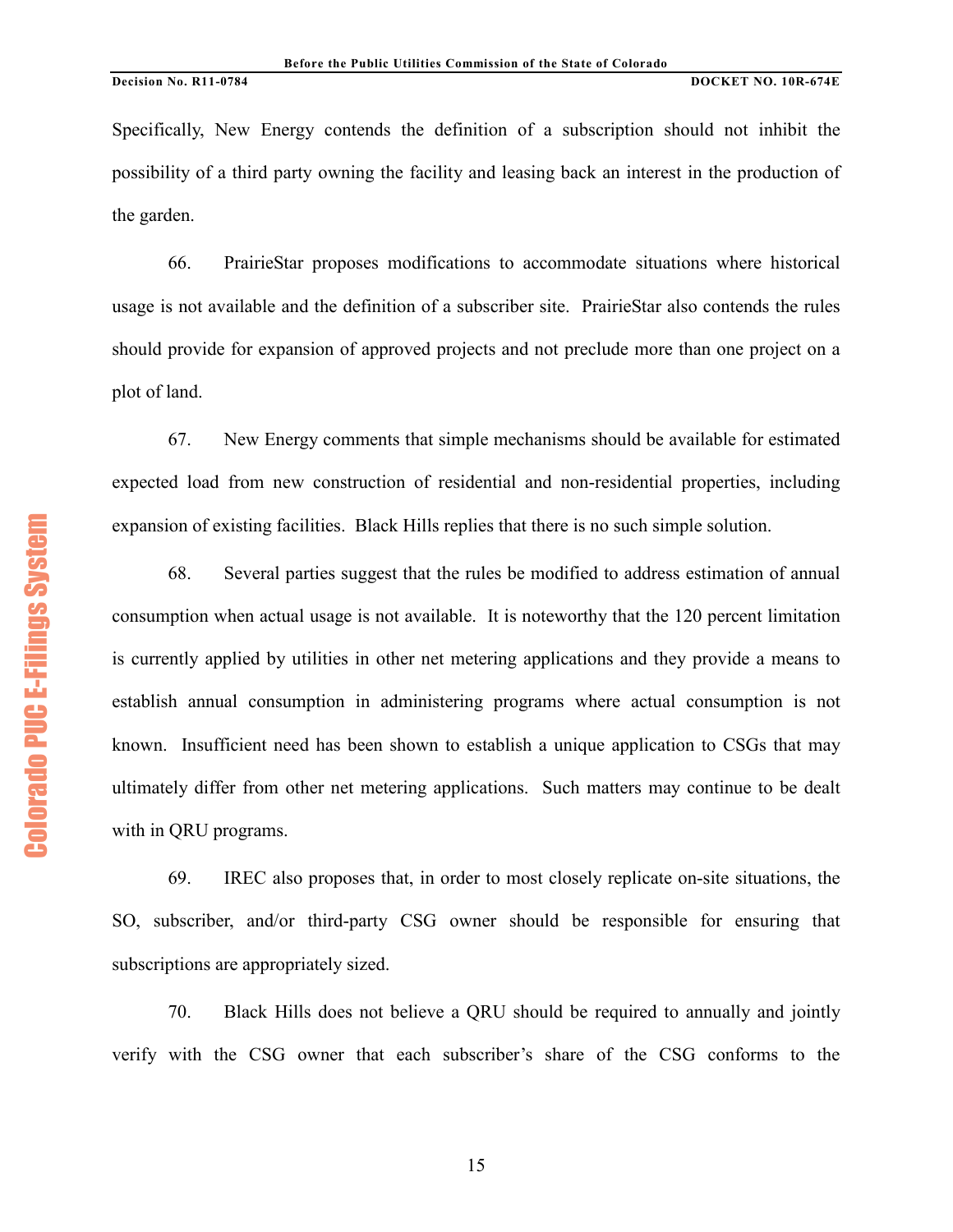statutory 120 percent size limitation. Rather, the QRU should be able to rely upon contracting warranties of compliance by the CSG.

71. Contradicting such reliance, Black Hills also proposed that the QRU should have the sole right to reject a CSG application where subscriber(s) do not meet the 120 percent size limitation. Illustratively, Black Hills notes it is possible that a customer is a subscriber in more than one CSG. Thus, one CSG may or may not be aware of a potential subscribers' ownership in another CSG and the possibility that the subscriber's total subscriptions exceed the 120 percent size limitation. "The QRU would be better qualified to ensure a customer/subscriber has not exceeded the 120% size limitation." Black Hills Supplemental Comments at 4.

72. IREC also contends modifications clarifying the definition of community gardens are a more appropriate place to recognize the deemed location of facilities, rather than in the subscription definition proposed by New Energy.

73. New Energy generally supports IREC's comments as to the definition of a subscription and proposes its own definition.

74. Black Hills counters that the QRU has the right and responsibility to ensure appropriate sizing of facilities so that it knows what energy and RECs it is obtaining and the extent of Renewable Energy Standard Adjustment (RESA) funds being used to acquire the energy and RECs

75. As to compliance with 120 percent sizing requirements, Black Hills believes the QRU should require the CSG applicant to "flag" the new or expanded loads within its application, so that the QRU can review the estimated load potential for the purpose of the 120 percent size limitation. However, it should be the QRU's sole right to reject a CSG application where subscriber(s) do not meet the 120 percent size limitation, whether based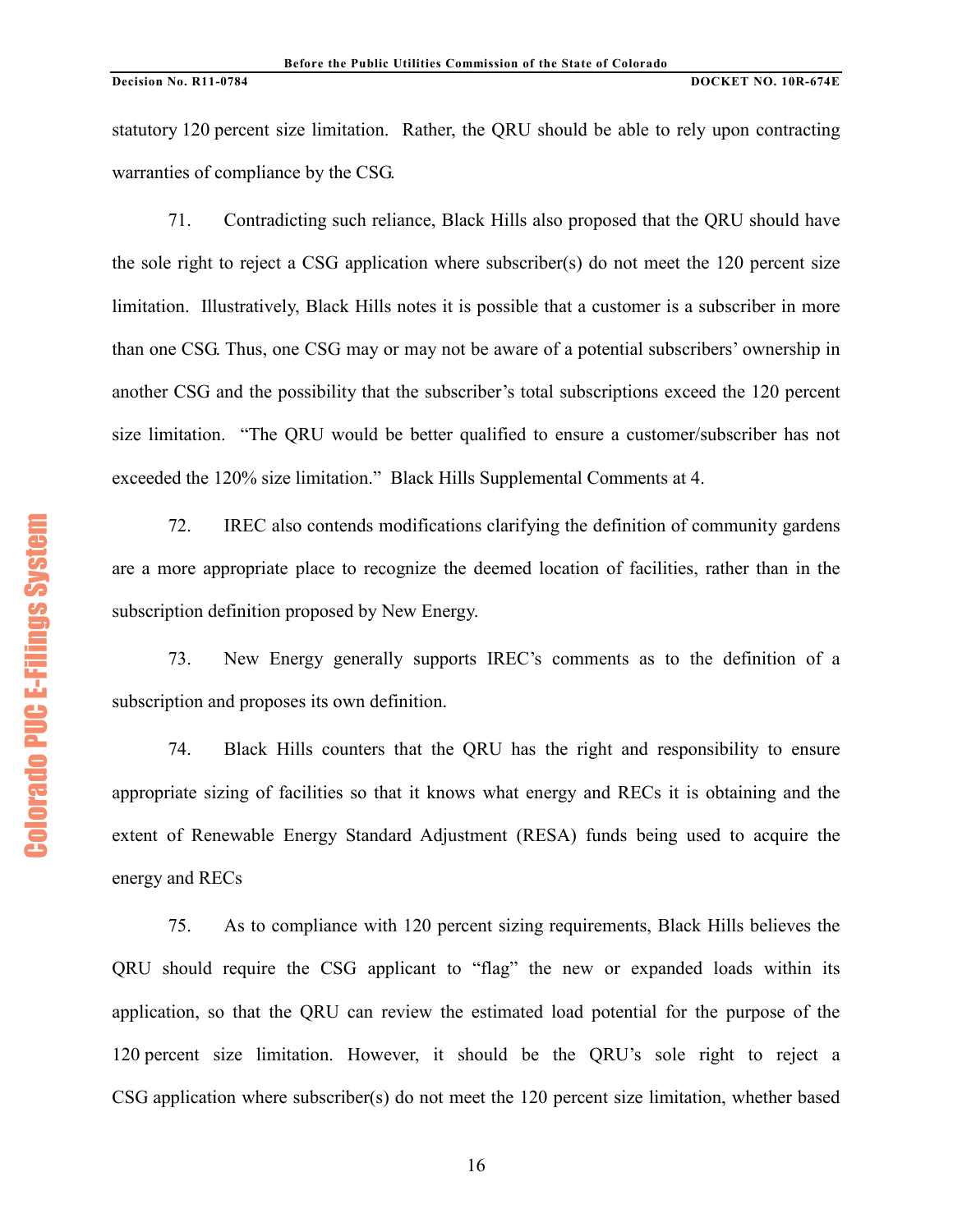on actual historical consumption data or the QRU's evaluation in the case of new or expanded loads.

76. Public Service points out that both HB 10-1342 and proposed Rule 3665(a)(I)(A) address how a community garden subscriber can assign its share of the production from the CSG to more than one premise, and therefore to more than one meter.

77. The OCC contends that the QRU should be responsible for enforcing compliance with the 120 percent provision because a SO may have an incentive not to enforce the limitation.

78. Several parties comment on obligations to enforce limitations of 120 percent of annual consumption. On the one hand, the SO is sizing and selling subscriptions to subscribers. They clearly have the relationship and subscriber information. On the other hand, only the QRU has sufficient information to ultimately enforce the 120 percent limitation.

79. As noted by the OCC, the SO has strong incentives to maximize subscriptions, to others as well as in their own name. QRU enforcement responsibility provides a balance to this incentive and recognizes that the QRU owns and controls its meter. Further, it is clear that no subscriber is limited in the number of CSGs that they may subscribe. Thus, only the QRU is in position to ultimately enforce the 120 percent limitation dependent upon its meter. Thus, the proposed rules strike an appropriate balance in jointly allocating responsibility for compliance.

80. The OCC proposes an annual verification requirement for compliance with the 120 percent limitation. No other net metering application has required filing of annual verifications and no unique need for such requirement is shown present here. Attempting to mirror on-site programs, annual verification will not be mandated.

81. Public Service opposes allowing more than one project on a piece of land, contending that such modification would permit an end-run around the two megawatt limit on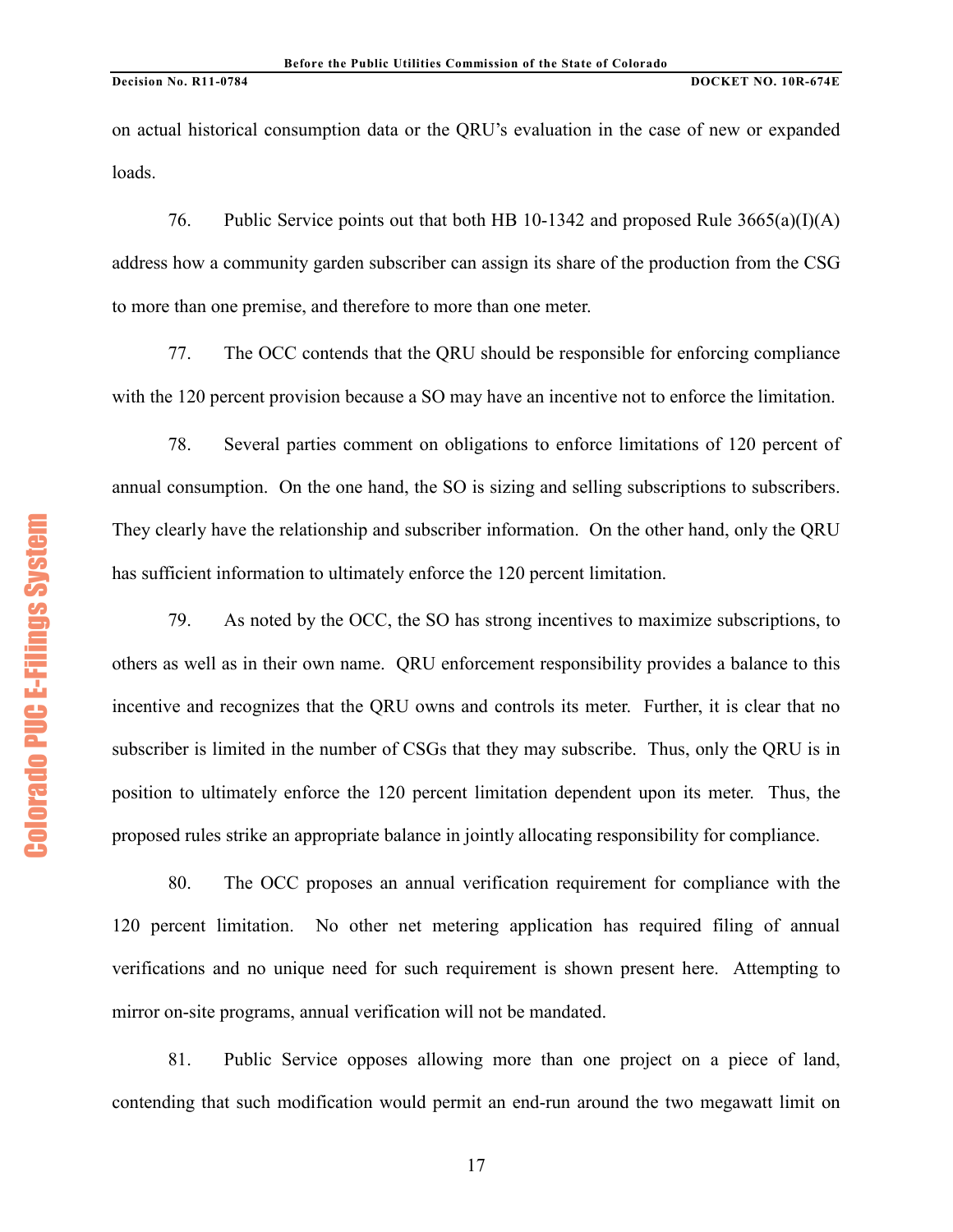the size of a CSG. So long as CSG is a separate identity or SO, with separate real time reporting metering and separate interconnection to a QRU's distribution system, there is no reasonable basis to artificially limit the number of CSGs that can be located on a parcel of property.

# **3. (C) – Subscriber Organization**

82. A "subscriber organization" is described as follows in HB 10-1342:

The community solar garden may be owned by a subscriber organization, whose sole purpose shall be beneficially owning and operating a community solar garden. The subscriber organization may be any for-profit or nonprofit entity permitted by Colorado law. The community solar garden may also be built, owned, and operated by a third party under contract with the subscriber organization.

Section 40-2-127(3)(a), C.R.S.

83. The Alliance supports the proposed rules that permit a broad range of appropriate subscriber ownership structures.

84. New Energy likewise proposes eliminating "own and" so as not to interfere with commercial arrangements where the SO does not own the garden.

85. In reply comments, IREC suggests more broad language to address New Energy comments as to ownership.

86. While a CSG may be owned by a SO, it is not a necessary requirement of the statute. § 40-2-127(3)(a), C.R.S. However, if the SO owns the CSG the SO's sole purpose must be to beneficially own and operate a CSG. An exception to requiring CSG ownership is available if the organization contracts with a third party to build, own, and operate the CSG.

87. Thus, the statutory limitation upon the organization purpose of a SO owning a CSG cannot be eliminated, unless that SO does not own the facilities and contracts for the CSG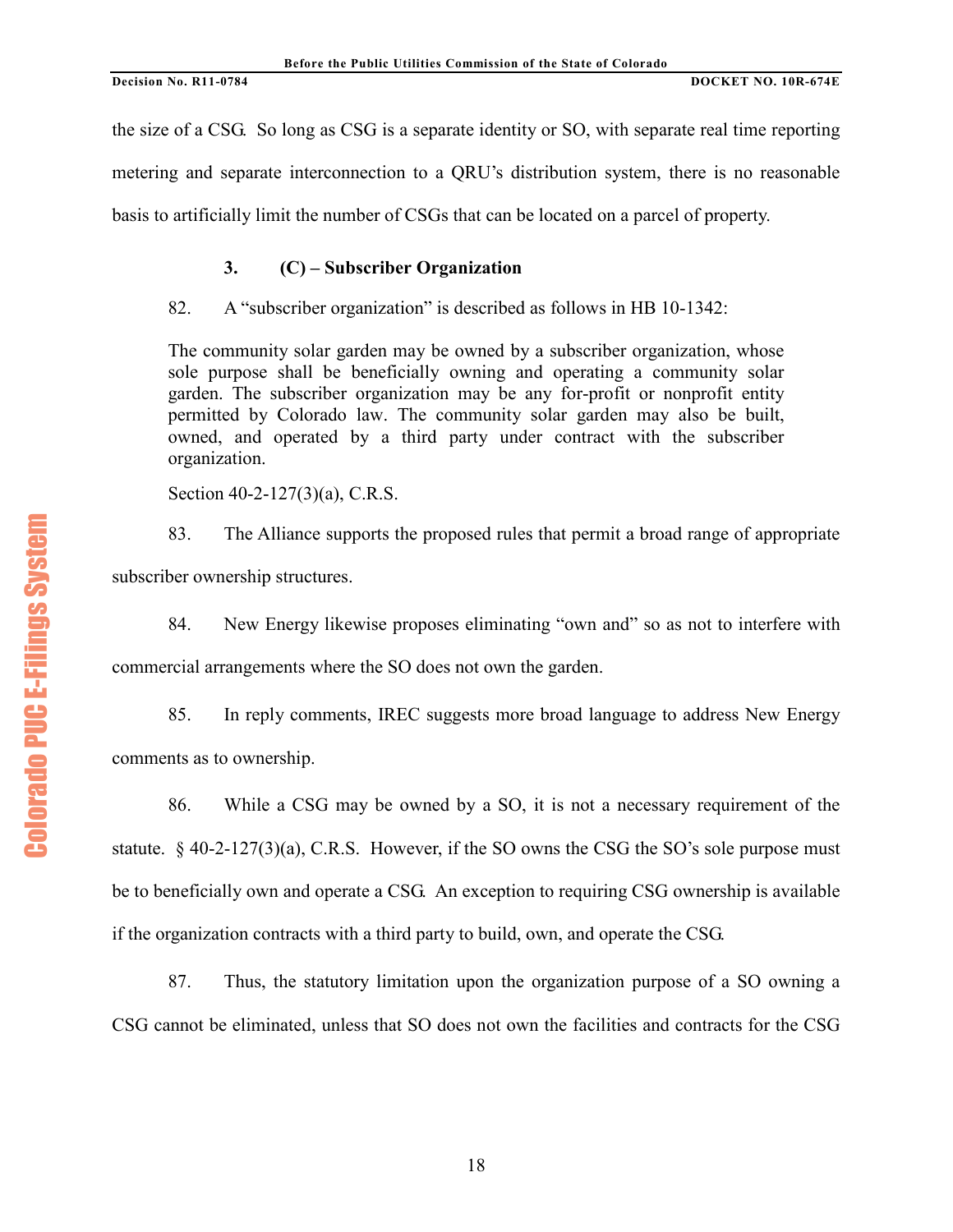to be built, owned, and operated by a third party under contract. The adopted rule will be clarified to incorporate such exception.

# **4. (D) – Ownership Structures**

88. IREC proposes modifications to clarify possible ownership arrangements.

89. VSI supports IREC's proposal as it will provide maximum flexibility for CSG ownership and will clearly distinguish that third-party ownership of systems is permitted without the involvement of a subscription organization.

90. Rule modification adopted pursuant to discussion above resolves comment concerns regarding ownership structures.

# **J. Rule 3665(a)(II)(b) – Owner**

91. Black Hills seeks clarification as to references to "owner," particularly where a CSG might not be owned by the SO. Further, they suggest the QRU should only be obligated to deal directly with the owner, not individual subscribers. A definition of owner is proposed:

"Owner" means owner of the community solar garden which may be the qualifying retail utility or any other for-profit or nonprofit entity or organization, including a subscriber organization organized under this section, that contracts to sell the output from the community solar garden to the qualifying retail utility.

92. As to ownership of RECs, Public Service would prefer to pay the solar garden owner the monthly REC payments, as opposed to the individual subscribers, and plans to encourage solar garden owners to structure their businesses so that the owner is the entity which receives the monthly REC payment from Public Service. Public Service maintains this will be easier to administer.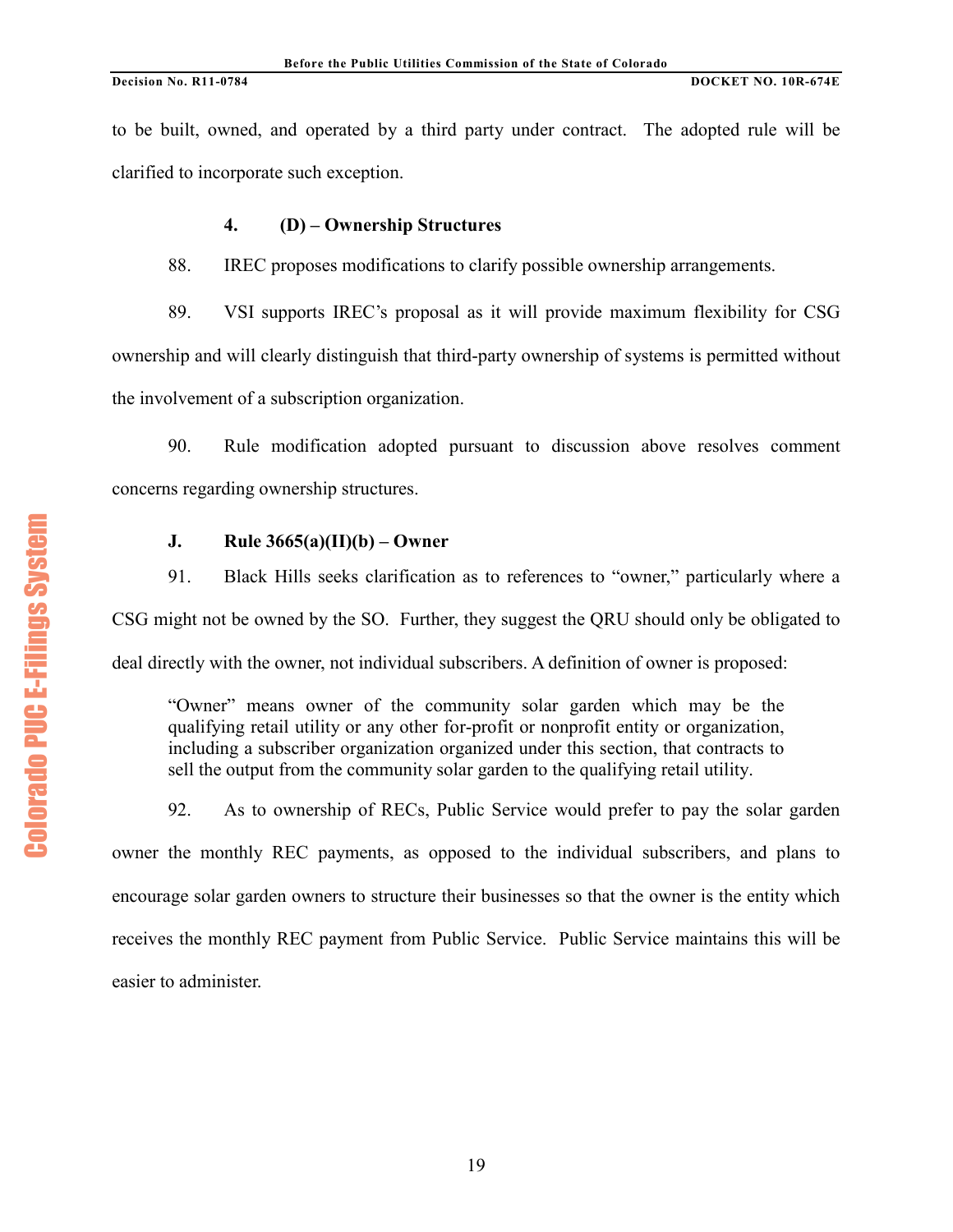93. The statute provides that the owner of the CSG contracts to sell the output from the CSG to the QRU. Owner is defined to include not only traditional owners, but SOs operating a CSG owned by a third party pursuant to contract. However, output is not defined.

94. While it is clear that the statute does not require a CSG to be owned by a SO, the statute becomes unworkable if a CSG is not operated by a SO. The SO is defined to play a central role in CSGs. Subscribers attribute premises to the subscriptions that are proportional interests in the beneficial use of electricity generated by the facility. It is the Subscriber that must be a retail customer of the QRU. It is the Subscriber's annual consumption that provides the comparison for the 120 percent limitation. If there is no SO to subscribe interests, there will never be retail QRU customers to subscribe and attribute premises subject to the 120 percent limitation. Subscriptions may be transferred or assigned to a SO, providing some level of liquidity for consumers. At best, without a SO one would be left with a fully unsubscribed CSG which would not further the public interest.

95. It is noteworthy that the statutorily-defined owner of the CSG is defined as the entity to contract to sell the output. However, the scope of involvement of the facility owner should not require expansion into all aspects of operations.

96. Particularly in light of the number of opportunities where the owner of facilities installed at a CSG may have nothing to do with operating the facility or any direct relationship with its subscribers, it is most appropriate that operations be managed by the SO rather than the owner of the facilities.

97. Thus, proposals to assign operational responsibility to owners of the solar generation facilities installed at a CSG, rather than SOs will be rejected. By integrating the SO into the operational structure of CSGs, the Legislature has provided a central point of contact

**Colorado PUC E-Filings System** Colorado PUC E+Filings System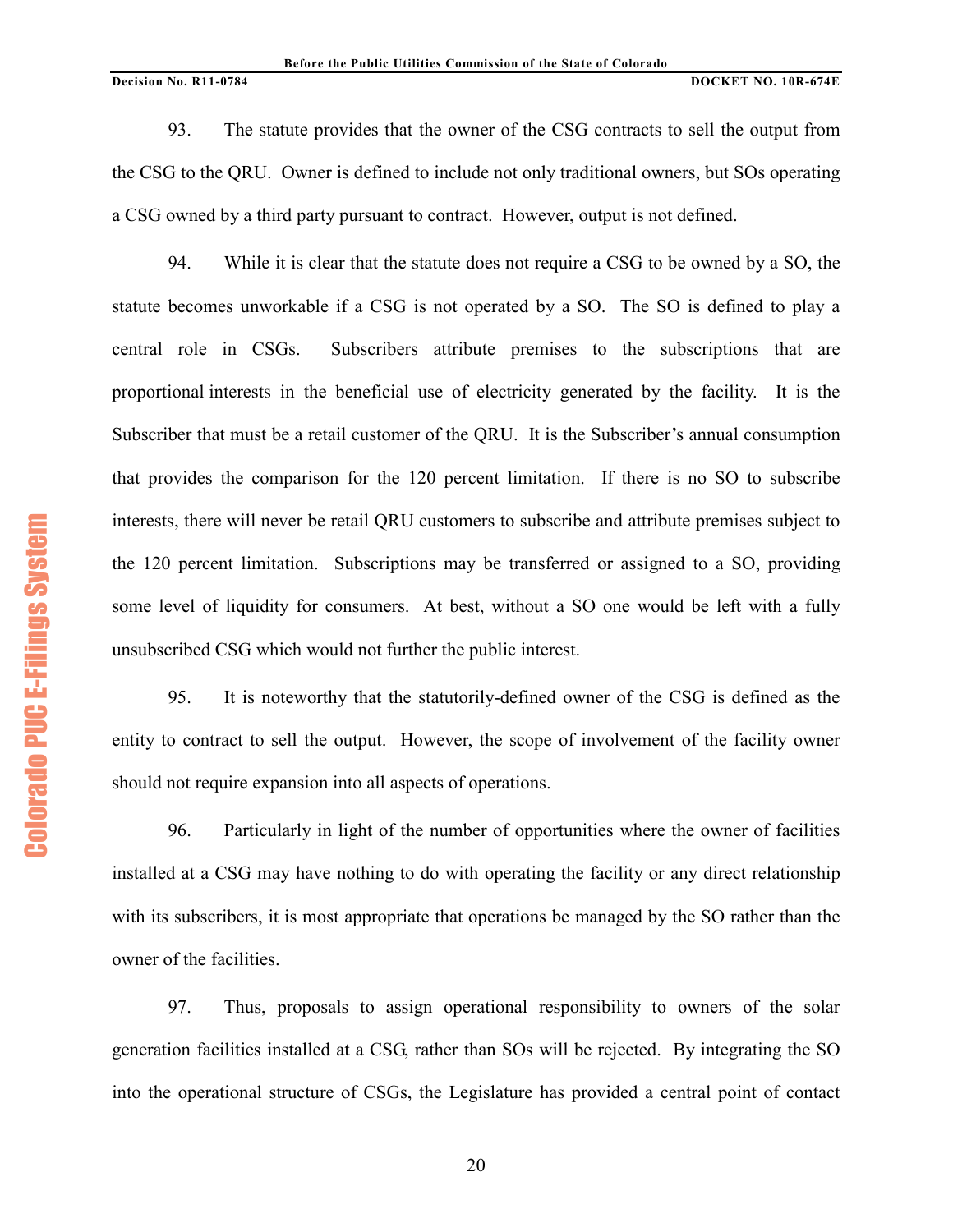regarding operation of the facility even though contracts for output are entered into with the facility owner.

## **K. Rule 3665(a)(II) – Transfer of Shares**

98. The Alliance supports the proposed rule and proposes that QRUs devise a simple transfer form for use by SOs.

99. IREC proposes modifications for flexibility of business models and to address transfers.

100. PrairieStar proposes that the rules require all transfers to go through the Subscription Organization for approval. In addition, the rules should permit a contractual limitation on the relocation of the subscription and/or to run with land. The ability of subscribers to transfer subscriptions to the subscriber without regard to an available buyer is opposed. PrairieStar proposes elimination of any reference to price or rate, including caps on fees.

101. PrairieStar further encourages the Commission to strike any monitored wait list. They propose flexibility remaining so that a SO can more freely manage subscribers and the incentive for full subscription renders the proposal unnecessary.

102. New Energy contends the SO should have the latitude to determine the effective date of the transfer or decline to permit the transfer until a more appropriate time.

103. New Energy proposes that any cap on fees for transfer fees be eliminated to be determined by the market.

104. Black Hills proposes that the QRU be given at least 30 days' advance written notice of any changes in the Subscriber rolls and that such changes not be effective until the first day of the calendar month that is at least 30 days after the QRU receives notice of such changes.

**Colorado PUC E-Filings System** Colorado PUC E+Filings System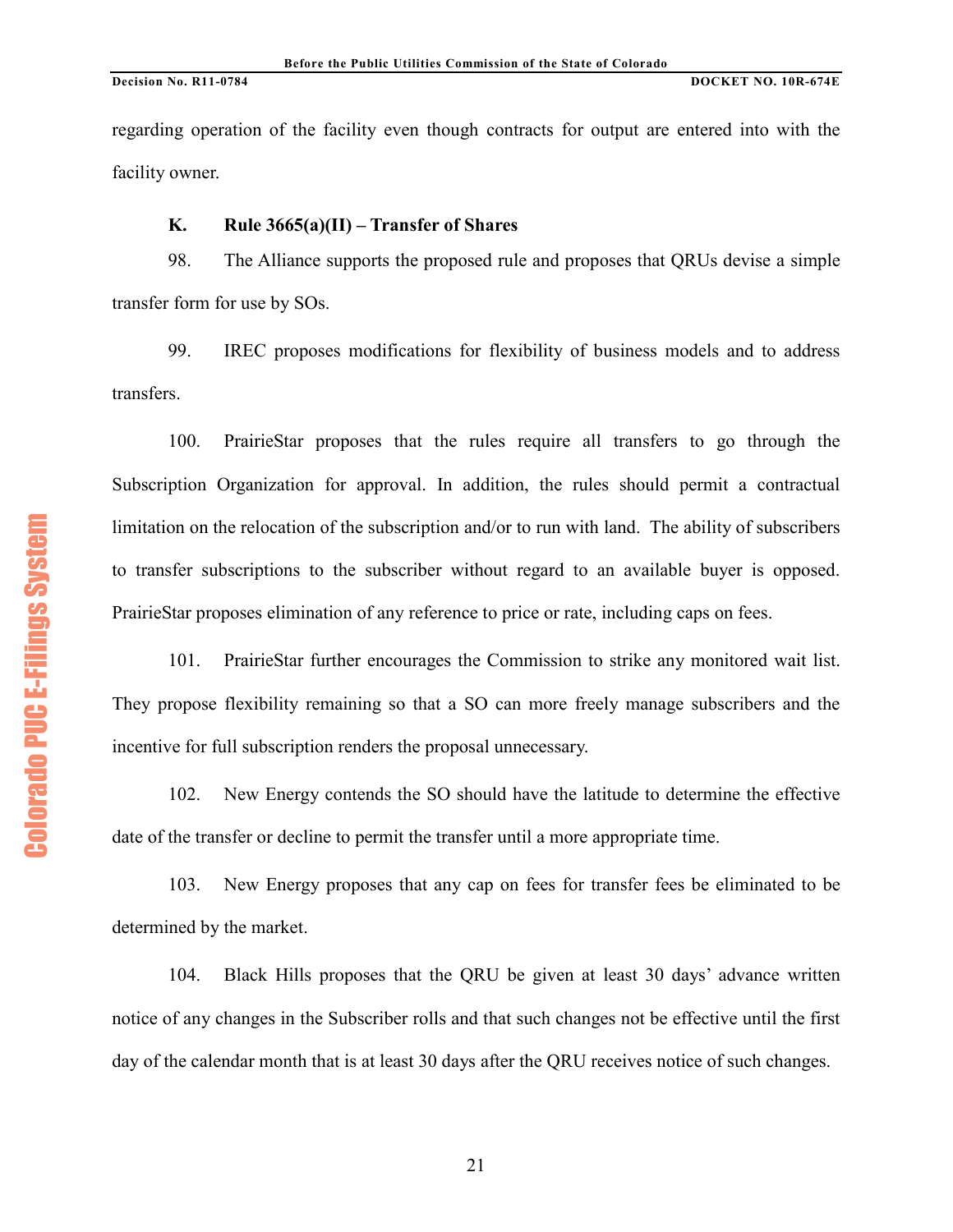105. To reconcile differences as to the provision for transfers, Black Hills proposes that details covering details of transfers should be addressed as part of a compliance plan, rather than being specified in the rule.

106. IREC proposes that transfers become effective pursuant to the terms of their subscription agreement with the organization managing the CSG, not upon enrollment in the QRU's billing system for net metering credits.

107. IREC does not oppose explicitly permitting notification to occur in written or electronic form. However, IREC supports the proposed rule as a balance between utility burden and SO flexibility. Therefore, the 30-day period requested by Black Hills should not be accepted, unless it only addresses when customers can expect to see a credit on their bill.

108. The OCC contends that Black Hills' 30-day proposal is too long, but recommends a 15-day notice period and that the change takes effect on the subscriber's billing cycle following the expiration of the 15-day notice period.

109. Public Service does not believe a simple form can or should be required of QRUs to effectuate transfers as transfer requirements will be unique based upon specific owner structures. Public Service contends such matters should be left to the CSG for determination.

110. Commentors suggest pronouncement of a standardized form to effectuate transfer. However, the undersigned agrees such matters are better left to SOs to best address their needs and cannot be comprehensively addressed for all entities as proposed.

111. Commentors suggest elimination of subscriber waiting lists. It is suggested that the provision is unnecessary in light of SOs' incentive for full subscription. A minimal level of subscription liquidity is an important aspect of consumer protections afforded by these rules. Availability of a waiting list of those interested in subscribing facilitates transferability.

**Colorado PUC E-Filings System** Colorado PUC E+Filings System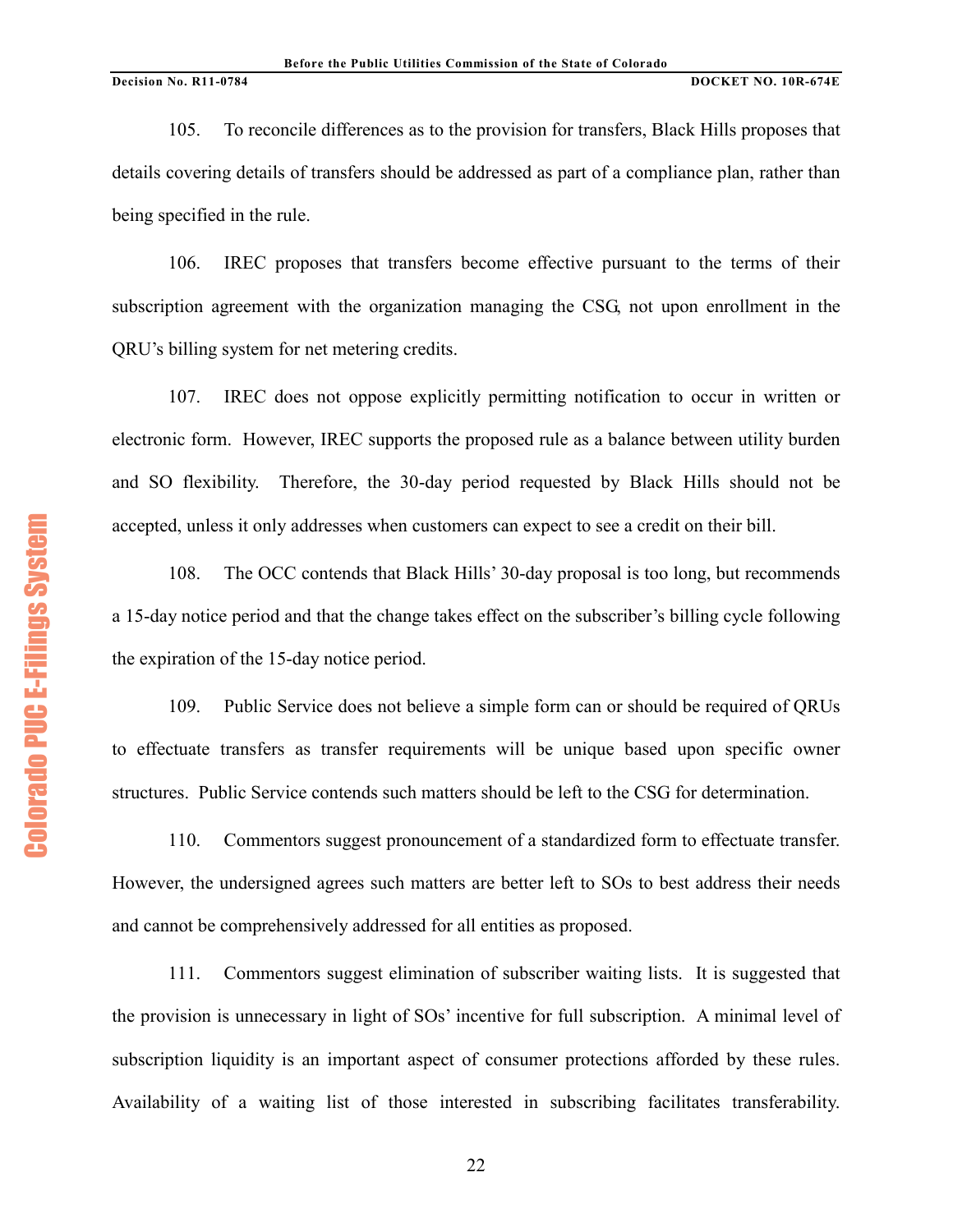Particularly in light of the fact that the price paid for subscriptions will not be subject to regulation, efforts to promote marketability prevail over the concerns raised. In the event this interest should not prevail based upon particular facts and circumstances regarding a particular CSG, Rule 1003(a) of the Rules of Practice and Procedure, 4 CCR 723-1 affords appropriate relief.

112. Several comments address the manner of transfer of subscriptions. In order to facilitate transfers, and the integral nature of subscriptions in management of the beneficial use, the SO is in the best position to maintain subscriber records. The organization sells to original subscribers and must report the identity of subscribers to the QRU over time. Analogous to shareholder records of a corporation, the SO will be responsible for maintaining subscriber records.

113. Although the statute places ultimate responsibility for providing the QRU percentage shares used to determine the net metering credit on a monthly basis, this does not prohibit a managerial role of the SO. This further provides accommodation for situations where the owner of CSG plays no role in operations.

114. Several Commentors address the effective date of transfers or assignments of subscriptions. Based upon the statutory provision permitting transfer or assignment of subscriptions to the SO, and to facilitate transferability of subscriptions, it is important that subscribers be permitted to prospectively specify the effective date of the transfer. Further, upon disqualification of current subscribers, the SO must facilitate transfer or assignment of subscriptions. Comments suggesting that a subscriber must continue against its will are rejected.

115. Commentors argue that the effective date of transfers must be coordinated with resulting billing. Part of managing subscription records includes calculating the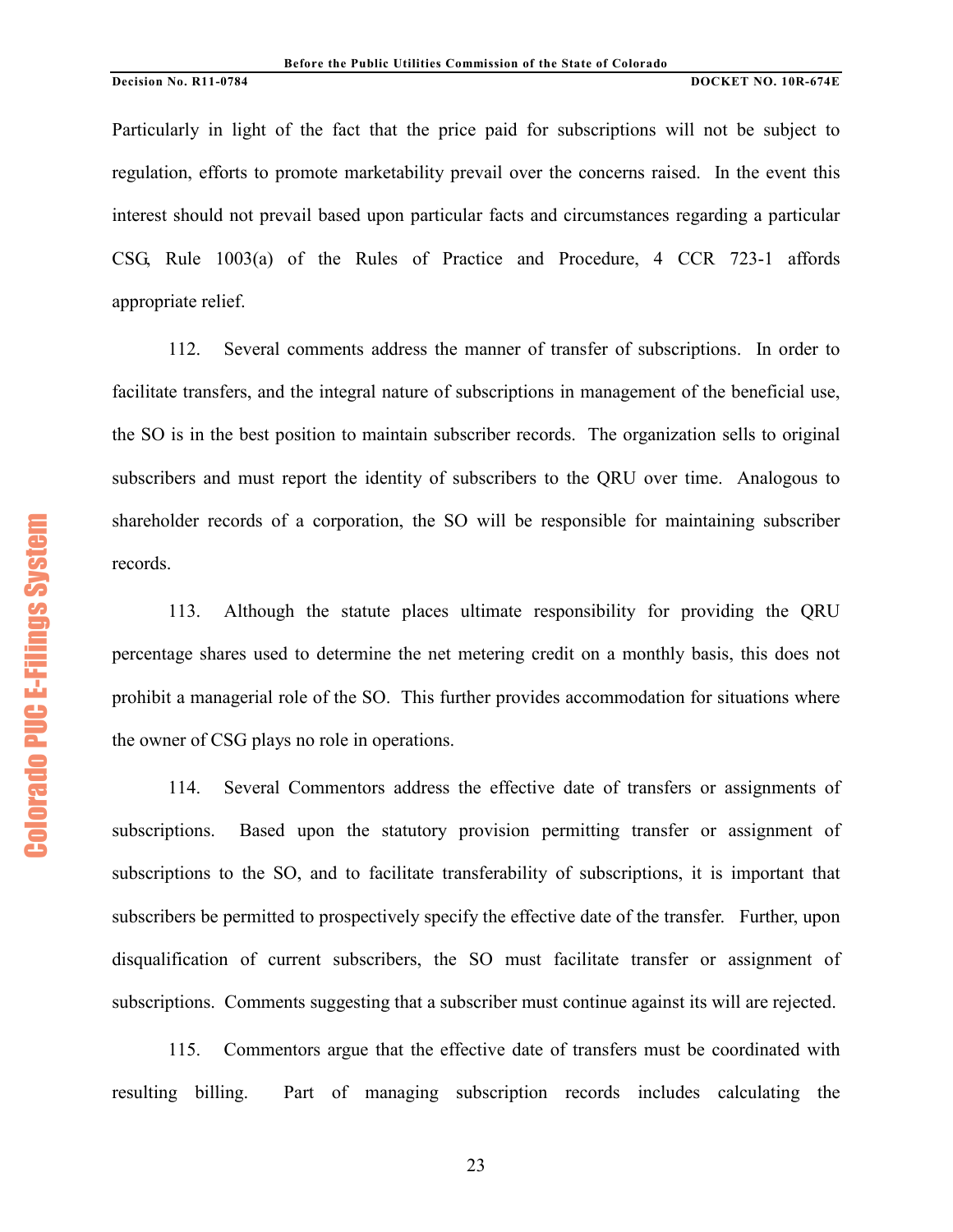percentage shares used to determine the net metering credit on a monthly basis. Thus, the owner is ultimately responsible for reporting the respective shares, including allocations for mid-cycle transfers. In turn, the QRU must incorporate such percentage into billing in the ordinary course of business.

116. Black Hills proposes a substantial delay in the process that would permit at least 30 days' notice before any change in subscriber roles. Such a provision is not reasonable and would result in a subscriber being deprived of beneficial use represented by the subscription. While addressing only the effective date, practical consideration of billing logistics and cycles are reasonable. It is appropriate that changes reported by the CSG to the QRU be incorporated in the next billing cycle. While only affecting the billing, but not the effective date, consideration is given to billing logistics, while preserving the benefits of subscription commencing on the effective date.

117. Remuneration for subscriptions transferred or assigned to the SO is proposed to be proportionate to the then-current rate that the SO is offering subscriptions. Notably, the OCC proposes deletion of the requirement to pay remuneration based upon the then-current subscription pricing. While the provision is intended to avoid unjust discrimination in treatment, establishing a minimum price is contrary to the Legislature's explicit determination that the Commission would not regulate the price. The provision will be deleted from the adopted rule.

118. The proposed rules incorporate a maximum transaction fee at 1 percent of the value of a subscription in calculating remuneration. Elimination of the remuneration will eliminate the cap.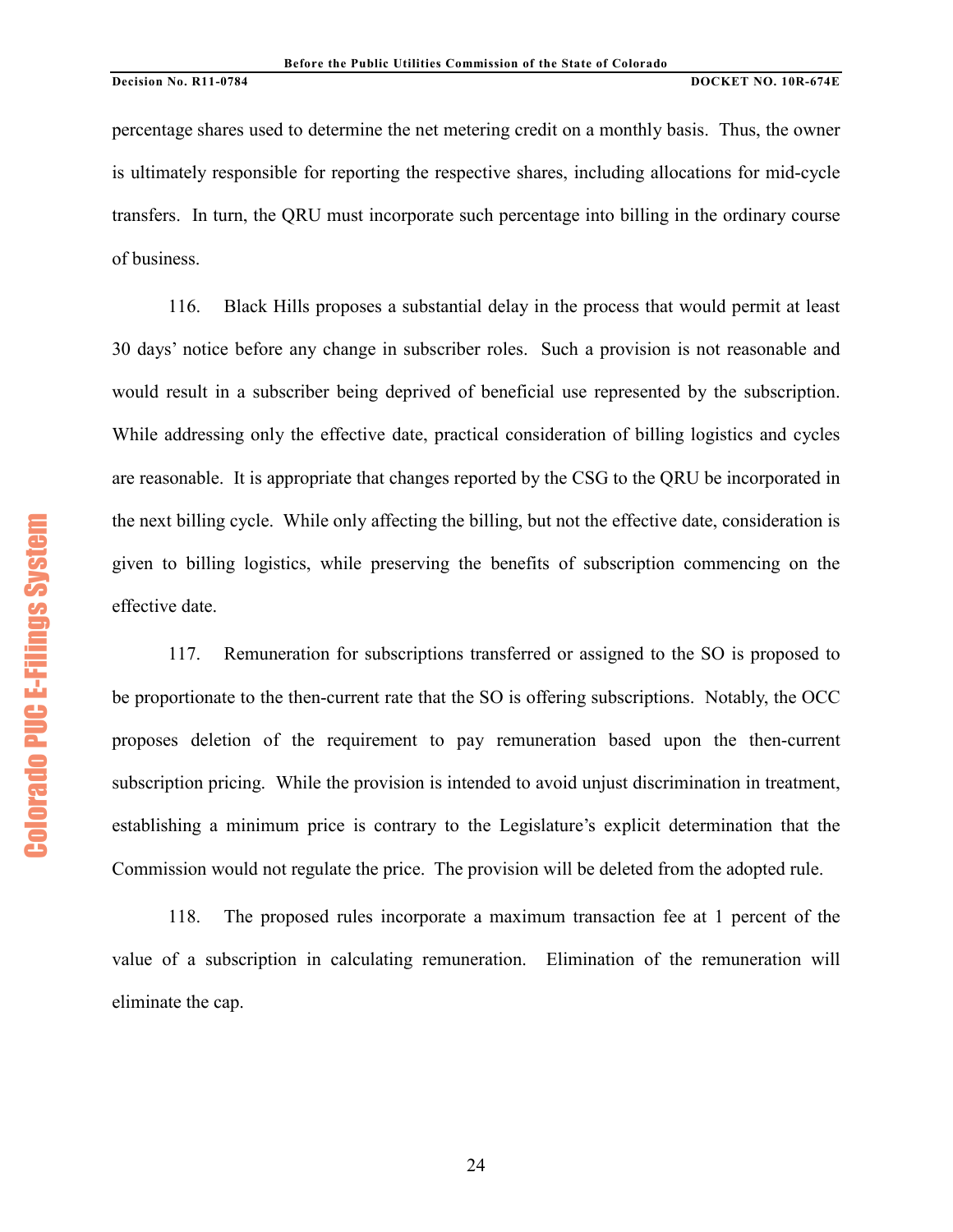# **L. Rule 3665(a)(III)(c) – Portability of Premise**

119. The OCC proposes an addition to ensure that a Subscriber may transfer its subscription to another premise within a reasonable period. CREA joins in this suggestion in order to comply with  $\S 40-2-127(3)(c)$ , C.R.S. With this change, CREA believes this clarifies that a subscription may not be transferred to the service territory of a cooperative electric association. IREC supports the proposal as well and believes that the agreement between a subscriber and a subscription organization should be permitted to address the transfer of subscriptions.

120. Black Hills interprets the statute to mean that during this time lapse while moving, the right of the subscriber remains active during this time lapse and as such, the owner of the CSG cannot sell, transfer, or assign the subscription. However, this is distinguished from the associated bill credits. Black Hills contends the credit is not earned, and thus suspended, because the QRU's billing system no longer has the customer assigned to any premise to generate a bill credit. The following addition is proposed:

The bill credit shall be suspended by the QRU during the temporary period of time the Subscriber is not a billing customer of the QRU, and the QRU shall compensate the CSG Owner for the energy produced at the QRU's average hourly incremental cost of electricity per Rule  $3665(c)(V)$ .

121. The OCC opposes suspension, but proposes accumulation of the bill credit which would appear on the first billing statement for the newly designated premises. If a new premise is not timely designated, the credits would be forfeited and the SO would then get paid at the average hourly incremental cost.

122. Commentors propose explicit recognition that subscribers can change their premises from time to time. The proposal will be adopted.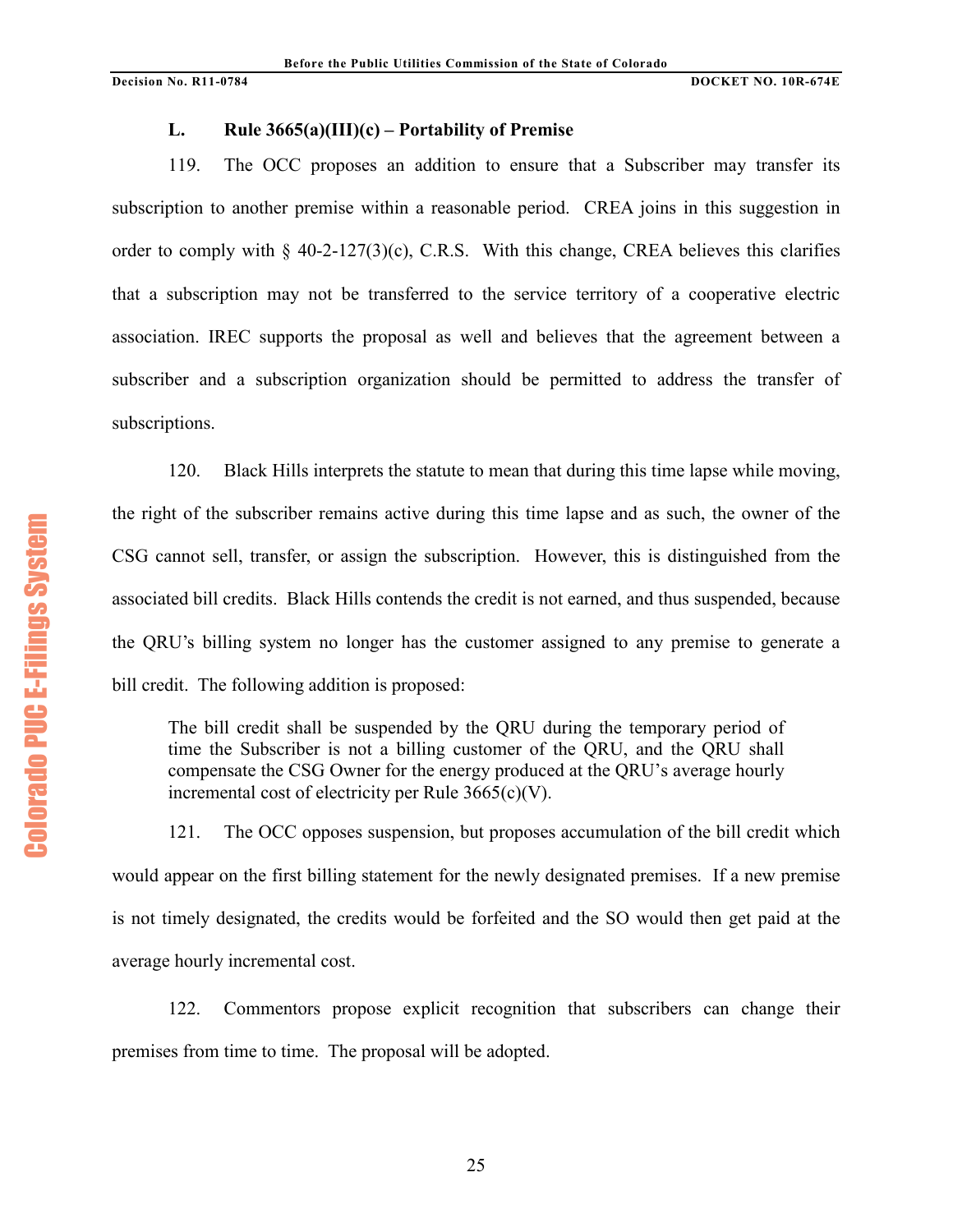123. Section 40-2-127(1)(c), C.R.S., permits a subscriber that ceases to be a QRU customer to become a customer of the QRU at another premise in the QRU's service territory that is still within the geographic area served by the CSG. The subscription continues with specified adjustments to reflect any differences between the new and previous premises' customer classification and average annual consumption of electricity.

124. By specifying continuance with specified adjustments, other adjustments advocated by Black Hills (*i.e.*, the credit is not earned due to lack of designated premise) conflict with the statutory provision. The Legislature afforded subscribers an opportunity to relocate their service within a reasonable period of time without affecting their subscription, other than premises' customer classification and average annual consumption. Thus, so long as a new premise is designated within a reasonable time, benefits continue, subject to statutory adjustments specified.

125. The OCC's approach for accumulation of benefit for a reasonable period of time will be adopted. If a subscriber ceases to be a QRU customer, and fails to designate a new qualifying premise with a reasonable time, the subscriber's qualification ceases effective when the customer ceased being a QRU customer. Any associated benefits accumulated will then be treated as being unsubscribed until the subsequent transfer to a new subscriber becomes effective (addressed elsewhere herein).

## **M. Rule 3665(b) (II) -- Real Time Reporting**

126. Rule  $3665(b)(II)$  requires real time reporting (ten seconds or less) to the utility from all solar gardens. Public Service suggests that this requirement may be too onerous and unnecessary for small gardens. While Public Service agrees that the rule should provide for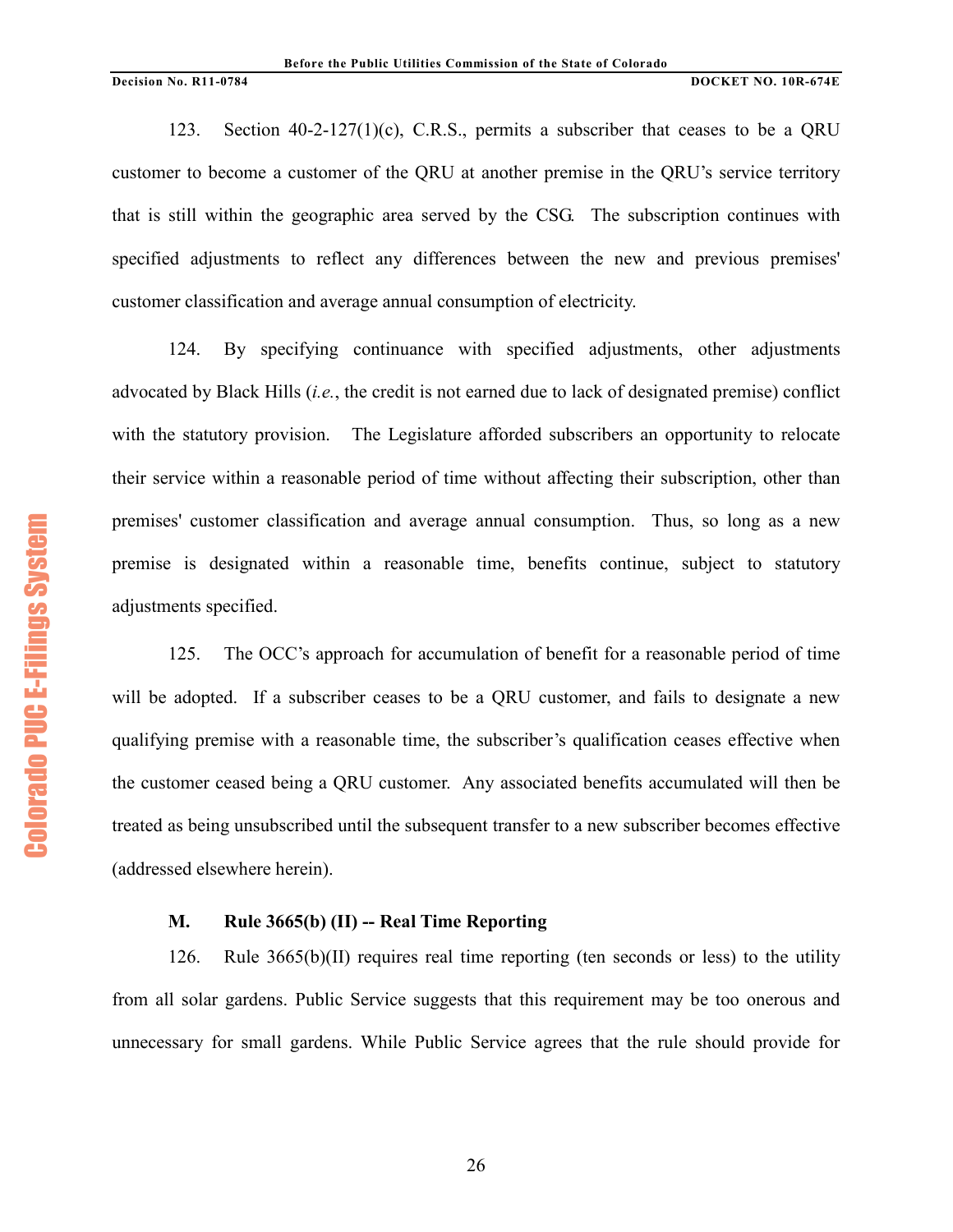real time reporting, they recommend deferring determination of the specific level of real time reporting that will be necessary for various sizes of solar gardens.

127. Black Hills proposes modification to clarify a production meter is necessary and paid for by the owner of the CSG.

128. As to reporting requirements, Black Hills supports Public Service's proposal noting that Advanced Metering Infrastructure meters installed on its system report at 15-minute intervals. Requiring more frequent reporting would be cost prohibitive and unnecessary.

129. Other Commentors also request modification regarding metering requirements to provide flexibility in metering requirements based upon project size.

130. The requests are reasonable and unopposed. They will be adopted as reflected in Appendix A.

# **N. Rule 3665(c)(I) - Calculation of the Net Metering Credit**

131. Several Commentors advocate an open, transparent process for determining the total aggregate retail rate, including stakeholder engagement.

132. The draft rule contemplates that the net metering credit provided to the subscribers of a solar garden will be calculated on a customer by customer and premise by premise basis. Public Service argues the rule is administratively unworkable because solar garden subscriptions are freely transferrable and the generation produced by the solar garden may be attributed by a single subscriber to one or more premises. Public Service argues this level of disaggregation of the net metering credit is not required by statute.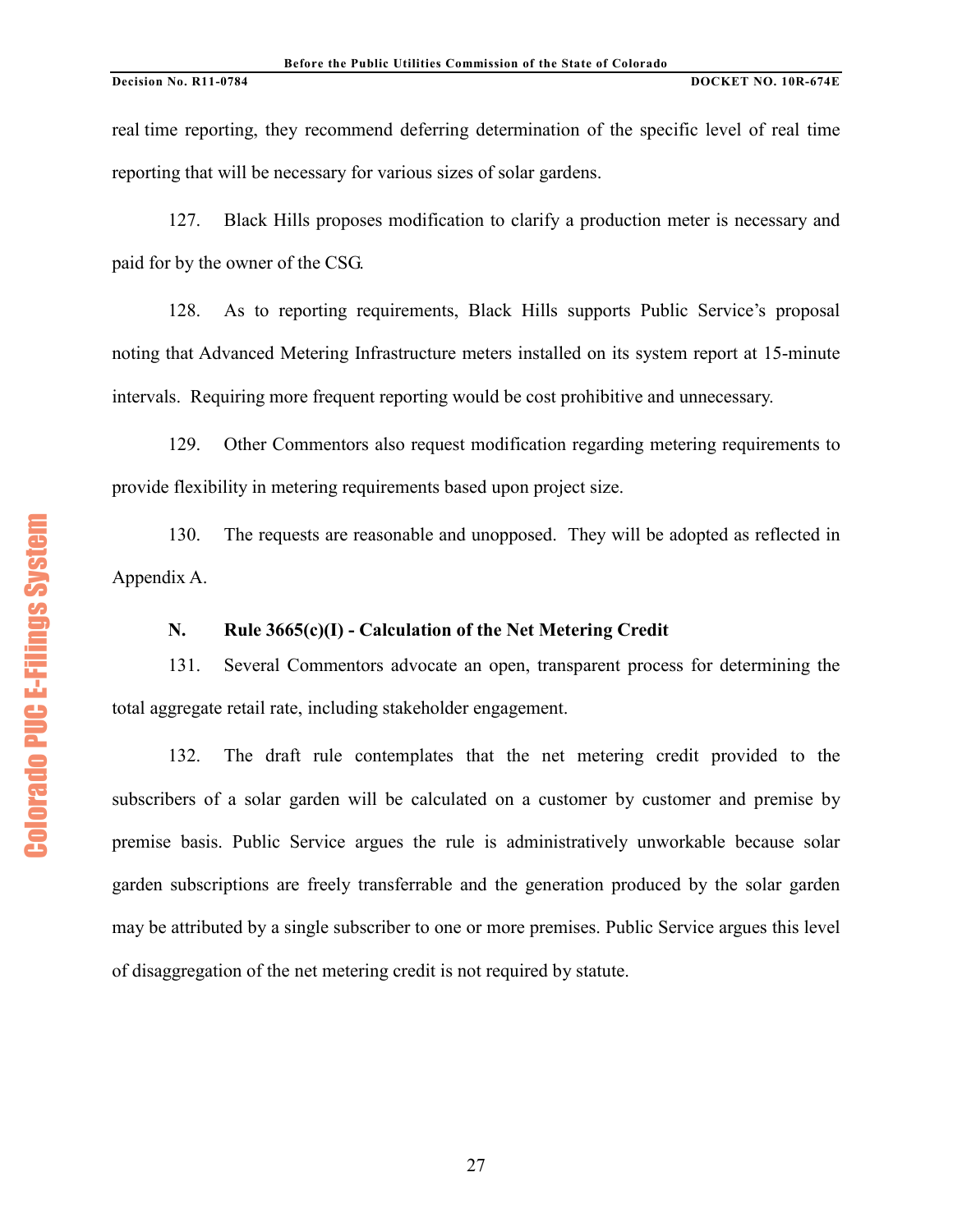133. Section § 40-2-127(5)(b)(II), C.R.S., provides, in pertinent part, as follows:

The net metering credit shall be calculated by multiplying the subscriber's share of the electricity production from the community solar garden by the qualifying retail utility's total aggregate retail rate as charged to the subscriber, minus a reasonable charge

134. Public Service argues that the statute contemplates that the net metering credit will be based upon the QRU's total aggregate retail rate to the customer, not based upon each customer's actual prior individual usage. Public Service maintains that this statutory section contemplated that the QRU would set a net metering credit per kWh per rate class. This would provide a more administratively feasible means to credit solar garden subscribers with their proper credits over each of their premises.

135. The OCC does not oppose the concept of a kWh per rate class net metering credit, but contends the rules should provide guidance to the utilities that the credit would need to be updated as the associated riders for retail electricity prices (ECA, PCCA, etc.) change. Also for utilities with tiered rates, the rules should direct the utility to incorporate the higher retail rate value of a kWh in the higher priced tiers when a subscriber's kWh consumption is in the higher price tier.

136. New Energy proposes that payment for net metered power should either go as a credit to the subscriber or as a cash payment to the Subscription Organization, at the Subscription Organization's option.

137. Since solar generated electricity produces electricity at the time of day when the rates tend to be higher, New Energy proposes that solar power from subscriptions be credited at the higher rate for all usage at that higher tier and then at the lower rates for the remaining usage.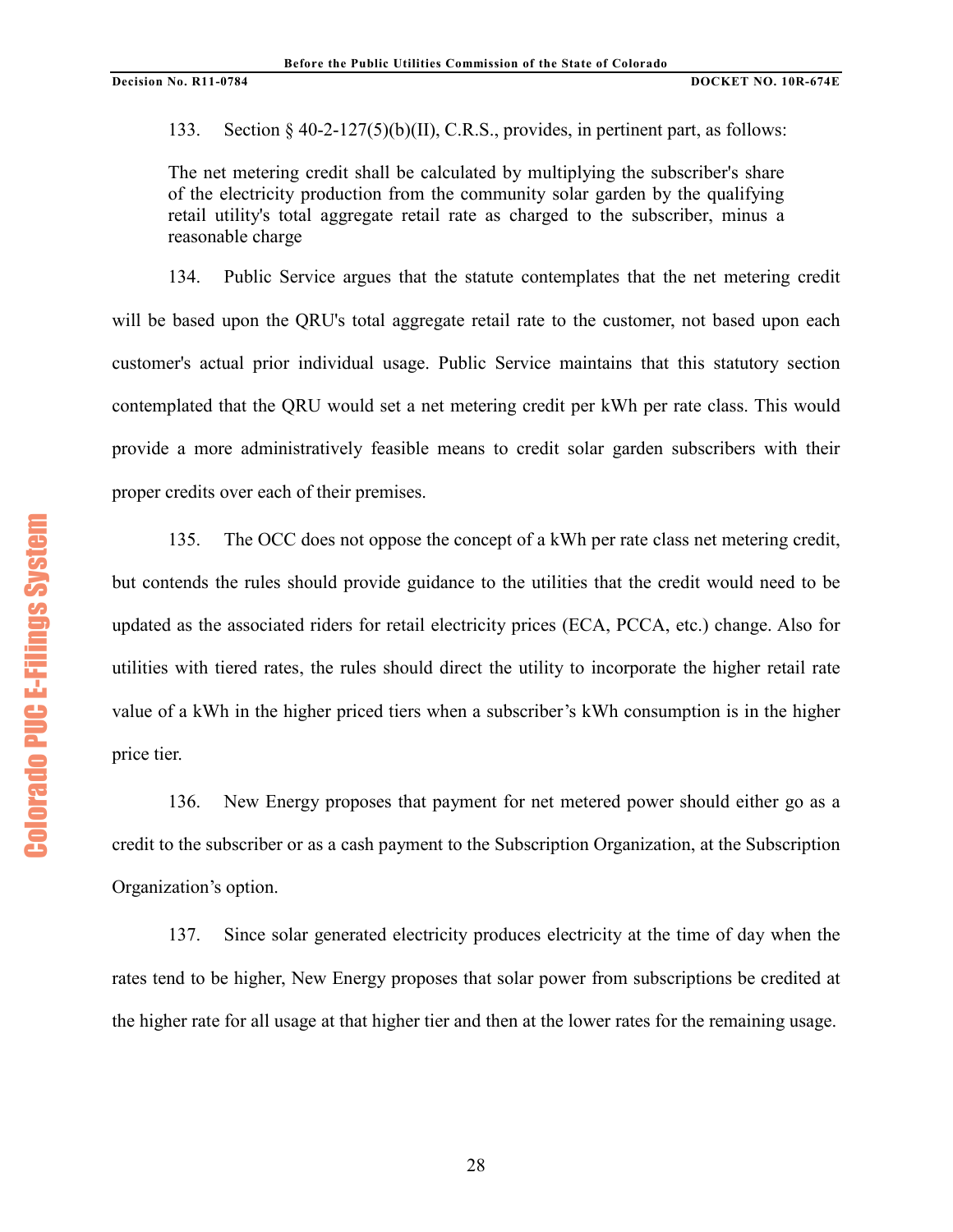138. Black Hills suggests that the rules explicitly recognize that calculated credits will appear on subscribers' next regularly scheduled bill, as practicable, following the receipt and validation of the necessary monthly CSG production data and subscriber information from the CSG owner for the previous calendar month. This proposal is reasonable and will be incorporated into the adopted rule consistent with the discussion above.

139. Black Hills proposes modification of the rule explicitly providing for a dollar value net metering credit, rather than an in-kind credit. By specification of the components to calculate the credit, further modification is not necessary.

140. Black Hills contends that inclusion of demand charges in the total aggregate retail rate has no statutory basis and is inconsistent with the statute. A CSG is deemed to be located on the site of customer facilities. Commercial or industrial customers with on-site solar facilities may only reduce energy charged and may not reduce demand charges. It is argued that CSG subscribers should not be better off than other customers having on-site facilities. Black Hills argues the same is applicable to customer charges.

141. Black Hills proposes Rule 3665(c)(I)(B) be deleted in its entirety and that Rule  $3665(c)(I)(A)$  be amended as follows:

The net metering credit to a residential customer shall be calculated by multiplying the subscriber's share of the electricity production from the CSG by the QRU's total aggregate retail rate as charged to the subscriber, minus a reasonable charge as determined by the Commission to cover the QRU's costs of delivering to the subscriber's premises the amount of energy equivalent to the subscriber's share of the electricity generated by the CSG. Details regarding how the QRU proposes to calculate the net metering credit for each customer class shall be included in the community solar garden proposals filed in the QRU's renewable compliance plans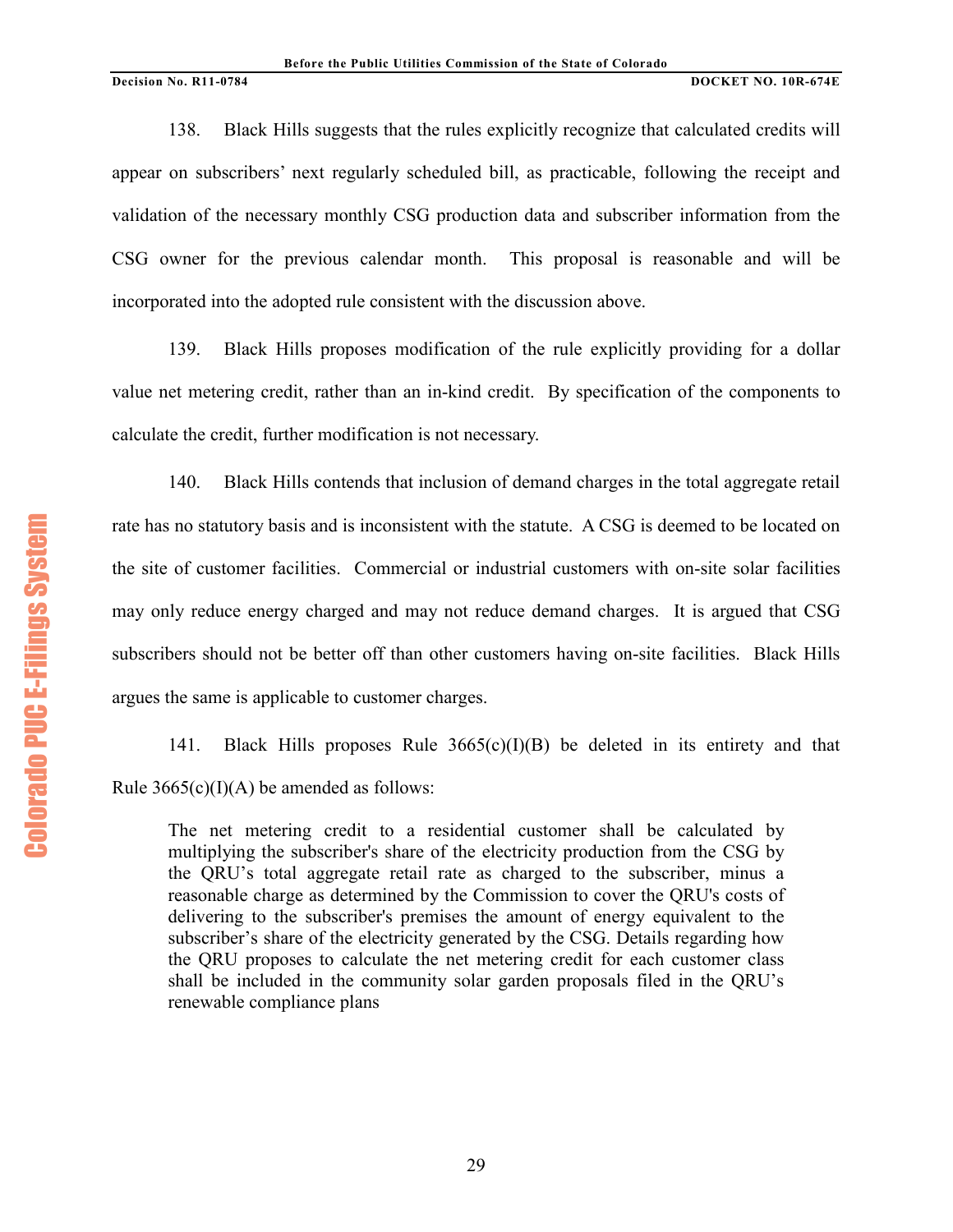142. Black Hills disagrees with OCC modifications to draft Rule  $3665(c)(I)(A)$ . It is recommended that the word "kWh" for credit should be deleted from the OCC's proposed language.

143. IREC is concerned with the proposal to remove the term "total aggregate retail rate" and contends that rates should be the subject of a separate proceeding. IREC supports New Energy's proposal for timing in light of inverted block rates and notes that California has adopted this approach.

144. Black Hills counters proposed crediting based upon inverted block rates as it does not have such rates and a Phase II rate case would be necessary to establish them. Like on-site solar customers, they propose that credits be based on existing rate structures that do not distinguish time of day or season of use.

145. Public Service agrees in principle with the concept that time differentiated rates or tiered rates need to be taken into account when developing the total aggregated retail rate, but recommends rejecting the proposal and deferring determination of the administratively feasible methods for setting the total aggregated retail rates in each utility's standard offer filings.

146. Public Service also opposes the OCC's proposed modifications contending that the statute permits a net metering credit that is a dollar credit, rather than a kWh credit. Public Service also disagrees that an individual credit must be determined based upon each customer's usage, preferring a bill credit determined by the total aggregate retail rate for the service class of the subscriber's retail load, not the subscriber's prior year usage.

147. Commentors propose adoption of information sharing standards between SOs and the QRU. While some minimum requirements are addressed, the proposed level of detail will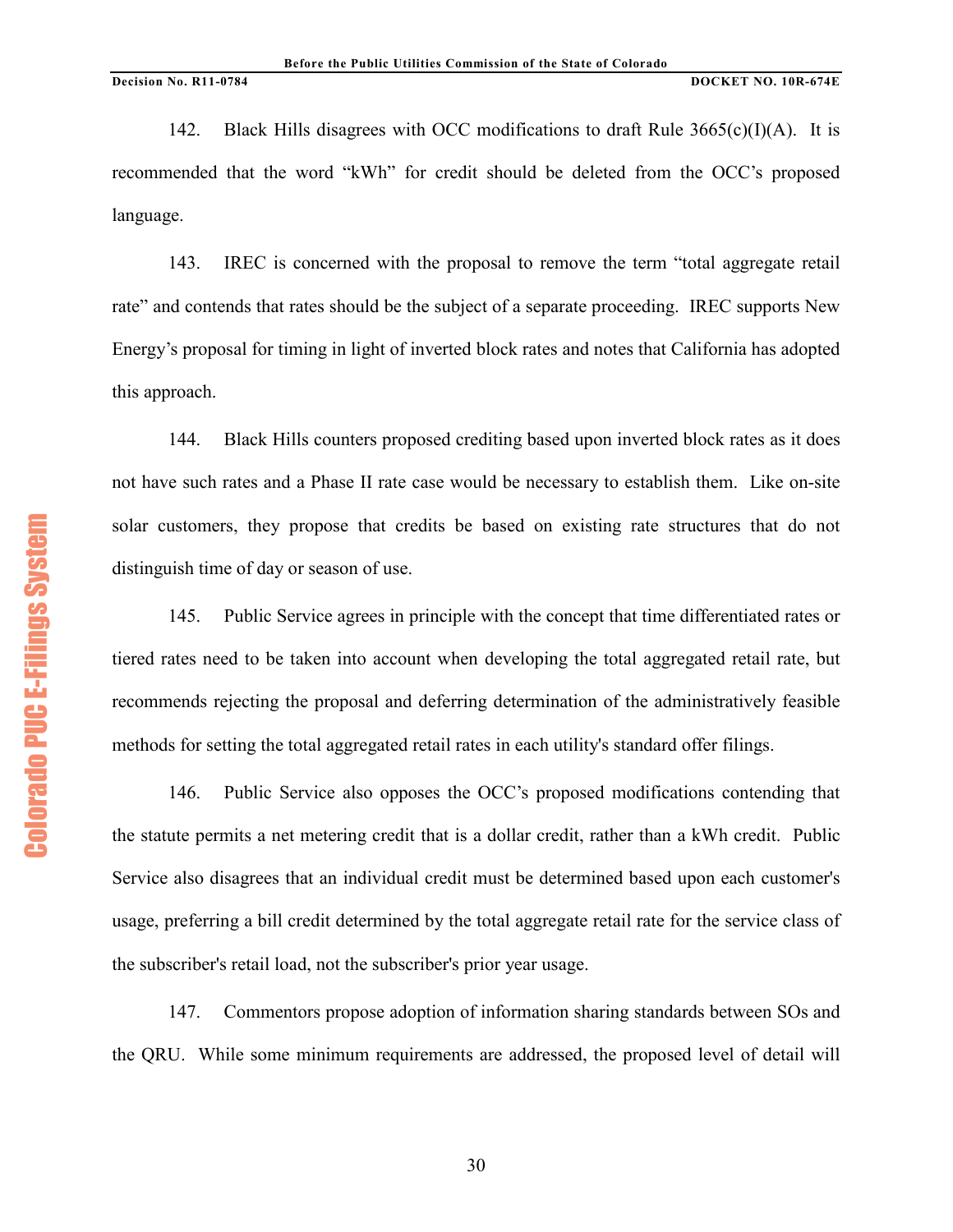not be adopted. Such matters are not of general applicability and are best left to the unique parties.

148. Some commentors proposed that all CSG subscribers on a project be required to be on the same billing cycle. Mandating this level of detail has not been shown to be necessary will be left to QRU program design.

149. Commentors propose adoption of rules specifying calculation of the total aggregate retail rate in an open, transparent process that includes stakeholder engagement. Such proposals will be adopted in part. It is found the rule reasonably specifies an amount that the calculation will be required as part of the utility application in lieu of proscriptive requirements herein. Language will also clarify that such retail rate shall be inclusive of all per kW charges.

150. All parties support a determination of rate impacts in an open and transparent process. This is only reasonable and is inherent in the proposed rules. Each QRU will have to establish rate-impacting elements through normal processes and rates will not be established herein.

151. Several comments address the QRU's "total aggregate retail rate as charged to the subscriber."

152. The statute defines that, through its contract, the QRU purchases the output of a CSG taking the form of a net metering credit. Further, a component of the calculation is statutorily defined to be the "total aggregate retail rate as charged to the subscriber."

153. Black Hills argues that inclusion of demand charges in the total aggregate retail rate is not appropriate in its service territory because participants in its on-site programs can only reduce consumption charges while demand charges are unaffected.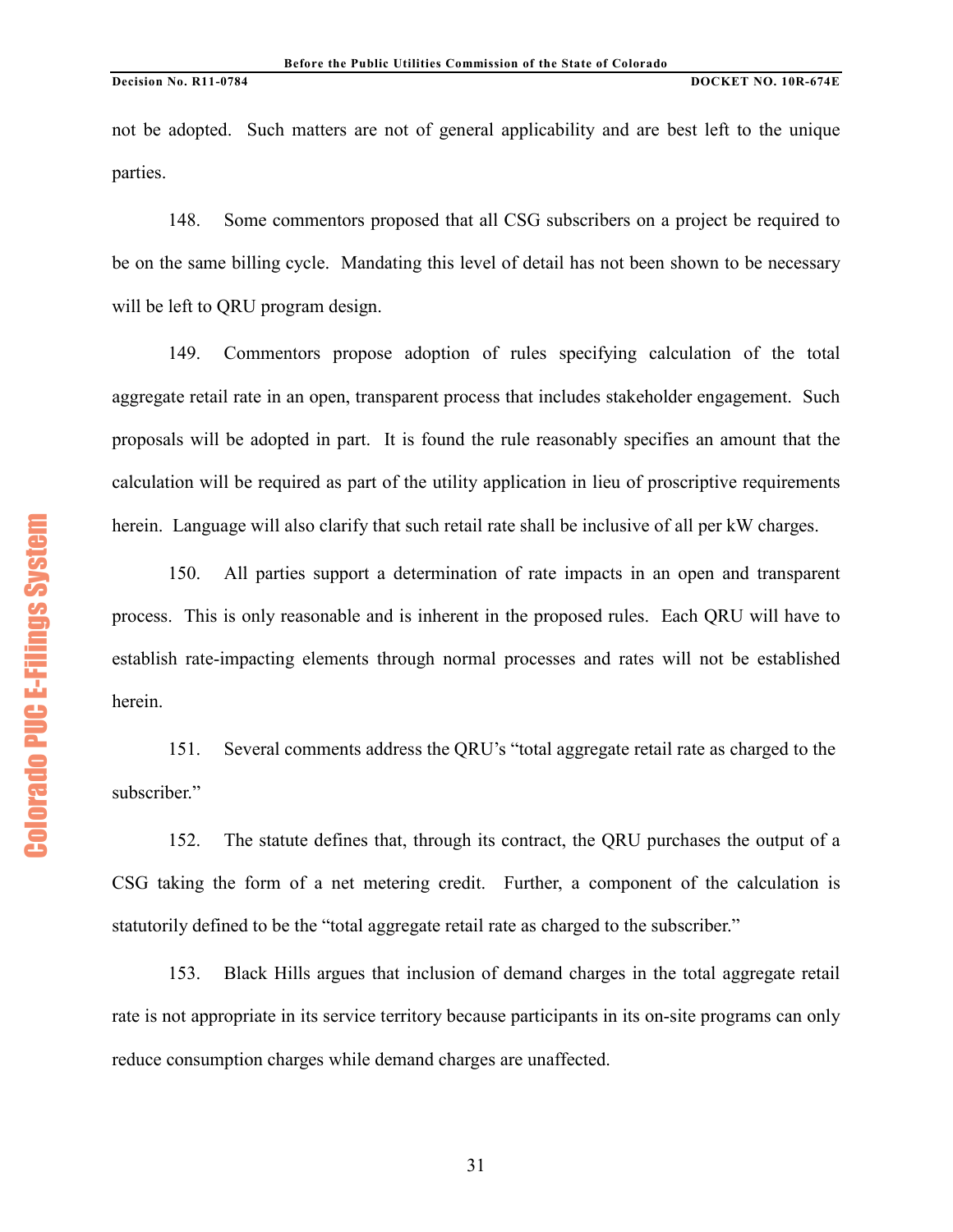154. Generally, the total aggregate rate billed to a given customer may include fixed (*e.g.,* service and facility) and variable (per kWh) charges.

155. While Black Hills points out that the virtual net metering credit might prove more beneficial to some customers than if they participated in onsite programs, the Legislature's explicit departure by incorporating the total aggregate retail rate cannot be overlooked.

156. Public Service has seasonal tiered rates where Black Hills does not. Thus attempts to address the aggregate rate billed in a tiered rate environment would not apply to Black Hills. Public Service conceptually agrees that the total aggregate retail rate must be reflective of tiered seasonal rates. Thus, Public Service suggests that standard offer filings provide a more appropriate venue to consider the level of usage by rate class during such periods.

157. While the amount of the total aggregate retail rate will be set as part of utility filings, it is appropriate that the factors to develop the rate be generally established in the rule.

158. The OCC does not oppose the concept of a kwh per rate class net metering credit offered by Public Service, but seeks to ensure that the total aggregate rate applicable incorporate all riders (*e.g.,* ECA, PCCA, etc.). As components of the total aggregate rate charged, the OCC's suggestion is reasonable.

159. While mindful of the burden, the administrative convenience of averaging the total aggregate retail rate across commercial and industrial demand service classes of the QRU cannot be adopted. The statute requires application of the total aggregate rate "as charged to the Subscriber." § 40-2-127(b)(II), C.R.S. By limiting a subscriber's net metering credit based upon the average of the service class, the subscriber does not receive beneficial use represented by the subscription because the credit would not reflect the rate charged to the subscriber.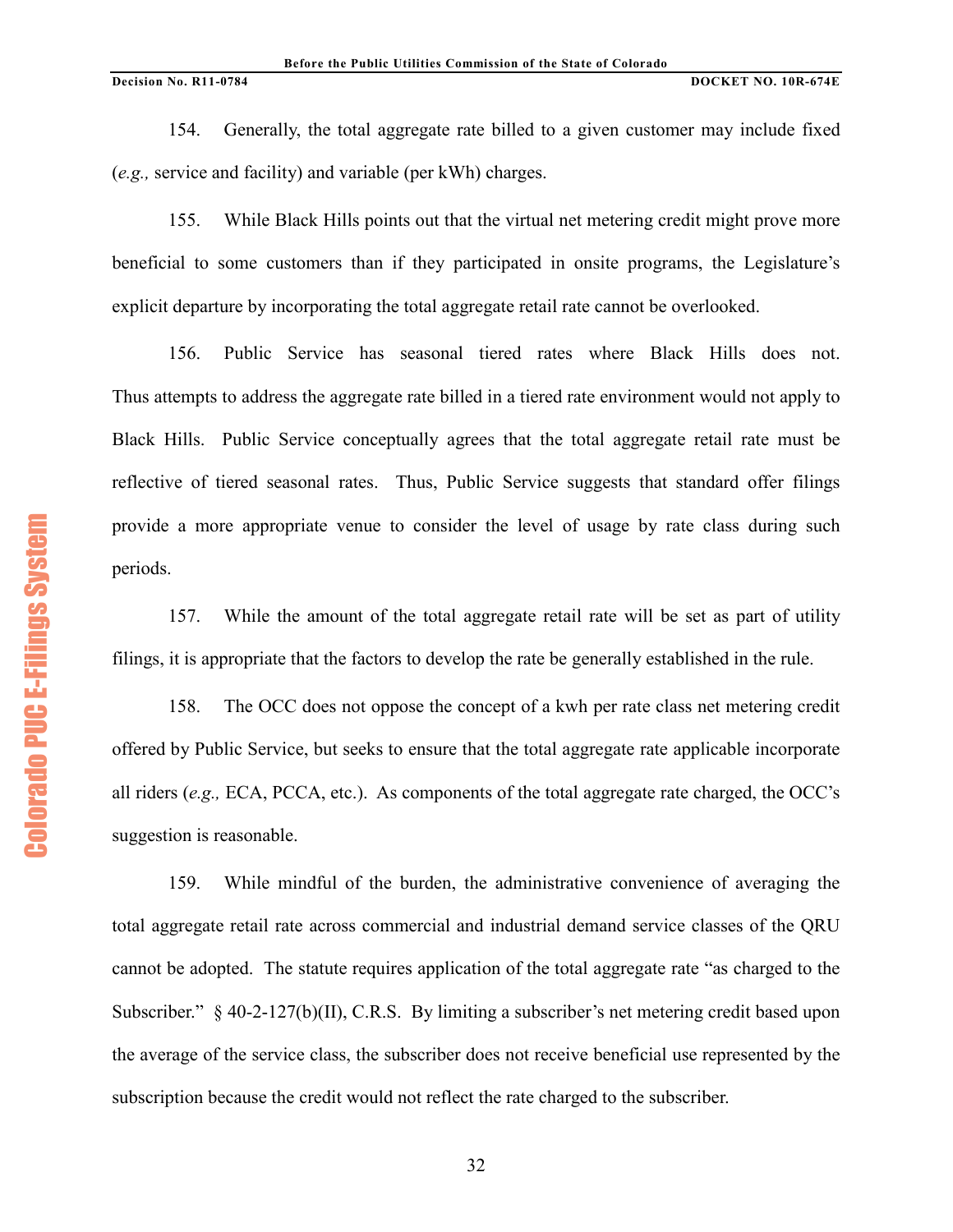160. The OCC proposes modifications to the calculation to incorporate a rolling 12-month calculation of the total aggregate retail rates for commercial or industrial customers on a demand tariff. While the OCC proposal could potentially improve the level of accuracy in applying the aggregate rate charged to a customer, the proposed rule provides a reasonable approximation while mitigating burdens on the QRU.

161. Public Service total aggregate retail rate other than " as charged to the subscriber" must be rejected. Where the rate charge to a given subscriber is the same across service class, obviously Public Service's proposal is a distinction without a difference. However, the proposed amendments for where the total aggregate rate charged to customers differs within a rate class must be rejected.

# **O. Rule 3665(c) (II) -- QRU Charges**

162. Section § 40-2-127(5)(b)(II), C.R.S., permits the QRU to recover a reasonable charge from CSG subscribers to:

... cover the utility's costs of delivering to the subscriber's premises the electricity generated by the community solar garden, integrating the solar generation with the utility's system, and administering the community solar garden's contracts and net metering credits. The commission shall ensure that this charge does not reflect costs that are already recovered by the utility from the subscriber through other charges.

163. The Alliance contends that the significant demand charges already charged to commercial customers statewide are specifically designed to recover a comprehensive suite of fixed costs, including transmission and distribution. Accordingly, it is suggested that the surcharge be clarified not to provide for the recovery of any costs for construction or extension of transmission facilities.

164. CHEN contends that the utility is already fully compensated for the costs of delivering electricity to the subscriber's premises subject to a demand charge.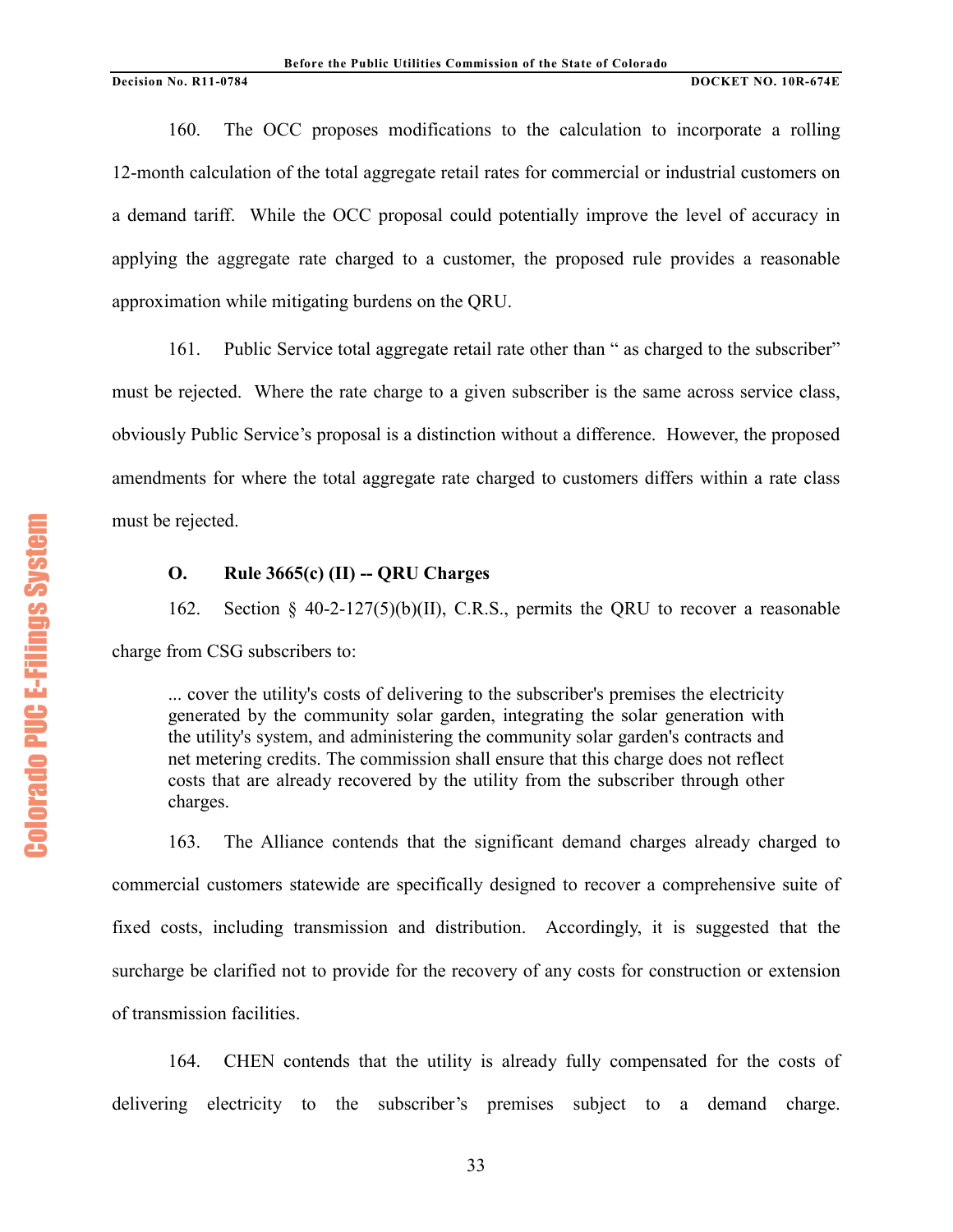Black Hills counters the accuracy of this comment stating that the demand charge recovers some, but not all, of the fixed costs incurred for commercial or industrial customers. The remaining portion is recovered in energy charges and/or customer charges.

165. Black Hills argues a QRU's RES compliance plan is the appropriate place to examine how the QRU's rates are designed.

166. COSEIA contends charges should be disallowed until a distributed generation study is completed to provide data informing such charges.

167. Several parties recommend an open and robust process to develop any QRU charges.

168. Public Service contends Rule 3665(c)(II) is incomplete because it does not include a charge for "the utility's costs of delivering to the subscriber's premises the electricity generated by the community solar garden." In reply comments, Public Service points out the possibility of uncompensated delivery charges.

169. PrairieStar proposes modifications to accommodate phased development over time.

170. Commentors propose limitations upon costs includable in QRU charges. As proposed, the Commission can determine the reasonableness of includable costs as presented by a unique QRU in such proceedings.

171. Providing an opportunity to recover costs provides no assurance that there are costs to recover. Public Service's proposed modification will be accepted. Inclusion of the opportunity affords reasonable protection of the right to recover costs, without harming others.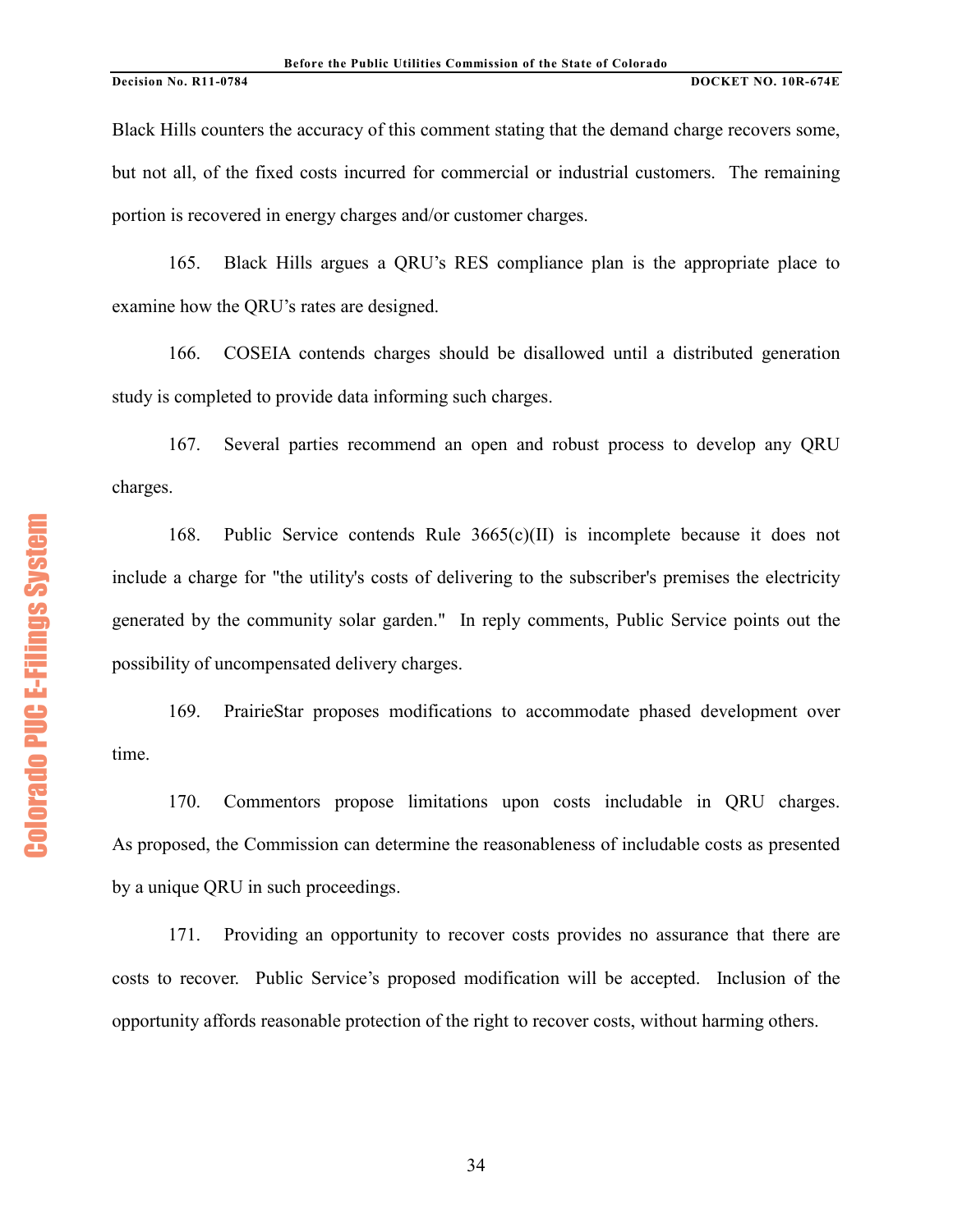172. Public Service recommends the Commission not adopt a change in the rule, but that the issue should be based upon the individual utility costs as demonstrated in RES Compliance Plans. This proposal is reasonable and will be adopted.

# **P. Rule 3665(c)(IV) - Treatment of RECs**

173. The draft rule permits the solar garden subscriber to retain the RECs. Public Service argues this provision is contrary to the statute. Section 40-2-127(5)(b)(I), C.R.S., provides as follows:

The output from a community solar garden shall be sold only to the qualifying retail utility serving the geographic area where the community solar garden is located. Once a community solar garden is part of a qualifying retail utility's plan for acquisition of renewable resources, as approved by the commission, the qualifying retail utility shall purchase all of the electricity and renewable energy credits generated by the community solar garden.

174. Public Service contends that all of the output (energy and RECs) must be sold to and purchased by the QRU in whose service territory the solar garden is located. They contend this is appropriate because the costs of the solar garden purchases are being funded through the RESA. The QRU must use the RESA funds to obtain RECs to comply with the renewable energy standard. The QRU is entitled to the RECs produced by the CSG and Public Service is reserving RESA funds for that purpose.

175. COSEIA criticizes Public Service's approach as a utility's acquisition of RECs from CSGs may not be funded solely through the RESA. Thus reservation should not grant monopoly rights.

176. Black Hills argues that once a CSG is part of a QRU's plan for acquisition of renewable resources, the REC belongs to the QRU and the QRU is dependent upon the RECs associated with the CSG output to meet RES requirements. Black Hills proposes deleting the first sentence of the proposed rule.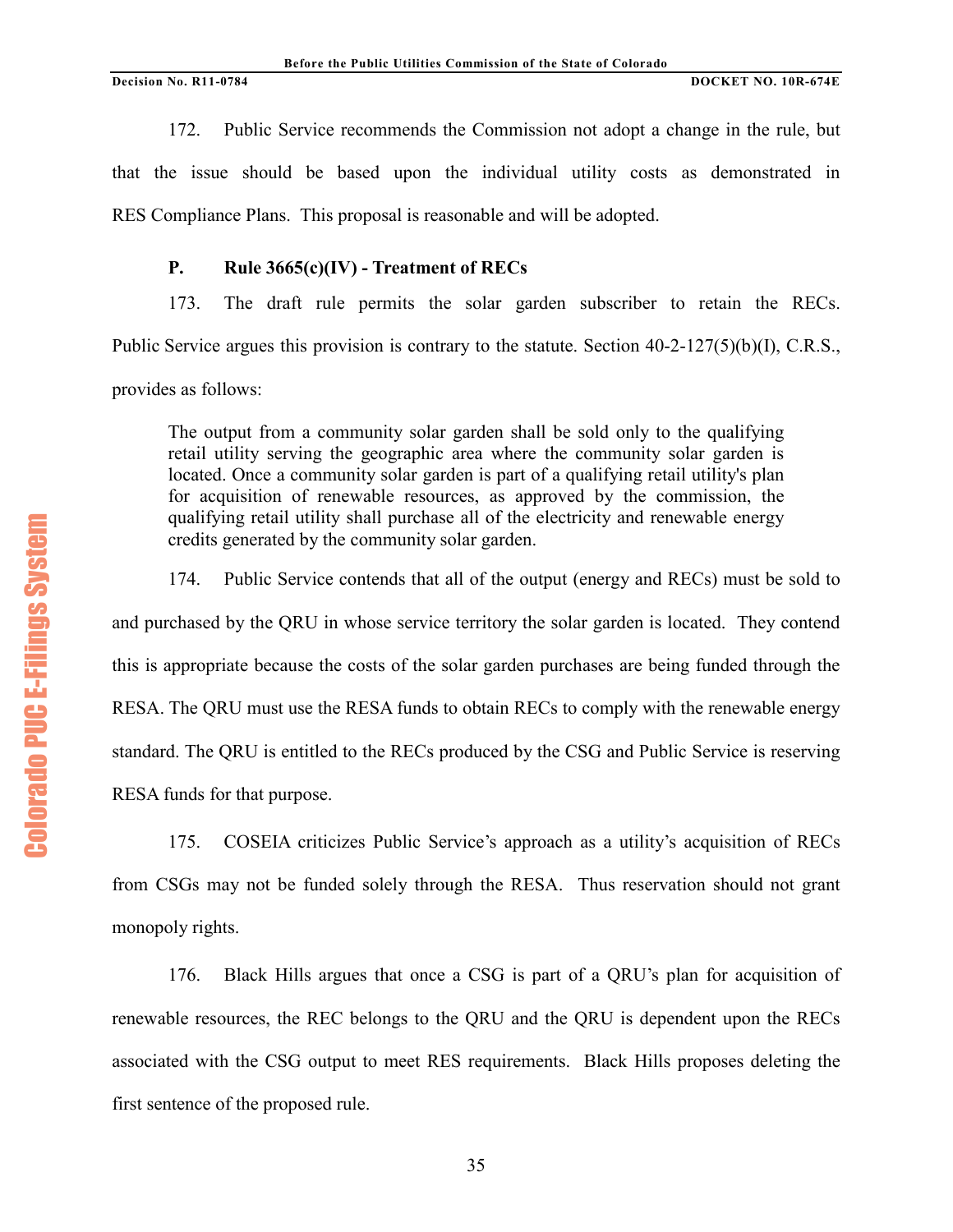177. COSEIA supports the concept of the proposed rule. COSEIA also counters Public Service's comment that assumes that all CSGs will be a part of a utility's plan for acquisition of renewable resources. However, this will not always be true so CSGs should retain flexibility to operate outside QRU acquisition. If the CSG is not a part of a utility's renewable resource acquisition plan, the utility is not required to purchase the RECs from the CSG, and thus the CSG subscribers should have the option to dispose of the RECs as they see fit.

178. COSEIA distinguishes output and production in § 40-2-127(5)(b)(I), C.R.S., to make clear output means production and does not include RECs.

179. PrairieStar proposes that any rebates, RECs, or other incentives should be available on a per subscriber basis regardless of the size of the Subscription Organization or the CSG; rebates should not be calculated based on the size of the garden but on the size of each individual subscription. New Energy supports this comment.

180. New Energy proposes that payments for RECs either should be a credit to subscribers or as a cash payment to the SO, at the subscription organization's option.

181. Public Service first comments that the there is no requirement in the statute to supply any rebate to a solar garden subscriber. Rather, the statute should be interpreted to mean the overall incentive paid for on-site solar - rebate plus REC price - is comparable to the prices offered by the QRU under Standard Offers Issued for On-Site Solar Generation.

182. Public Service also notes that the statute requires contracting with the CSG, not individual subscribers.

183. Understanding the proposed rule requires understanding of the life cycle of a REC and application of the statute to a CSG to determine ownership.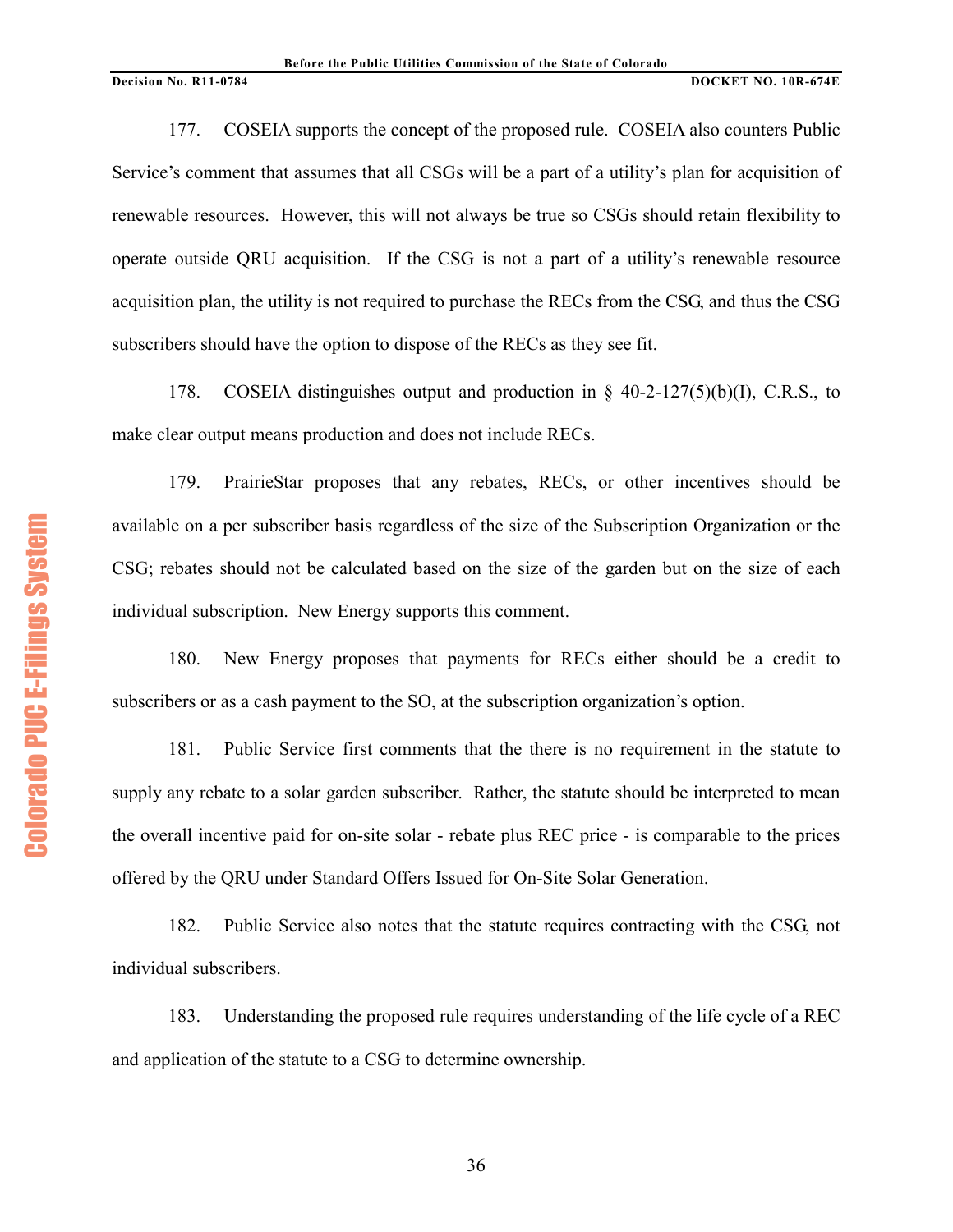184. Initially, interpreting HB 10-1342 to mean that output includes both energy and RECs is rejected. There is no statutory definition of output. However,  $\frac{6}{7}$  40-2-127(5)(b)(II), C.R.S., quantifies output in kW and compares pricing to on-site solar generation, which would be exclusive of RECs. In planning purchases of CSG output,  $\frac{8}{40}$ -2-127(5)(b)(II), C.R.S., specifies that QRU payment for output is via net metering bill credit that does not value the REC, only energy. After specifying payment via net metering credit, the statute explicitly facilitates payment for RECs through a different manner. Further, as commentors suggest, CSGs are not required to be a part of a utility's plan for acquisition of renewable resources. Finally, the statutory definition of a subscription includes RECs. Thus, it is not reasonable that RECs must only be sold to the QRU under all circumstances.

185. Outside of a QRU acquisition plan, CSGs are assured of revenue from mandated purchases by the QRU of unsubscribed energy and RECs. On the other hand, because the mandated purchase price is at the average hourly incremental cost of electricity supply over the immediately preceding calendar year, CSGs are incented to maximize subscription levels.

186. If the electricity output of the CSG is not fully subscribed, the QRU shall purchase the unsubscribed renewable energy and the RECs at a rate equal to the QRU's average hourly incremental cost of electricity supply over the immediately preceding calendar year. While obligating the QRU, this portion of the statute imposes no obligations on CSG owners, SOs, or subscribers.

187. Once the Commission approves the acquisition plan of renewable resources from a CSG, the QRU shall purchase all of the included electricity and RECs generated by the CSG. Further, the generated amount is to be measured by a production meter.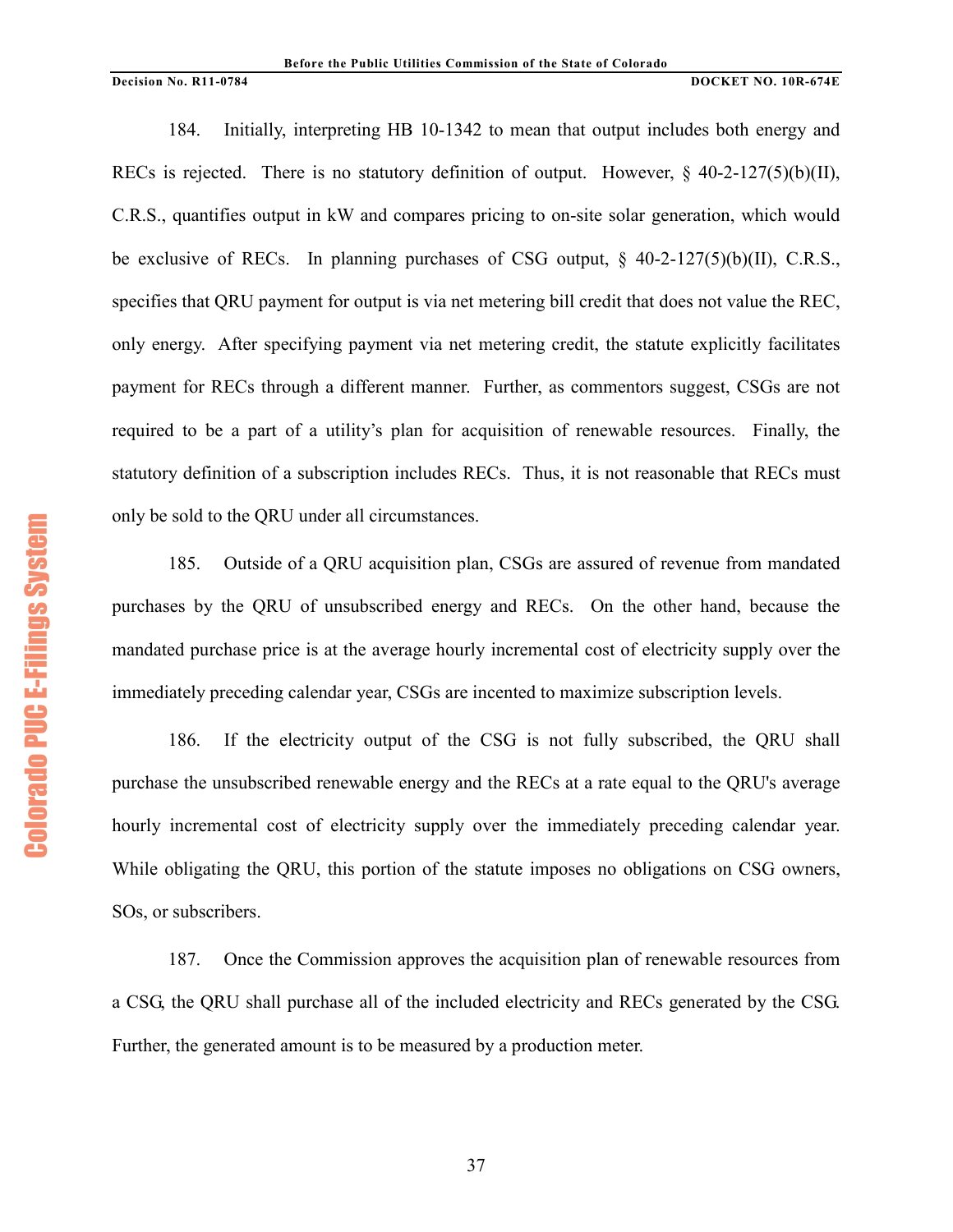188. Thus, a REC generated by a CSG may have life outside of a QRU acquisition plan. When unsubscribed, it is sold to the QRU with the energy, at the statutorily mandated price. Once subscribed, the subscriber is not obliged to sell the REC to the QRU unless and until it is incorporated into an acquisition plan approved by the Commission and relied upon for compliance by the QRU.

# **Q. Rule 3665(c)(V) – Unsubscribed Renewable Energy and RECs**

189. CEC requests clarification as to how unsubscribed production will be paid to project developers bidding in for over 500kW. As commented in reply, such projects are outside the scope of standard offers. The specifics of this contracting should be left to the utility and its CSG program, not hard-wired into the Commission's Rules.

190. CEC comments that due to SEC regulations and constraints on issuing capital leases a SO and/or its third-party developer must pre-build the entire system without taking full payment from subscribers. The SO may take a deposit. While this may not be the case for every ownership model, it will likely be the case for most solar garden projects. The practical impact that this may have is that the projects will likely be very small or very large, but the systems that fall between 150kW and 500kW will be difficult to finance, due to the restriction by the QRU to pay the "average hourly incremental cost" to the SO. For many projects the average hourly incremental cost will likely not cover finance charges for the project.

191. The draft rule allows the CSG to charge the QRU an extra amount for the RECs associated with the unsubscribed energy. Public Service contends this rule is contrary to the statute. The statute  $(\S$  40-2-127(5)(d), C.R.S.) requires as follows: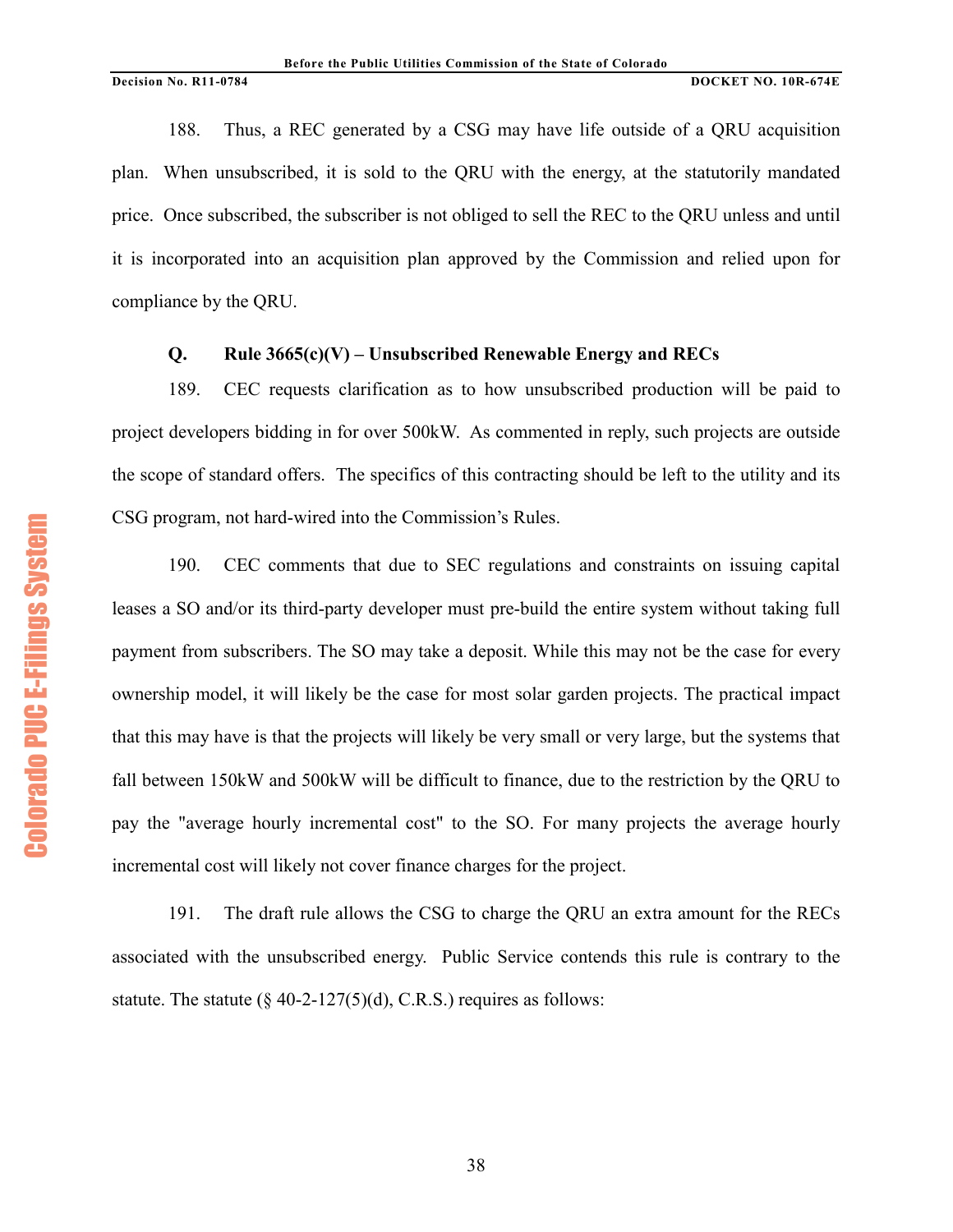If the electricity output of the community solar garden is not fully subscribed, the qualifying retail utility shall purchase the unsubscribed renewable energy and the renewable energy credits at a rate equal to the qualifying retail utility's average hourly incremental cost of electricity supply over the immediately preceding calendar year.

192. The statutory price is paid for "the unsubscribed renewable energy and the renewable energy credits." Public Service contends this interpretation is consistent with the safety net for CSGs.

193. The OCC contends the statute is clear that associated RECs are transferred to the

QRU when it purchases unsubscribed energy from a SO at the average hourly incremental costs.

194. Black Hills comments that any REC payment owed for such RECs should not automatically be at the current payment made by the QRU under its largest standard offer program. The amount of any REC payments should not change merely because a CSG is not fully subscribed. The following is proposed:

(V) For output from a CSG that is not fully subscribed, the QRU shall purchase the unsubscribed renewable energy and the renewable energy credits at a rate equal to the QRU's average hourly incremental cost of electricity supply over the immediately preceding calendar year. If the CSG is otherwise entitled to REC payments, the REC payments attributable to the unsubscribed output shall be paid to the Owner of the CSG while the output is unsubscribed. The RECs associated with the unsubscribed renewable energy may be claimed by the subscriber organization or sold to the QRU at a rate commensurate with the current payments made by the QRU under its largest standard offer program then in effect.

195. IREC acknowledges that  $\S$  40-2-127(5)(d), C.R.S., and proposed Rule 3665(c)(V) are not completely clear as to whom the QRU should pay for the unsubscribed output. Therefore, IREC recommends the revision to proposed Rule  $3665(c)(V)$  to indicate that the QRU should pay the CSG owner.

196. Public Service's interpretation of the provision is adopted. By adopting the interpretation that the statutory payment includes the purchase of unsubscribed energy and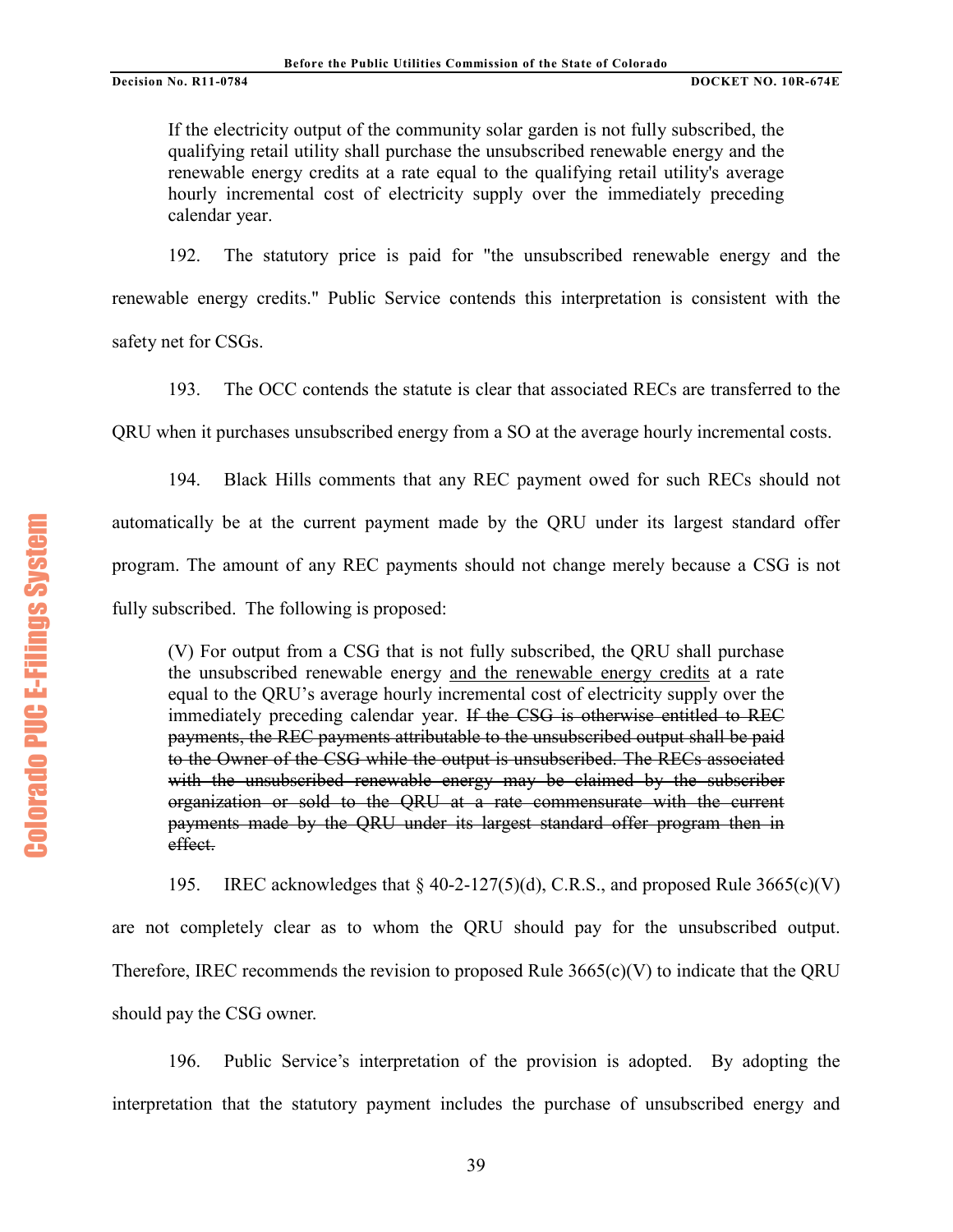associated RECs, conflicting provisions of the proposed rule will be eliminated. While the CSG owner contracts with the QRU for the sale of unsubscribed energy and RECs, the terms of such contract may address means of payment arising therefrom. The rule will not limit the parties' ability to contract based upon unique facts and circumstances.

# **R. Rule 3665(d)**

197. VSI proposes a clarifying Rule 3665(d)(I)(D) to recognize HB 10-1342's requirement to consider CSGs of different output capacity.

198. Black Hills recommends that the word "solar" be inserted between the words "onsite generation" so that it is clear that standard offers for onsite solar generation shall be the comparable basis for the QRU in issuing standard offers for CSGs.

199. The proposals are reasonable and will be adopted.

# **S. Rule 3665(d)(II) - Solar Garden Plans**

200. Public Service recommends that a QRU's acquisition plan for solar gardens be presented with the periodic renewable energy standard compliance plans since all retail distributed solar acquisitions are competing for the same limited dollars available in the RESA fund. As such, this rule should be synched up with the timing of the filing of RES compliance plans, set forth in Rule 3657.

201. Black Hills believes that the filing of a second RES compliance plan for 2011 for CSGs should be optional under Rule  $3665(d)(II)(A)$ . OCC disagrees stating that the statute requires a compliance plan for 2011 in order to make standard offers available. Based on the estimated timeline, OCC suggests consideration of a new rule requiring a supplemental 2012 RES Compliance Plan filing because the estimated effective date of these rules would occur after the existing filing deadline for the 2012 RES Compliance Plan.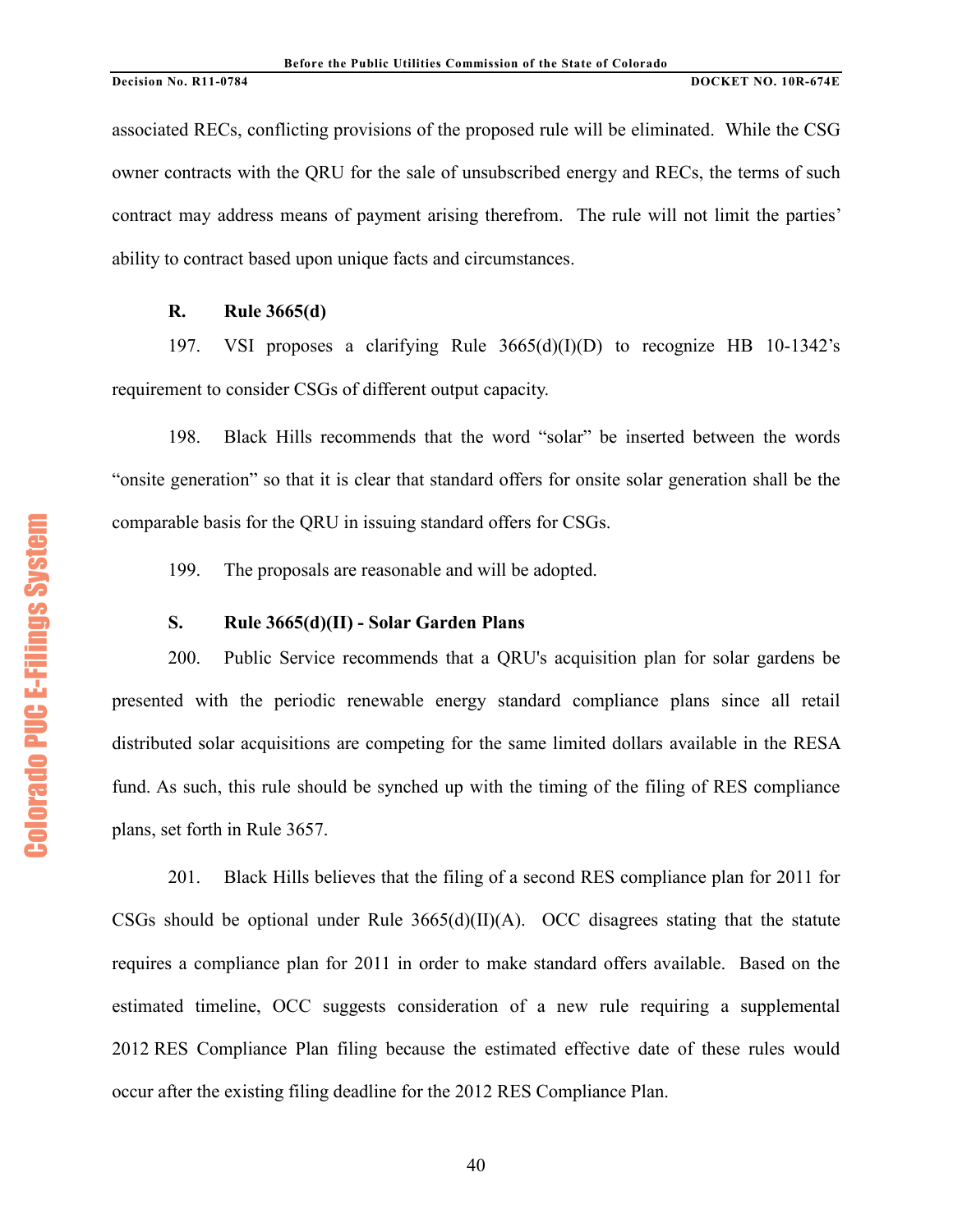202. IREC recommends the Commission maintain Rule  $3665(d)(II)(A)$  as proposed. However, if the Commission decides to move these first CSG compliance filings into the QRUs' RES Compliance Plan filings, IREC requests that the issues surrounding CSG plans be bifurcated.

203. The proposed rule will be adopted to implement that statutory language, while accommodating incorporation into the QRU's Compliance Plan filed under Rule 3657 in future years, as set forth in Appendix A.

# **T. Rule 3665(d)(V) – Preference Groups**

204. CHEN suggests that the Commission require QRUs: (a) issue separate standard offers for residential, agricultural, and low-income customers; and (b) set an explicit "preference" in the reservation process outlined in proposed Rules 3665(d)(III) and (V), citing the new  $\S$  40-2-127(5)(a)(IV)(B), C.R.S. Further, that the reservation process should accommodate prioritization based upon such preferences.

205. The OCC suggests that a first-come-first-served approach may not be fair if there are more developer submissions for the standard offer than the set aside amount. A lottery system is suggested.

206. PrairieStar questions treatment of projects in excess of statutory caps CSGs and addresses deposits.

207. CEC requests that the under 500kW program be organized using a first-come, first-serve protocol, mirroring the existing Solar Rewards Standard Offer protocol. An acceptable exception to this policy would be to promote low-income or agricultural projects

208. Black Hills proposes that this rule be modified to make it clear that the owner of the CSG is the point of contact for the CSG's business transactions with the QRU.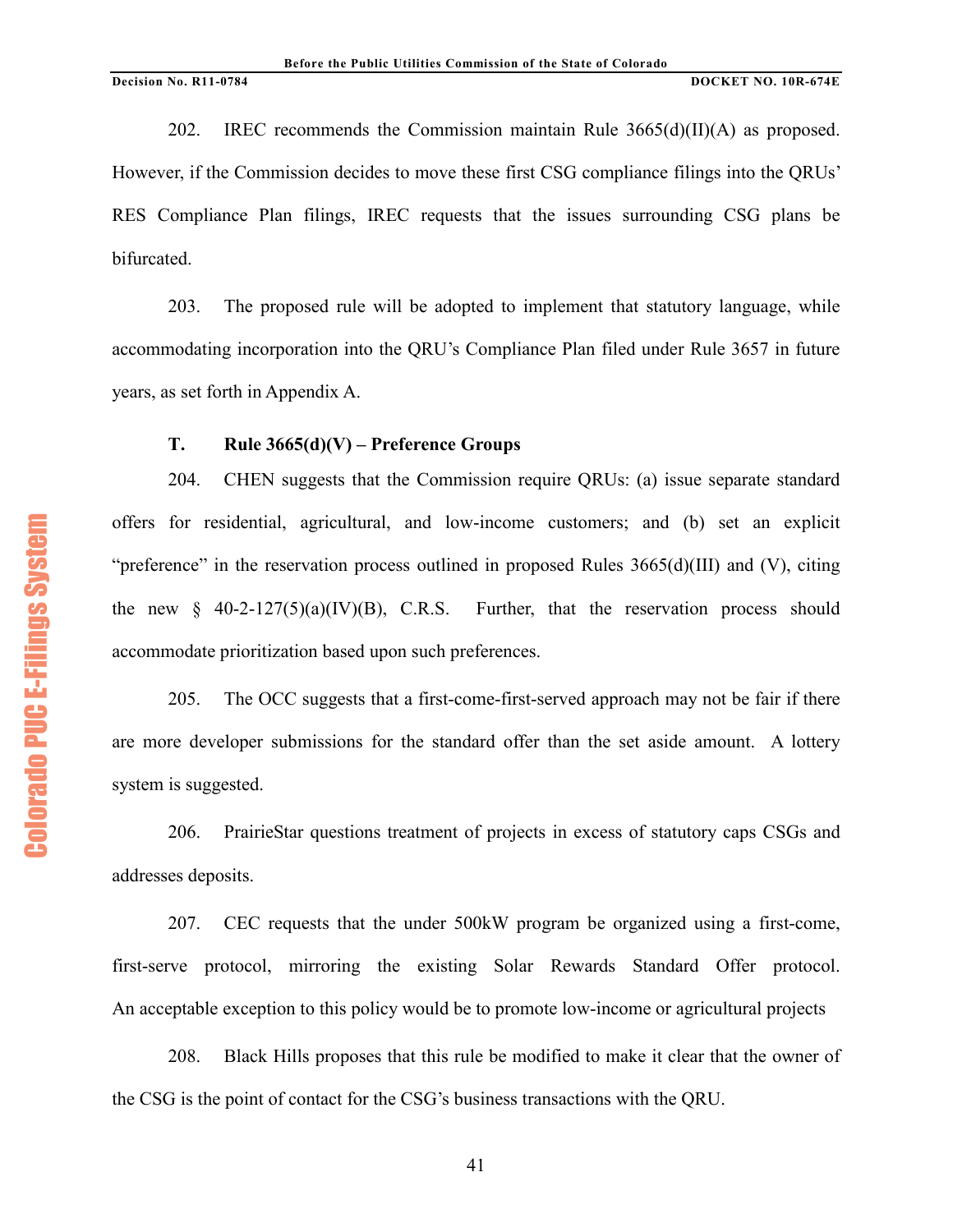209. IREC supports PrairieStar's comment that the deposit requirement in proposed Rule 3665(d)(III) should be more consistent with the deposits required of solar renewable energy credits (SO-RECs) applicants. Further, that a developer could apply for incentives in future requests for proposals (RFPs), regardless of whether the developer has already received incentives.

210. Public Service comments that segmentation will be problematic, particularly during the first three years. QRUs are required to use standard offers for half of its acquisition and Public Service suggests this is contrary to segmentation. Other comments on the topic rest upon language that has not yet kicked in and confuses "encourage" with a preference.

211. To the extent that segmentation is appropriate at all, Public Service proposes that it be addressed in a RES Compliance Plan filing. In general, Public Service supports a first-come, first-served protocol.

212. Public Service has raised no objection to the Commission establishing by rule how the utility can meet the low income preference that is set forth in the statute, since that is a mandated preference and the rule will provide guidance as to how the utility meets that statutory mandate.

213. CSGs are obviously new and experience will inform further implementation in the future. The undersigned is concerned with the number of carve outs proposed and is persuaded that too much segmentation, particularly at this early stage, complicates QRU compliance. It is not clear how proposed carve outs would impact consideration of proposed projects to be constructed prior to subscription and it is difficult to determine how a shortage of interest in one segment might be overcome. Particularly because statutory encouragement of segments other than for low-income customers is not implemented until 2014, other segments will be deferred to

**Colorado PUC E-Filings System** Colorado PUC E+Filings System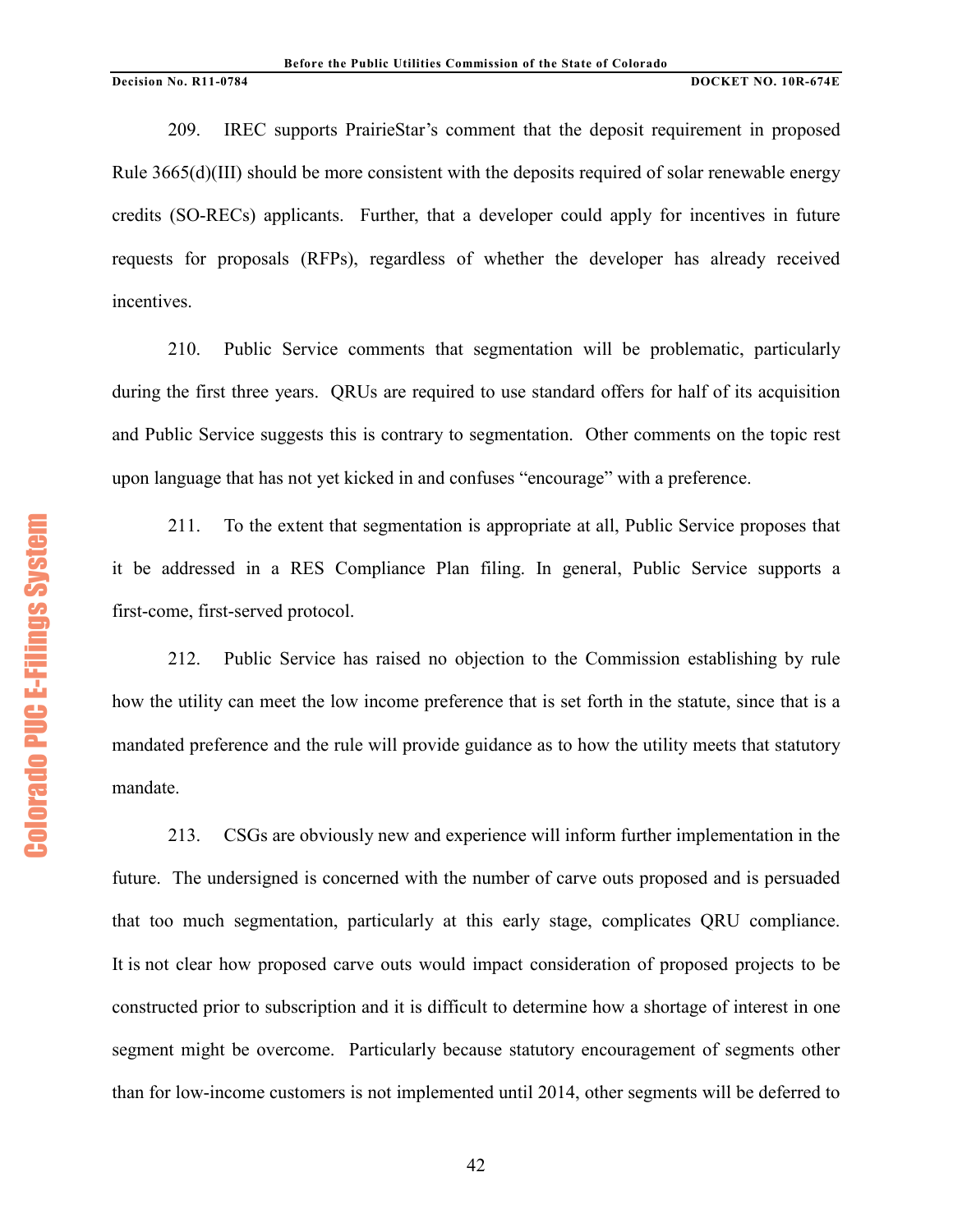RES Compliance plan filings for possible consideration in subsequent rulemaking. Low-income customers are addressed further, below.

# **U. Rule 3665(d)(IV) - Mandatory Due Diligence**

214. The draft rule requires the utility to conduct "sufficient due diligence on applicants" to assure that the CSG SO has the resources and knowledge to construct and operate the CSG. Public Service objects to this position and contends it constitutes an unwarranted intrusion into the business affairs of the CSG. Based thereupon, the rule should be deleted.

215. Public Service points out that due diligence is conducted for larger power purchase agreements in order to protect the electric system and provide assurance as to the timely delivery of contracted power. These efforts are necessary to assure system reliability. However, CSGs are of insufficient size to warrant comparable efforts because system power supply or reliability is not dependent upon their development.

216. Public Service proposes imposing deadlines for achieving commercial operation in contracts to limit timeframes held for queue position. Also, it is proposed that due diligence is reasonable to assure that CSG interconnection can occur at the location chosen.

217. The Alliance recommends adding more guidance to ensure a fair playing field, or at least allowing potential solar garden SOs that were denied based on the utility's "due diligence" check, to be able to seek an appeal at the Commission.

218. The Alliance believes that the special purpose SO should be able to demonstrate adequate capitalization to be able to establish, operate, maintain, and administer the garden system over its lifetime, with a reasonable reserve for unforeseen events including reasonable levels of subscription "churn" or malfunction of the system, without resort to parent or affiliate organizations.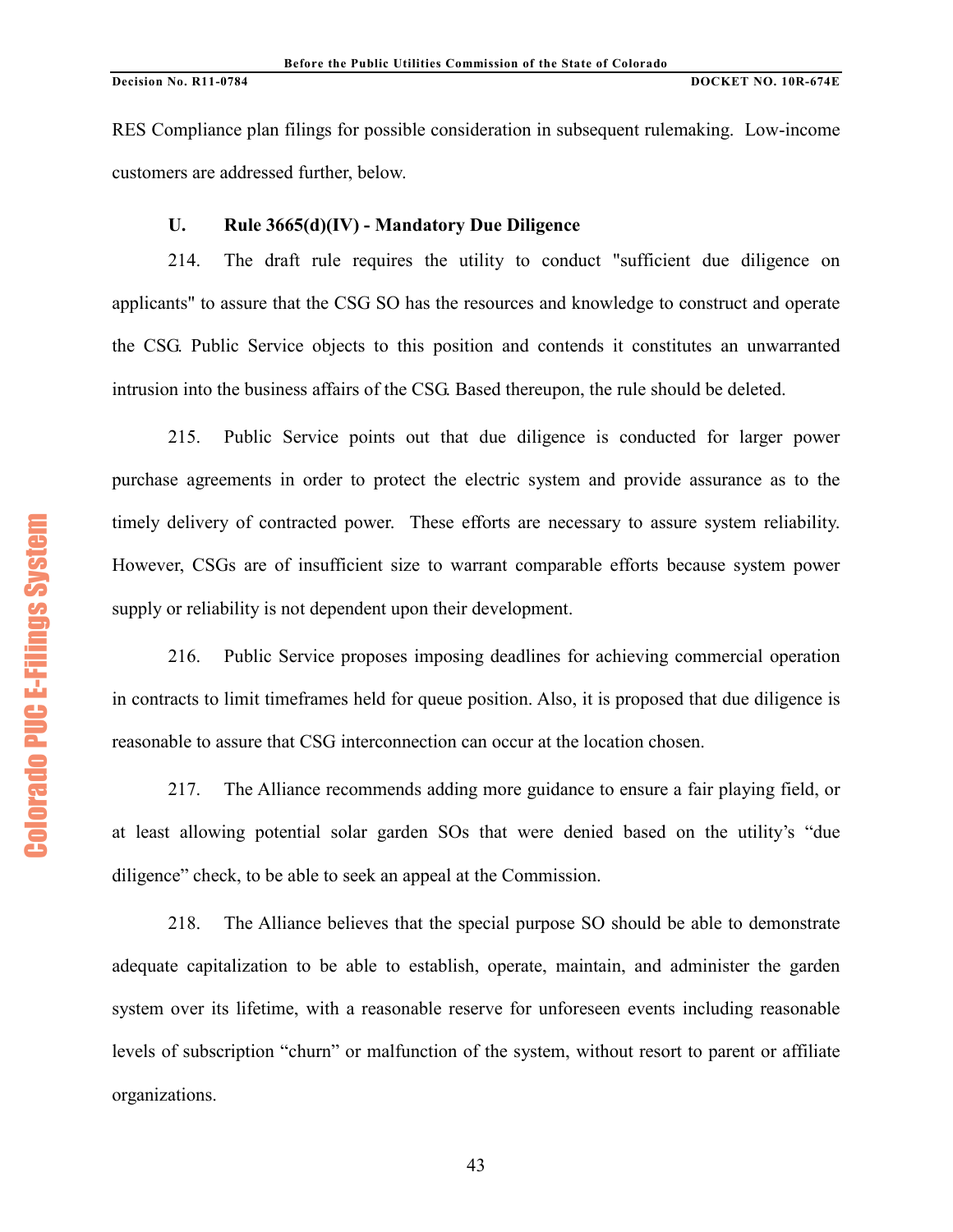219. For solar gardens less than 500kW, the Alliance proposes the Commission require only that SOs demonstrate the availability of available cash or equivalents in the amount of \$20 per kilowatt per year and \$10 per subscriber per year for five years of facility operation (or, \$100 per kilowatt and \$50 per subscriber), plus a maintenance contingency of \$.50 per Watt (\$500 per kW). For solar gardens greater than 500kW, the Alliance proposes different requirements.

220. IREC acknowledges Rule 3665(e)(III) regarding holding funds in escrow is a sort of capitalization requirement, but is concerned that the rule does not explicitly set a minimum capitalization level. The Commission might consider setting a minimum capitalization on a per-subscriber or per-kilowatt basis.

221. CEC recognizes potential need for consumer protections but requests clarification of due diligence for a standard offer program. Confidentiality concerns are also noted.

222. Black Hills argues it is not appropriate for the rules to shift the burden of determining the sufficiency of the CSG owner's resources and other due diligence to the QRU and proposes that this provision of the proposed rules be deleted.

223. Public Service contends that  $\S$  40-2-127(3)(b)(I), C.R.S., requires the Commission to establish rules that set minimum capitalization requirements for CSGs. It does not impose this obligation on the utility.

224. The OCC opines that the statute is vague, but should be interpreted to ensure that a CSG will actually get built and, to a lesser degree, that it will continue to operate. As a result, OCC suggest an escrow fund which a developer must prefund as part of its application process. The OCC recommends that the escrow-funding requirement be set based on the kW size of a CSG. They recommend that the dollar deposit per kW should represent between 10 and 20 percent of the overall project costs, subject to refund upon commercial operation, plus a lower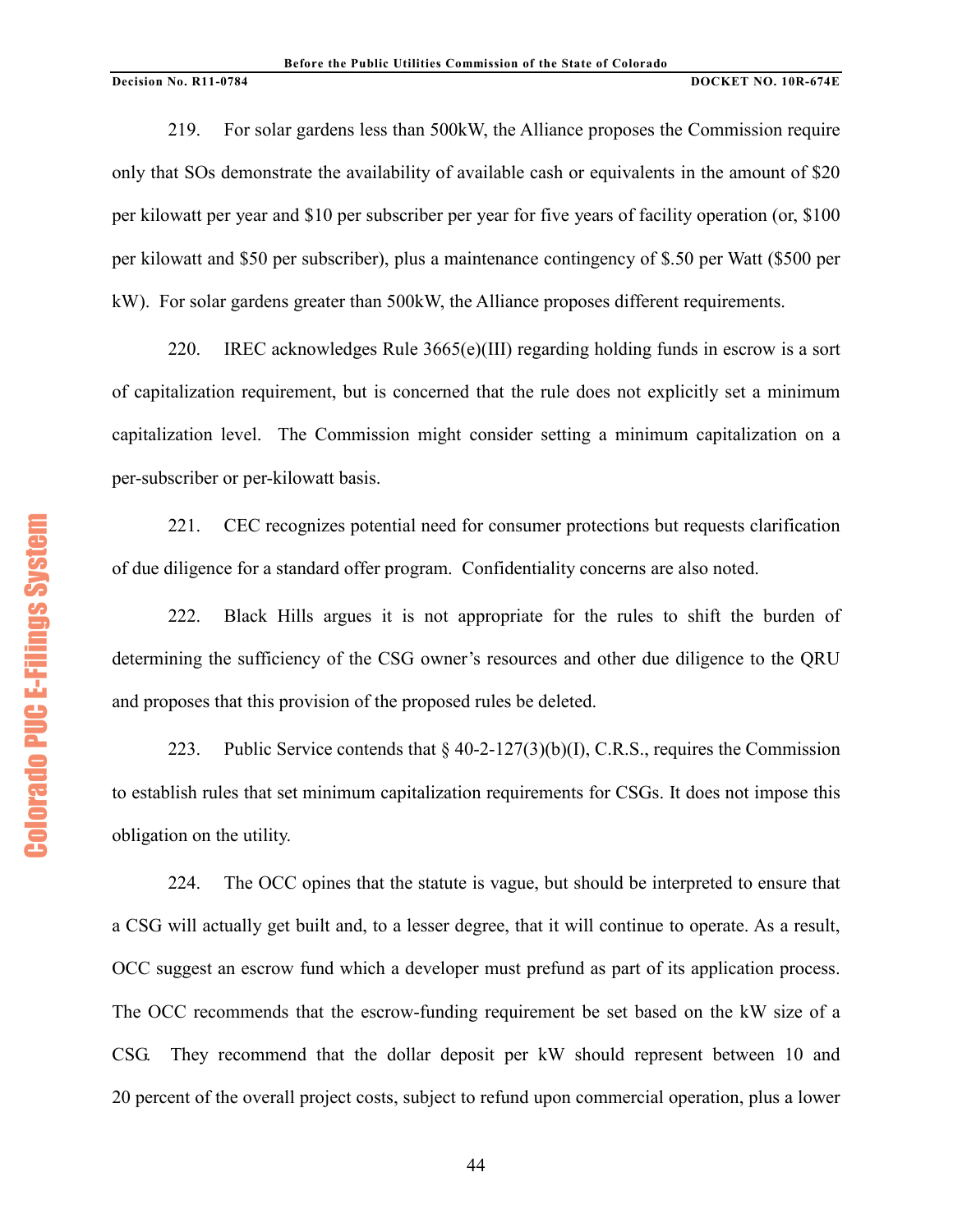amount deposited on a dollar per kW basis for capital replacement costs. The latter portion might be based upon certain parts of a CSG.

225. Concerns are expressed that QRU requirements of due diligence without standards warrant modification to the proposed rules. However, the Legislature's directive to include rules addressing minimum capitalization does not, and need not, totally eliminate QRU compliance obligations.

226. Commentors support adoption of explicit minimum capitalization requirements. Proposals for adoption of capital criteria based upon the number of subscribers will not be adopted. It is anticipated that some proposals will be subscribed prior to construction and that subscription levels need not be uniform. Thus, capitalization requirements will focus upon the constructed facility.

227. Some commentors suggest more invasive or life-cycle financing being demonstrated prior to commercial operations; however, such proposals are overly burdensome and unnecessarily restrict business operations in light of the Legislature's intent that CSGs not be subject to regulation. As commentors noted, CSG requirements to achieve commercial operation prior to accessing subscriber funds establishes some level of minimum capitalization. However, much more invasive regulation of the entity would be necessary to assure consumers are protected from construction cost overruns or failed operations. Illustratively, the Legislature does not seek regulation of CSGs to protect subscribers as to future financing or operating obligations. While delaying access to subscriber funds assures an operating CSG, there is no assurance that subscriber funds are sufficient to pay construction, maintenance, and operating expenses associated with the CSG.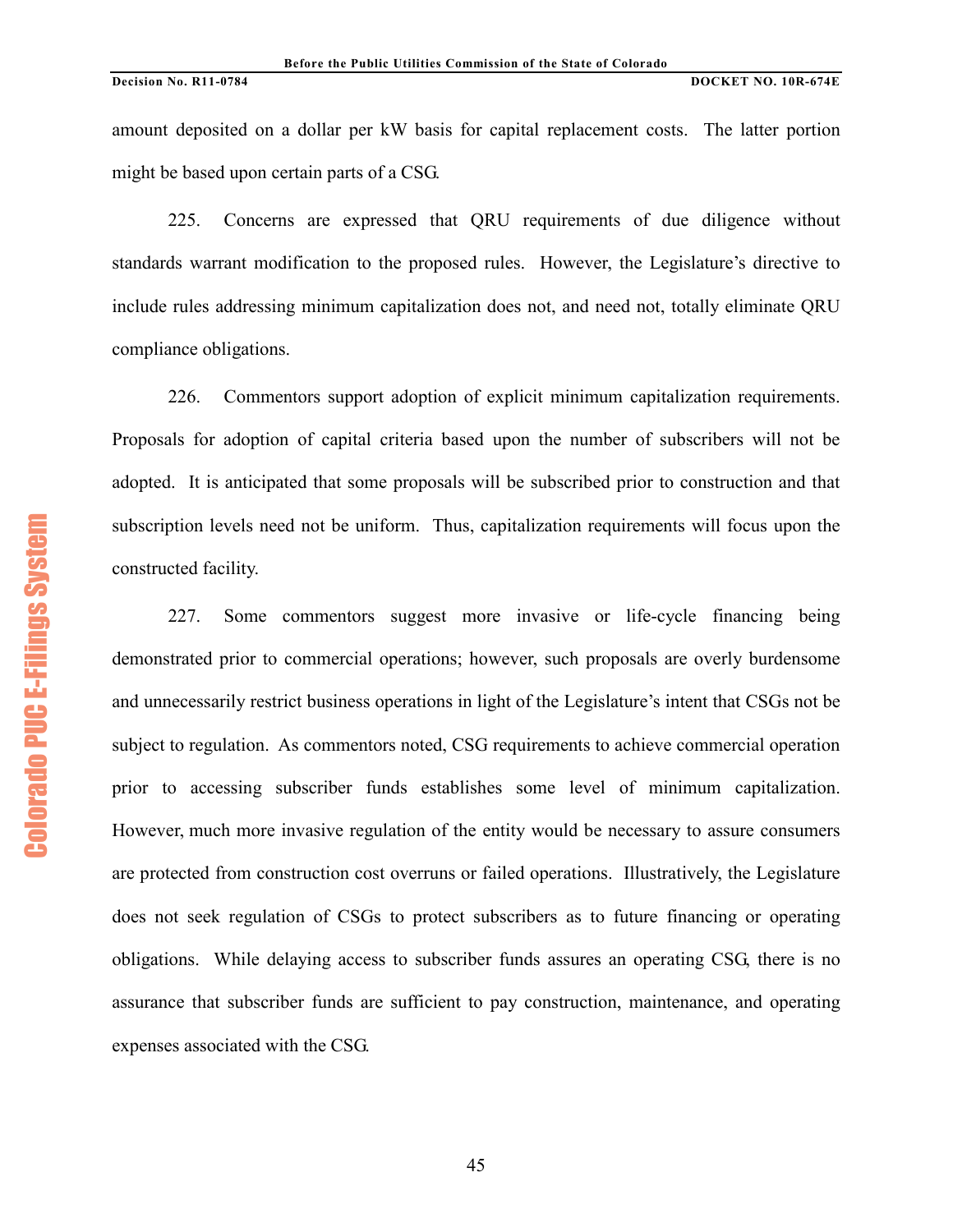228. In order to balance commentor concerns, the rules will be modified to provide a safe harbor that QRUs may include in competitive offerings and standard offer programs as well as to provide recourse in the event CSGs fail to meet minimum capitalization rule requirements.<sup>[1](#page-45-0)</sup> The Commission will rely upon the escrow of subscriber funds as a means to demonstrate some minimum capitalization level as entities constructing CSGs will be required to provide or obtain capital to construct the facility. In addition to constructing the facility, a dollar per kW threshold will be adopted within the range proposed by commentors for an escrow to fund operations. The combination of these provisions meets statutory requirements to create rules regarding minimum capitalization and the Commission can monitor implementation and consider future modifications.

# **V. Rule 3665(d)(V) Low-Income Set Aside.**

229. The OCC contends requiring QRUs to reserve at least 5 percent of their CSG acquisition budget on a kilowatt-hour basis for CSG subscriptions by eligible low-income subscribers is unclear and that more detail should be required about these plans.

230. CEC suggests exemption of the 1KW minimum purchase for low-income customers as a means to further the legislative intent. A set aside is not supported as they contend the 1kW minimum purchase is likely to be at least approximately \$3,500. Thus, broad participation is not seen without a means of additional funding.

231. Black Hills believes this proposal is inconsistent with the statute. Instead of hard-wiring a low income set aside in the rules, Black Hills proposes that this provision be

<span id="page-45-0"></span><sup>&</sup>lt;sup>1</sup> It is also notable that Rule 1003 of the Rules of Practice and Procedure permits a waiver of Commission rules under an appropriate circumstance.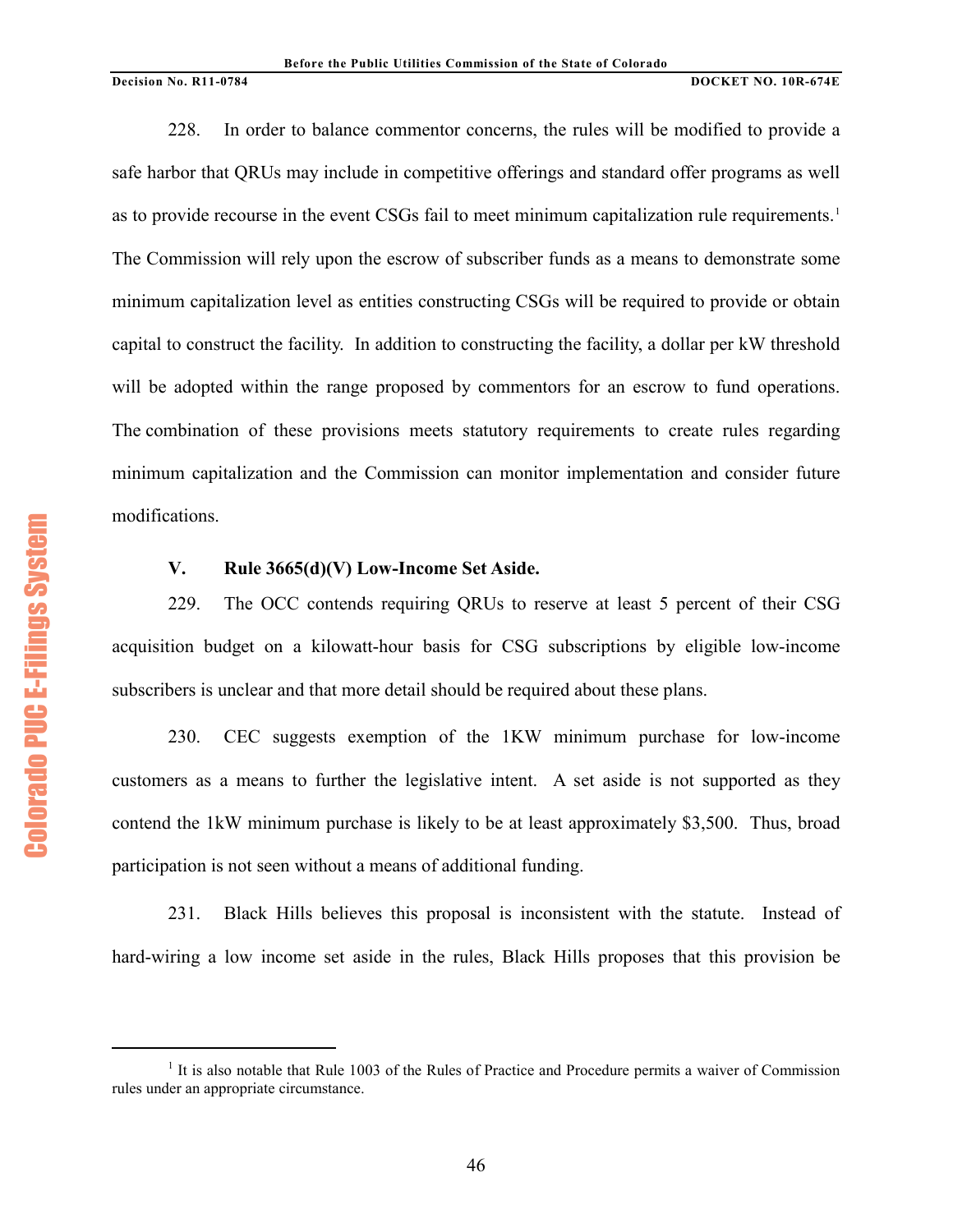deleted and that a new provision which tracks the statutory language be inserted in the rules in lieu thereof.

232. The Legislature intended to provide an opportunity for low-income utility customers to participate in CSGs and mandated proposals for including low-income subscribers in CSGs. There is particular concern regarding the economic feasibility of encouraging low-income participation and it necessary to assure a funding source for same. In apparent recognition of associated challenges, preference is explicitly authorized for CSGs having low-income subscribers. Thus, standard offering requirements proposed will be implemented. Additionally, CEC's suggested waiver of the 1kW limitation of Rule 3665(a)(I)(B) applicable to subscriptions is reasonable and will be adopted. By reducing the size of subscription, it is reasonable that subscription costs may be made more affordable. By including a set-aside of funding, and adopting the waiver of subscription sizing requirements, the Legislative intent will be furthered and one carve out should not overly complicate QRU compliance obligations.

# **W. Rule 3665(d)(VI) QRU Ownership of Community Solar Gardens**

233. The Alliance asks for a more public, transparent cost comparison of private versus utility-owned solar gardens as part of each utility's annual RES Plan, starting in 2012.

234. IREC recommends that the Commission require QRUs to lay out the projected megawatts of CSG capacity that they expect to build and own for each compliance year as part of their annual RES compliance plan.

235. VSI proposes that QRUs be required to lay out the projected Megawatts of CSGs that they plan to build and own for each compliance year as part of their annual RES Compliance Plan.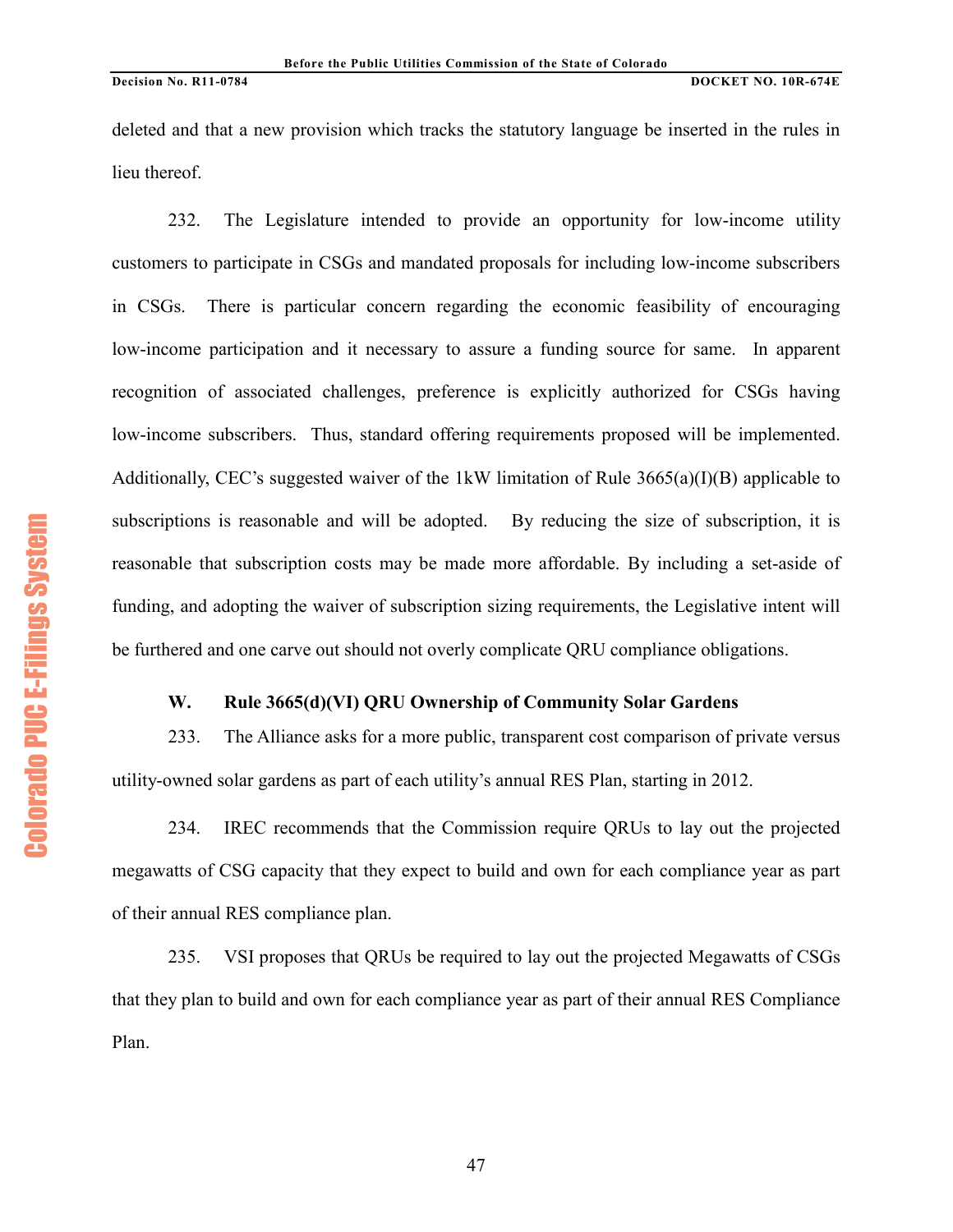236. Public Service contends that the rule improperly ties the earning of a margin on CSG RECs to the QRU ownership of the CSG. The statute  $(\S$  40-2-127(5)(f), C.R.S.) provides as follows:

Qualifying retail utilities shall be eligible for the incentives and subject to the ownership limitations set forth in section 40-2-124 (1) (f) for utility investments in community solar gardens and may recover through rates a margin, in an amount determined by the commission, on all energy and renewable energy credits purchased from community solar gardens. Such incentive payments shall be excluded from the cost analysis required by section 40-2-124 (1) (g).

237. Public Service comments that the utility "may recover through rates a margin, in the amount determined by the commission, on all energy and renewable energy credits purchased from community solar gardens." Public Service comments at 7. The utility only purchases energy and RECs if it does not own the CSG. If the utility owns the CSG, it is producing the energy and RECs, not purchasing them, and in such case is entitled to the incentives set forth in § 40-2-124(1)(f), C.R.S. - incentives that address utility ownership of eligible energy resources and that are based upon the net economic benefit provided to customers as a result of the utility ownership.

238. Public Service's distinction between production and purchase is adopted. A subscription is defined to include associated RECs. § 40-2-127(2)(b)(III), C.R.S. A CSG must have a minimum of ten subscribers. Thus, the owner of a CSG only owns RECs associated with unsubscribed energy production or to the extent the owner is a qualifying subscriber. To the extent RECs are associated with unsubscribed energy and the CSG owner is a QRU, Public Service's analysis is adopted that RECs are then being produced rather than purchased.

239. Commentors ask for a more public, transparent cost comparison of private versus utility-owned solar gardens as part of each utility's annual RES Plan, starting in 2012. The proposal will not be adopted as necessity for an independent filing has not been shown and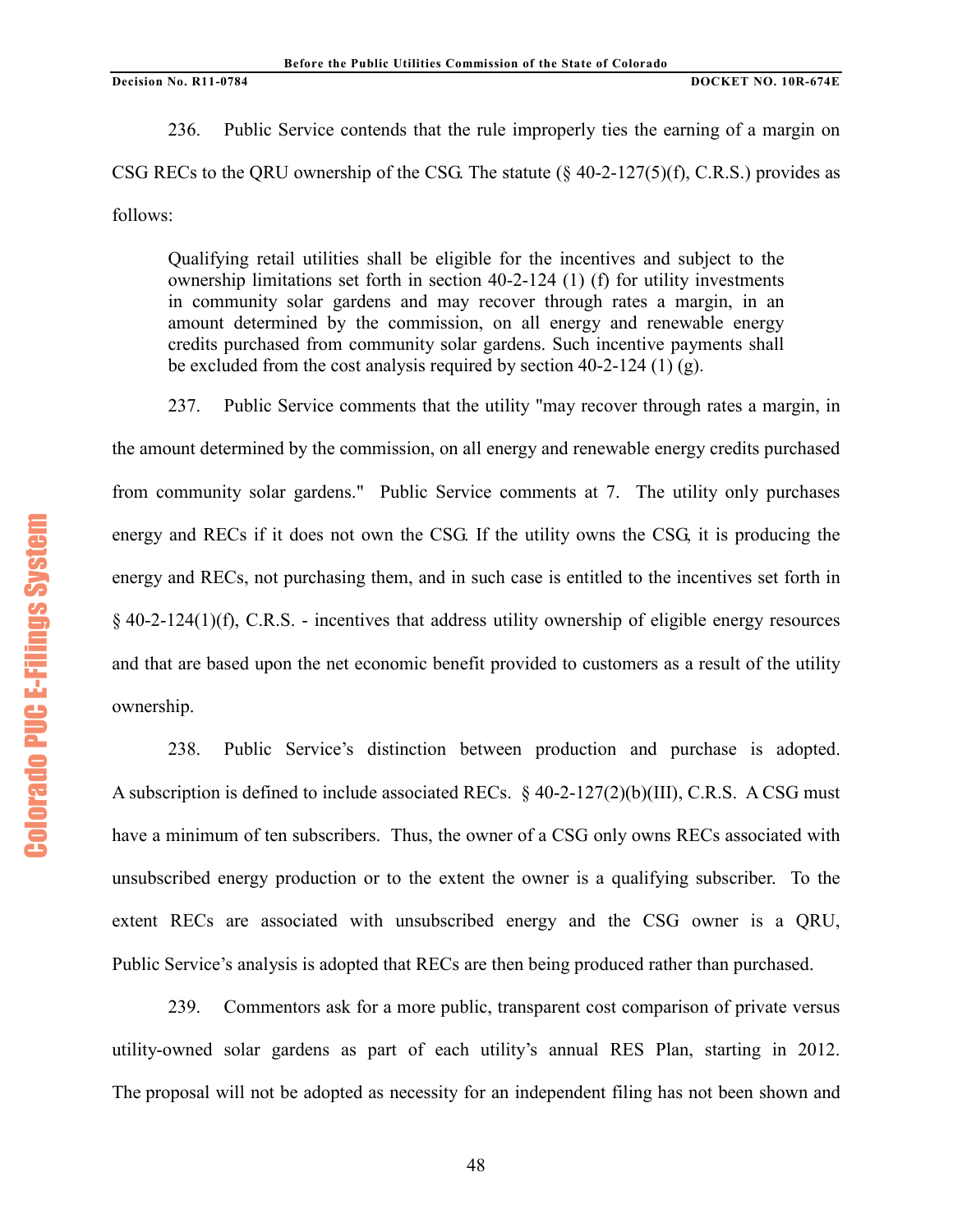Commission rules no longer require annual RES plans. It is also noteworthy that QRU projects must already be proven cost competitive before being acquired. Such matters may be addressed in the acquisition process and need not impose upon all CSGs here effectively for discovery purposes.

# **X. Rule 3667 - Small Generation Interconnection Procedures**

240. The proposed rules modify Rules  $3667(c)(II)(A)(ix)$  and  $3667(f)(IV)(D)$ .

241. IREC contends the proposed rule is not clear as the terms "minor" and "interconnection facilities" are not defined.

242. IREC proposes: (1) the technical screen barring a system requiring any construction on a utility's system from proceeding under Fast Track; and (2) public access to detailed distribution system information. Further modifications are sought; however, it is urged that action be taken through another proceeding.

243. CHEN proposes modifications to the highly seasonal screening.

244. Commentors propose various modifications to interconnection procedures either attempting to afford advantage to CSGs or to make modifications affecting a more broad scope of small generation at issue in the proceeding. In either event, it is not clear that the underlying purposes of the screening process are met by proposals. Such considerations are more appropriate in a proceeding of broader purposes.

245. CREA opposes IREC's proposal as the modification would make a fundamental change to the small generator interconnection rules and would apply to all small generator interconnections, not just to CSGs. CREA contends the proposed modification is outside the scope of notice provided in this proceeding.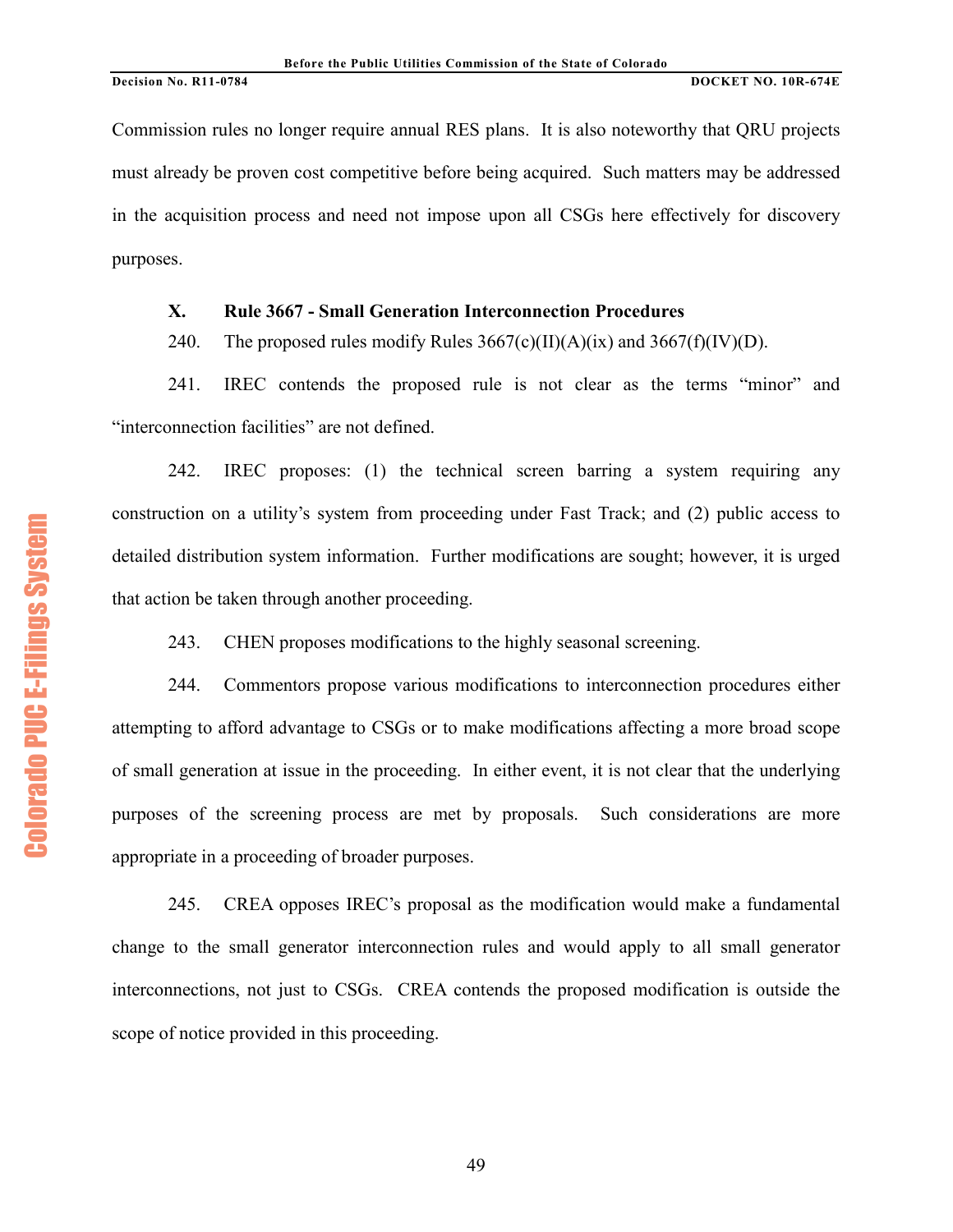246. VSI supports IREC's proposal under Section III of their Reply Comments recommending that the Commission move CSG "interconnection issues in a separate docket or sub-docket with appropriate notice." VSI Reply Comments at 2.

247. Black Hills maintains that network information is protected information by the QRU and "NERC-bounded" information cannot be disclosed without security risks.

248. Public Service points out that twice in these draft rules, exceptions for solar gardens have been made to the interconnection requirements. Public Service sees no reason why these exceptions have been made. CSGs must meet the same interconnection standards as other distributed generation of their respective sizes in order to protect the QRU's system. Public Service recommends deletions of these exceptions.

249. Black Hills agrees with Public Service and points out that notwithstanding an intended focus upon implementing the CSG statute, IREC's proposal would affect all small generator interconnections governed by Draft Rule 3667. Notice concerns are also raised based thereupon.

250. In reply, IREC proposes that interconnection issues be handled separately from the within rules. A more general approach is warranted because interconnection standards are issued to simplify the interconnection process while maintaining the safety and reliability of the electrical grid, and are not dependent on the business model being utilized to finance or support the proposed generation.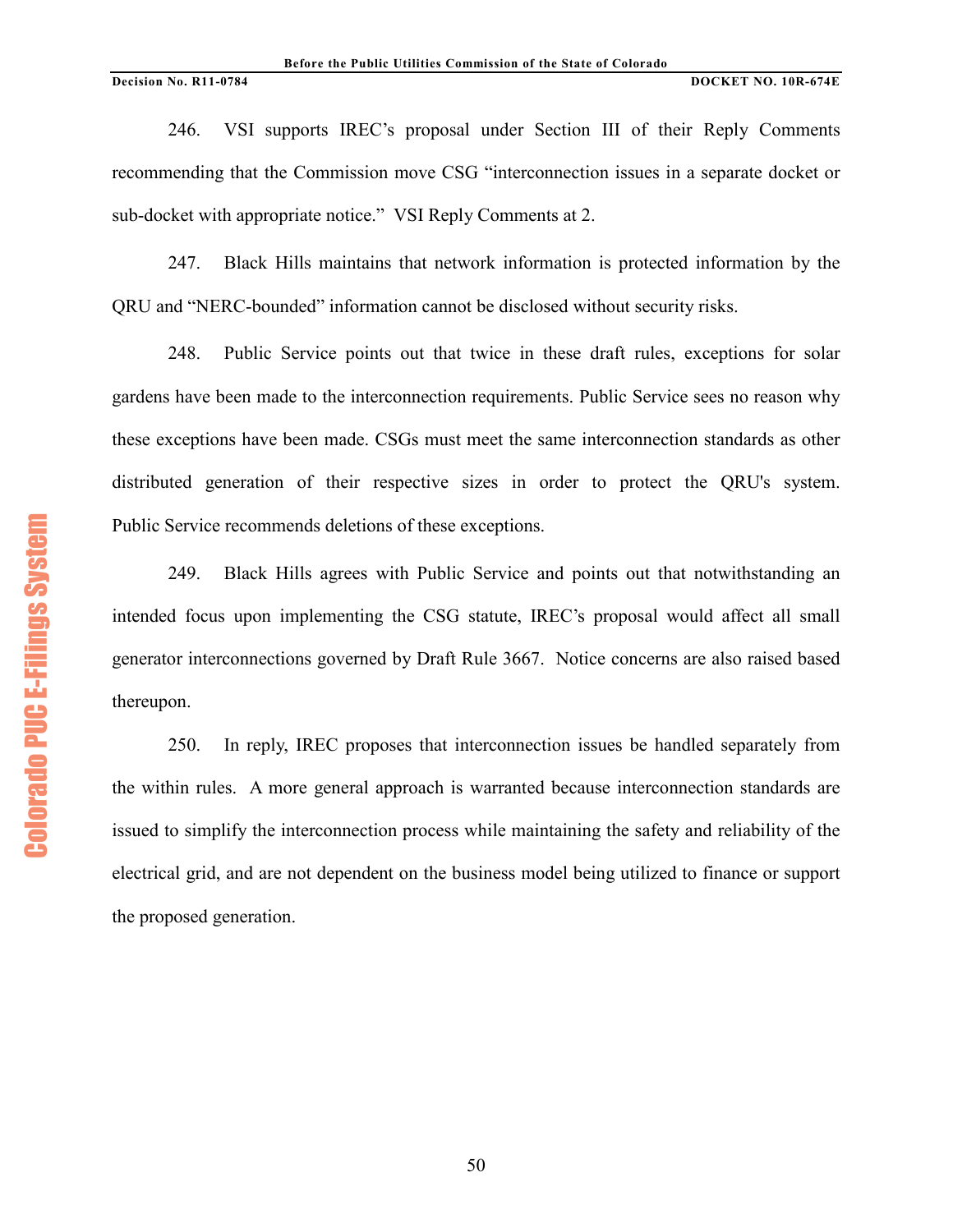251. Public Service recommends that revisions to the interconnection rules be considered in a separate rulemaking that addresses all retail distributed generation interconnections, not just solar gardens. Public Service recommends that Commission-led workshops, leading to proposed rules, would be the most effective way of evaluating changes to the Interconnection Rules.

252. Several parties suggest referral of interconnection issues into a new separately-noticed proceeding as the concerns and potential impacts go substantially beyond CSGs. This proposal is reasonable and the proposed modifications will be deleted from the proposed rules. Interested persons are invited to file a petition to initiate such a proceeding.

# **Y. Residential and Non-Residential Allocations**

253. GEO argues that CSGs should be classified as non-residential retail distributed generation for the purposes of  $\S$  40-2-124(1)(g)(I)(C), C.R.S.

254. The Alliance contends that solar gardens funding should be utilized from residential and non-residential customers in the proportion to which solar gardens are subscribed by the entire pool of residential and non-residential customers.

255. The Alliance suggests that since the subscriber is the ratepayer, and the system is deemed to be equivalent to being on their facilities, the conclusion is unavoidably that the apportionment of funding should follow the same principle as when the system is physically located at the ratepayer facility.

256. In its reply comments, COSEIA contends that for purposes of determining RESA allocations when a utility incentivizes a CSG project, each CSG should be designated as residential or non-residential in amounts proportional to the corresponding makeup of residential versus non-residential subscribers within the CSG, as that allocation changes over time.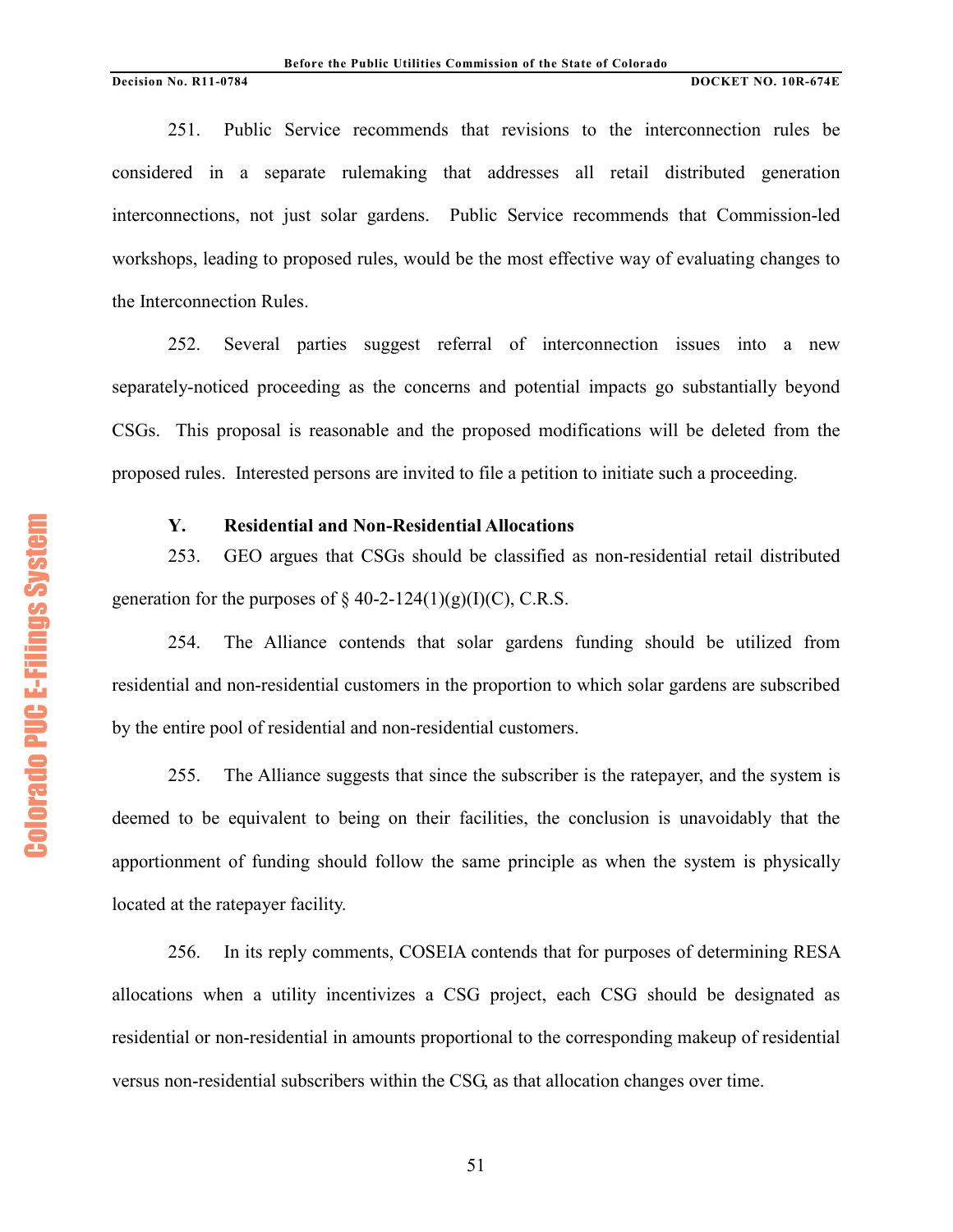257. Although supporting deferring this issue to RES compliance filings, Public Service believes the most appropriate application of solar gardens energy in the context of  $\S$  40-2-124(3)(g)(I)(B), C.R.S., would be to count how much energy is attributed to residential loads and how much is attributable to non-residential loads on a monthly basis.

258. Because residential and non-residential customers are equally eligible to become subscribers in a CSG, and consistent with the subscriber interest in the CSG being deemed located on the customer premise, allocations of CSG for purposes of including RESA allocations can only reasonably be allocated based upon monthly subscribed energy reported by the CSG.

# **Z. Publishing Winning Bids**

259. COSEIA recommends QRUs be required to public winning RFP bids to promote transparency and fairness, as well as to inform interested bidders so as to not waste resources submitting unrealistic bids. It also argues that disclosure will encourage competition.

260. For some time, Public Service has maintained that bid information is Highly Confidential. The Commission has generally supported the policy through its decisions affording Highly Confidential protections and COSEIA has not shown an adequate basis to justify departure from this policy.

# **II. ORDER**

## **A. The Commission Orders That:**

1. Commission Rules 3000 et. seq., 4 *Code of Colorado Regulations* 723-3, Rules Regulating Electric Utilities, contained in Attachment A to this Order are adopted consistent with the discussion above.

2. This Recommended Decision shall be effective on the day it becomes a Decision of the Commission, if that is the case, and is entered as of the date above.

**Colorado PUC E-Filings System** Colorado PUC E+Filings System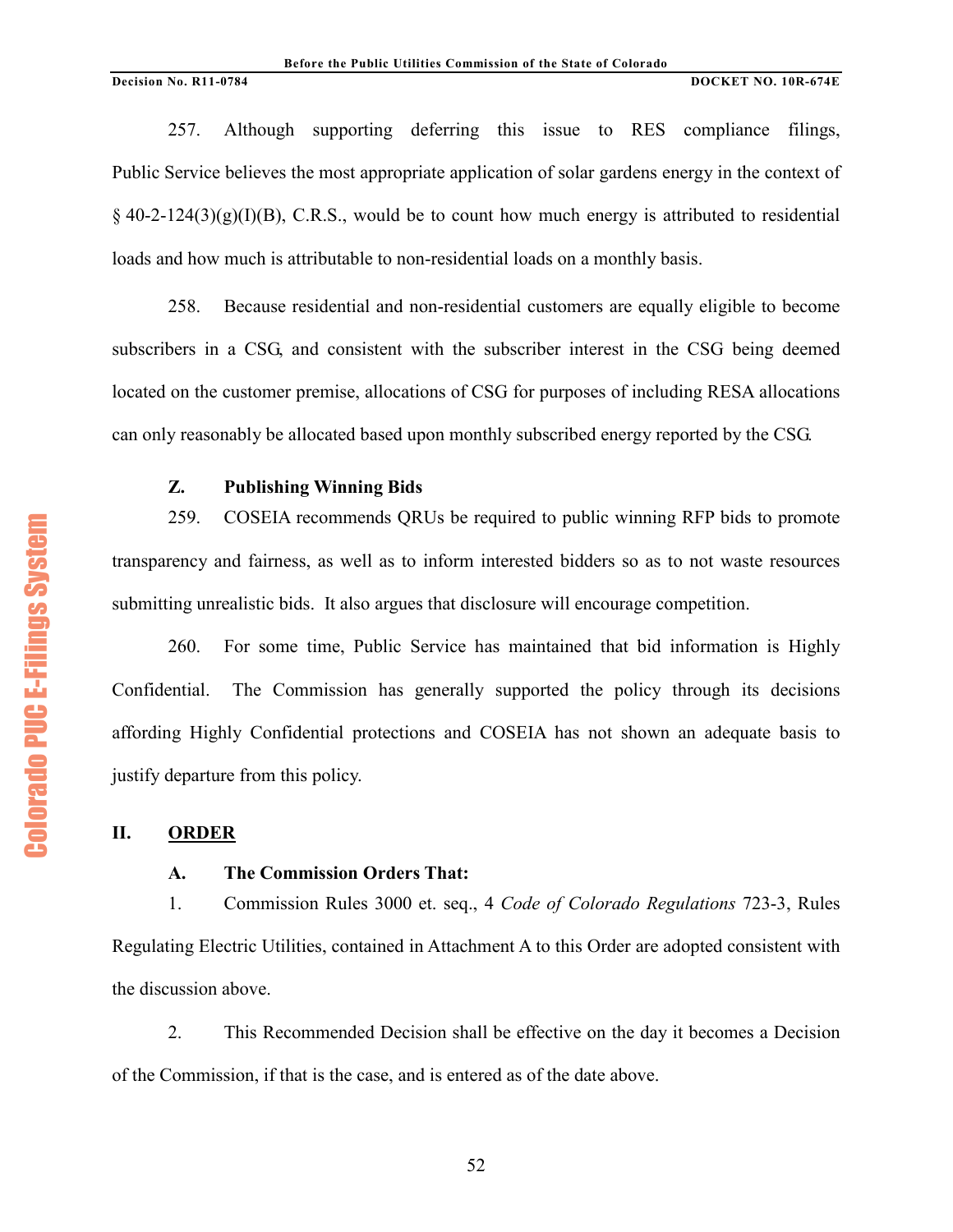3. Pursuant to § 40-6-109, C.R.S., copies of this Recommended Decision shall be served upon the interested parties, who may file exceptions to it.

a) If no exceptions are filed within 20 days after service or within any extended period of time authorized, or unless the decision is stayed by the Commission upon its own motion, the Recommended Decision shall become the decision of the Commission and subject to the provisions of § 40-6-114, C.R.S.

b) If a person seeks to amend, modify, annul, or reverse basic findings of fact in its exceptions, that person must request and pay for a transcript to be filed, or the parties may stipulate to portions of the transcript according to the procedure stated in § 40-6-113, C.R.S. If no transcript or stipulation is filed, the Commission is bound by the facts set out by the Hearing Commissioner and the parties cannot challenge these facts. This will limit what the Commission can review if exceptions are filed.